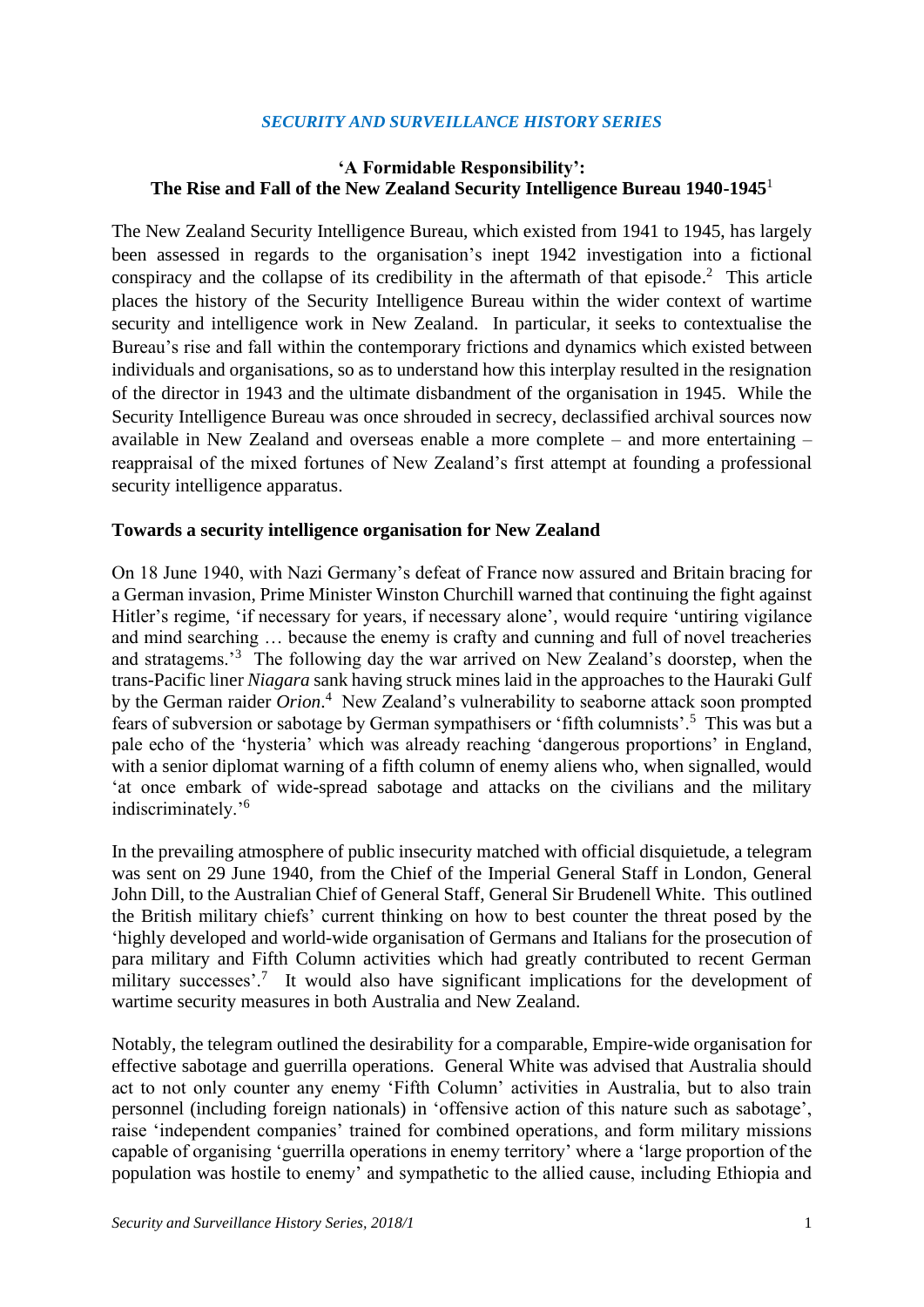Manchuria. In order to expedite the development of Australia's capability to undertake and support guerrilla operations, a team of 'trained British officers' were offered 'to assist in advising on the establishment of any organisation set up in the Dominion and for the maintenance of liaison for the future'. A similar offer was made to the New Zealand Chief of General Staff, Major-General Sir John Duigan.<sup>8</sup>

British Military Mission 104 to Australasia was hurriedly assembled in England.<sup>9</sup> The mission was led by Lieutenant-Colonel John Charles Mawhood, an Indian-born, British Army officer whose experience with military police and intelligence work uniquely qualified him for this command. His family had emigrated to Australia prior to the First World War, and the young Mawhood enlisted with the Australian Imperial Force in February 1915. He served with the Military Mounted Police of the Australian 6<sup>th</sup> Infantry Brigade until 1917 when he joined the Australian Provost Corps as a Corporal. In September 1917 he was discharged from the Australian Imperial Force to join the Indian Army as an officer cadet.<sup>10</sup> Once commissioned, he served with the Queen's Own Corps of Guides (Frontier Force), originally raised with 'men ready to give and take hard blows, whether on the frontier or in a wider field' to not only guide troops in the field but to collect 'trustworthy intelligence' within and beyond India.<sup>11</sup> After the war he was seconded to both Iraq and Persia for special duty from January 1920 until June 1923. Following his discharge from the Indian Army in December 1923 he worked as a buyer and salesman in West Africa, all the while maintaining contact with British intelligence.<sup>12</sup>

In August 1939, Mawhood was recalled to duty with the Intelligence Corps. British planning for mobilisation in the event of war had commenced the previous year and General Intelligence Courses were therefore instituted at the Corps of Military Police Depot at Mytchett in 1939. By August 1939 a number of emergency officers over the age of 30 had been hand-picked to undertake field security work following the outbreak of hostilities. Mawhood was therefore amongst the successful graduates of a week-long security intelligence course held at Mytchett in early August. Following the mobilisation of the British Army he was posted as the Security Officer with Eastern Command, based at Hounslow, with the honorary rank of lieutenant.<sup>13</sup> One year later, in the wake of Churchill's call for 'untiring vigilance', Major Mawhood was ordered to report to the newly-established Special Training Centre at Inverailort Castle in Inverness-shire operated by Military Intelligence (R), a War Office unit which specialised in the conduct of irregular and guerrilla warfare by uniformed forces behind enemy lines. Upon the completion of his training, Mawhood was given the acting rank of Lieutenant-Colonel and command of Military Mission 104, which included two officers; Freddy Spencer Chapman, a renowned mountaineer and explorer, and Michael Calvert, an expert in demolitions, together with two sergeants experienced in weapons and communications.<sup>14</sup>

The details around the objectives of British Military Mission 104 to Australasia were lost with the death of General White in a plane crash on 13 August 1940, as White had not presented his exchanges with the War Office to the Australian Federal Government for formal approval.<sup>15</sup> Thus, when the mission left England on 6 October 1940, Australian authorities remained blissfully unaware of either its import or impending arrival until the Australian Prime Minister received advice from his New Zealand counterpart.<sup>16</sup> Mawhood had first travelled to Wellington, where he presented the War Office's plans for military security and irregular warfare to the New Zealand War Cabinet. Prime Minister Peter Fraser and his colleagues were clearly impressed with Mawhood, who combined an imposing physical presence with impressive credentials in the field of military security straight from the pen of Rudyard Kipling or John Buchan.<sup>17</sup>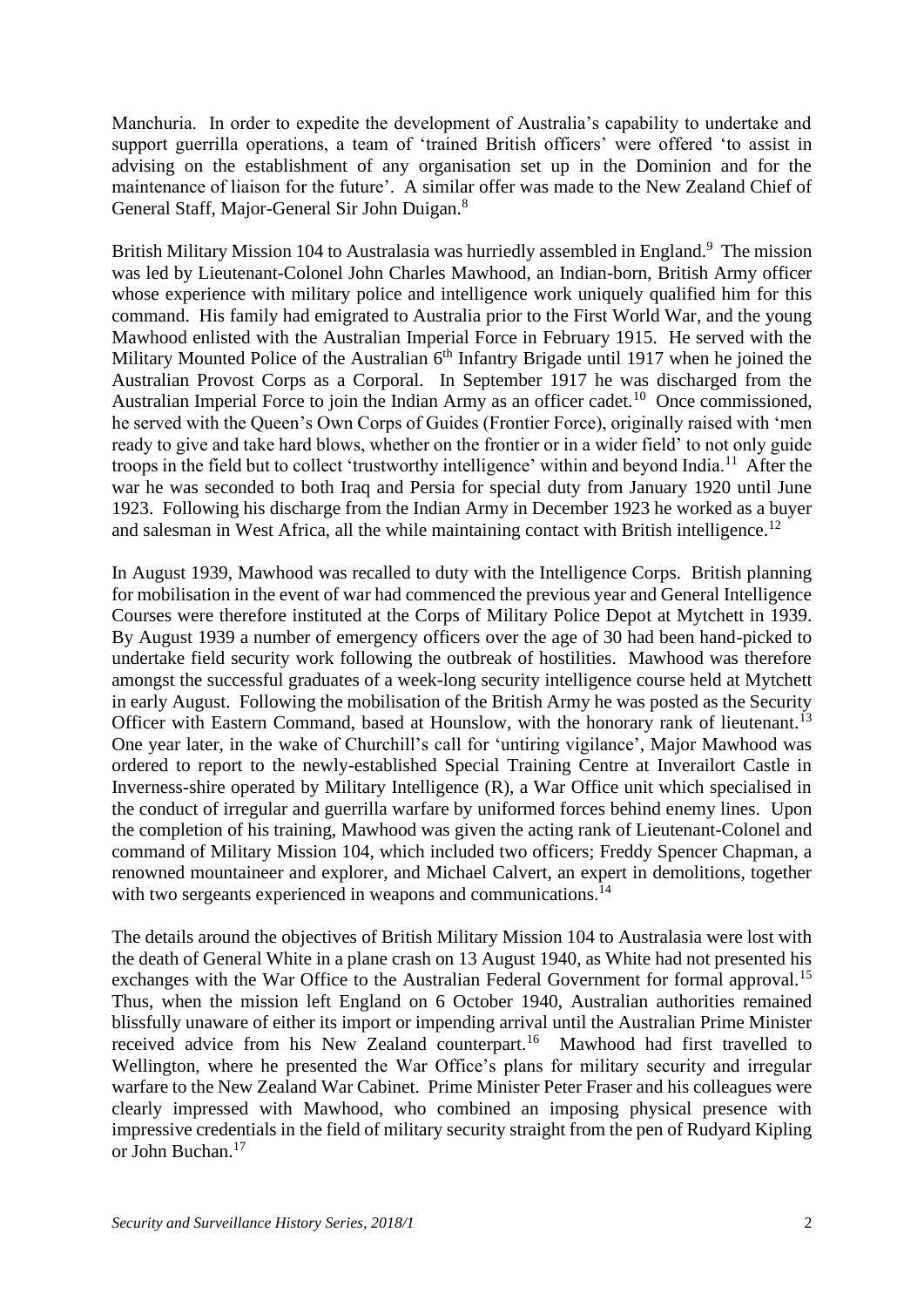Mawhood's arrival was also welcomed by the defence establishment. The New Zealand Division of the Royal Navy was especially anxious to see a security service capable of countering any enemy activity 'directed at the prevention of the transport of troops and produce from the Dominion and the fomentation of civil unrest.' The *Manual of Naval Intelligence* set out the requirements of any such service. Major points included countering espionage and sabotage attempts on the defence establishment, acting as a link between the armed forces and 'civil authorities and Police forces' on security matters and supervising foreigners, 'disaffected persons' and maintaining surveillance on anyone considered 'dangerous or unsuitable for "security" reasons' to be employed in military or government service.<sup>18</sup> While combined military intelligence centres had been established in September 1939 in Auckland and Christchurch, with a central headquarters in Wellington, the coordination of information between the three military services and other government departments was clearly inadequate.<sup>19</sup> On 14 August 1940 the Naval Board in Wellington had already proposed a new organisation which would 'pool' information which was being gathered – 'in some cases in an aimless manner' – by the three Services, the Police, the Censor and the Customs Department, and encourage the public to report 'suspicious happenings which come under their notice.<sup>20</sup>

Significantly, Mawhood's welcoming party did not include the New Zealand Police whose responsibilities included civil security and intelligence. A glaring omission was the small but dedicated team of police officers, under the direction of the Commissioner of Police, who continued to keep aliens and subversive organisations such as the Communist Party of New Zealand (CPNZ) under surveillance. Such work was free from political interference, directed as it was by local circumstances or the recommendations of the British Security Service (M.I.5), with Ministers informed of surveillance operations as and when necessary.<sup>21</sup> The Naval Board had previously suggested that the work of the Police was 'too stereotyped to meet present war conditions, and had recommended instead that 'carefully selected' detectives 'should be made available to act in conjunction with the Central Security Service.<sup>22</sup> This observation denied, however, the 'greatest degree of cooperation' which existed between the Police and the Army, whereby 'the executive side of imposing military security' was provided by the Police within their available resources, and 'the most cordial relations' existed between the two organisations.<sup>23</sup>

The paradox of Mawhood's mission was that he at once promoted state-sponsored subversion and sabotage while also recommending an official means of countering 'fifth column' subversion and sabotage. His plans for the establishment and training of an independent company of some 250 New Zealand troops was based on his own experience of the irregular and guerrilla warfare training offered at Inverailort.<sup>24</sup> His proposal for the establishment of a Security Intelligence Service, with a central bureau in Wellington (which would also provide personnel for security work in the South Pacific) and one bureau in each of the three military districts, mirrored the field security police establishments of the Intelligence Corps in England. He did not recommend that the new service would replace any existing intelligence organisations; rather he proposed that 'all intelligence services should act in the closest cooperation', with the new service relating to Army Headquarters just as the M.I.5 related to the War Office. The existence of the security service would be acknowledged in public, but its organisation, personnel and work would remain secret. This would be a covert operation, with plain-clothed personnel, unmarked vehicles and minimal financial accountability, headquartered in a private house. The staff would enjoy 'complete freedom of action' when making reports, making use of official reporting channels in retrospect. Mawhood's proposal was light on the detail of the work of the new service. He planned to train suitable New Zealand personnel in Australia, where a Special Intelligence Centre was to be established.<sup>25</sup>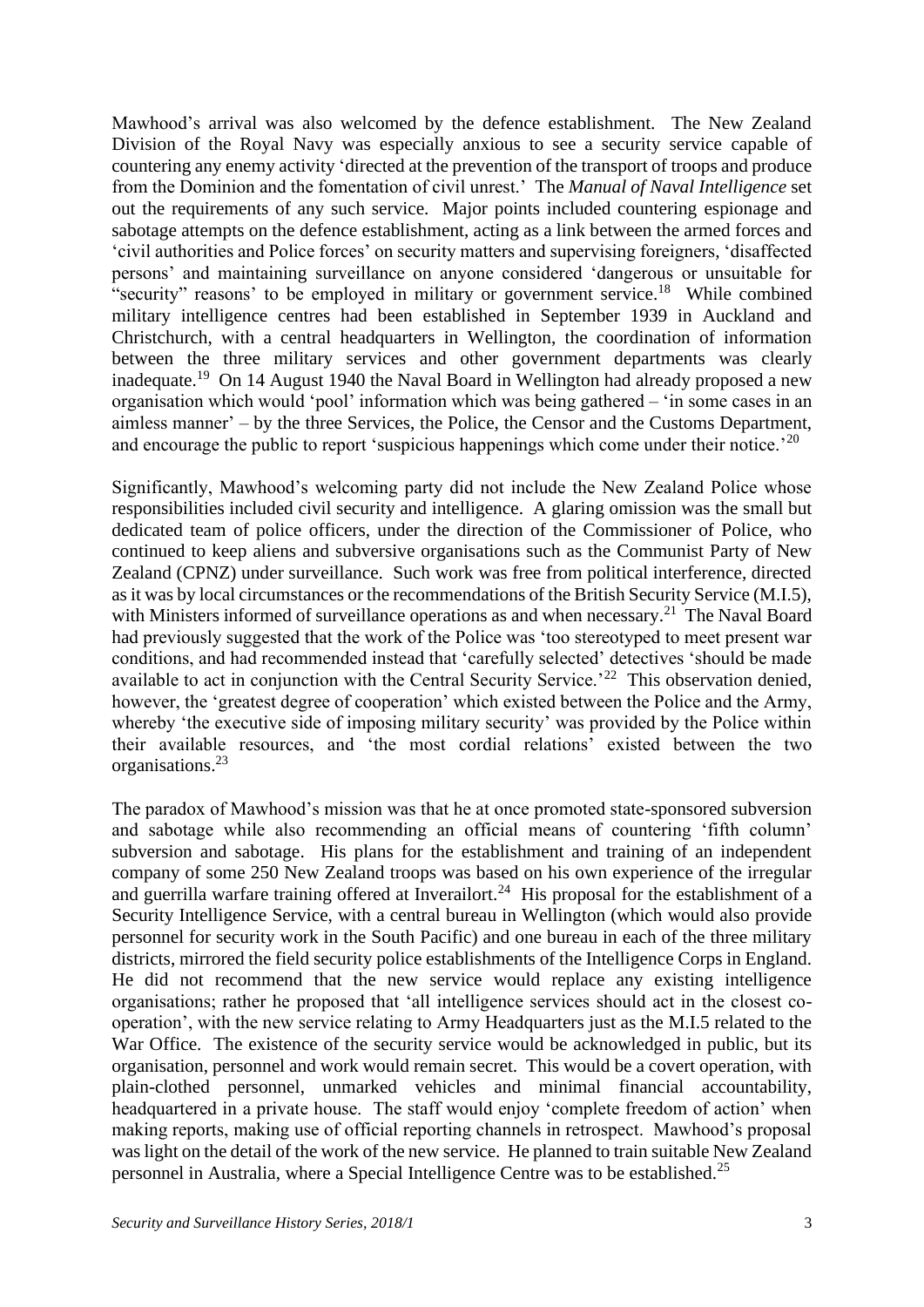The New Zealand Chiefs of Staff agreed with Mawhood's proposals for a security intelligence organisation, recommending to Cabinet that such an organisation 'be set up without delay', and that the commander should be an officer trained in security intelligence work on loan from the British Government. The Cabinet approved the Chiefs of Staff recommendations the following day, without demur.<sup>26</sup> While Mawhood flew to Australia to organise the training arrangements for the Australian and New Zealand independent companies, Army Headquarters in Wellington put out the call for suitable staff for what would become known as the Security Intelligence Bureau  $(S.I.B.)<sup>27</sup>$  In line with the British Army's principles for the recruitment of security personnel, set out in the *Manual of Military Intelligence*, applications for the organisation were not canvassed; instead potential candidates were to be selected on the basis of their education, self-control, resourcefulness, initiative, tact, possessing an 'alert and enquiring brain' and a 'High degree of discretion'. Age was not a consideration, provided that a candidate was physically fit and was possessed with 'powers of endurance'. The necessary security clearance would be provided by the police. $^{28}$ 

Mawhood and Captain Calvert flew from Sydney to Auckland on 12 January 1941 to train nineteen officers and non-commissioned officers and two civilians for the new security service.<sup>29</sup> Curiously, having lobbied for the creation of a security agency, the Navy did not provide any candidates for training, since 'those likely to be suitable cannot be spared.'<sup>30</sup> From the outset, this would be a solely Army-staffed agency. In a farcical start to what was intended to be a security organisation cloaked in secrecy, the arrival of Mawhood and Calvert on the Tasman Empire Airways flying boat *Aotearoa* was openly reported in the *Auckland Star*. 31 Prime Minister Fraser addressed the trainees, assuring them that 'they would be serving the country in just as honourable and important a fashion as if they were serving in combat units.<sup>32</sup> The newly-trained staff commenced their duties on 10 February 1941, with the District Security Intelligence Officers in the Northern, Central and Southern Military Districts – respectively Captains Meikle, Park and Lindsay – each controlling a small bureau of between five and seven personnel. The district bureaux were to operate independently from the military organisation in each district, with the staff and their commanding officer accountable to the central security bureau in Wellington. The District Security Intelligence Officers would communicate with the district military commands at their own discretion, while the whereabouts of their staff would be a closely-guarded secret.<sup>33</sup>

### **'So large a job of work' – Major Folkes takes command**

The director of the fledgling security organisation arrived from England on 2 March 1941, a junior Intelligence Corps officer who had been 'especially recommended' by Mawhood.<sup>34</sup> Kenneth Barnard Thomas Folkes was born 1905 in Gloucester, and had been employed as a solicitor's clerk for twelve years, specialising in criminal and common law.<sup>35</sup> He then worked in the Midlands for a carpet manufacturer, his responsibilities including correspondence with the New Zealand importer Bing, Harris and Company.<sup>36</sup> Curiously, when Folkes enlisted as a Private with the Corps of Military Police on 6 July 1940 he mentioned only his work as a solicitor's clerk, evidently a more suitable career for the field security work to which he was immediately posted, and his 'fair' proficiency with French. The Military Police found that his military conduct was 'very good' and eleven days later he was transferred to the Intelligence Corps, commissioned with the rank of Second Lieutenant and posted to the Headquarters of the Eastern Command at Hounslow, where Major Mawhood was still the Security Officer. Folkes became a Field Security Officer with the 55<sup>th</sup> Division, Eastern Command, Norwich, in October 1940, having passed a Defence Security Course at the Special Military Intelligence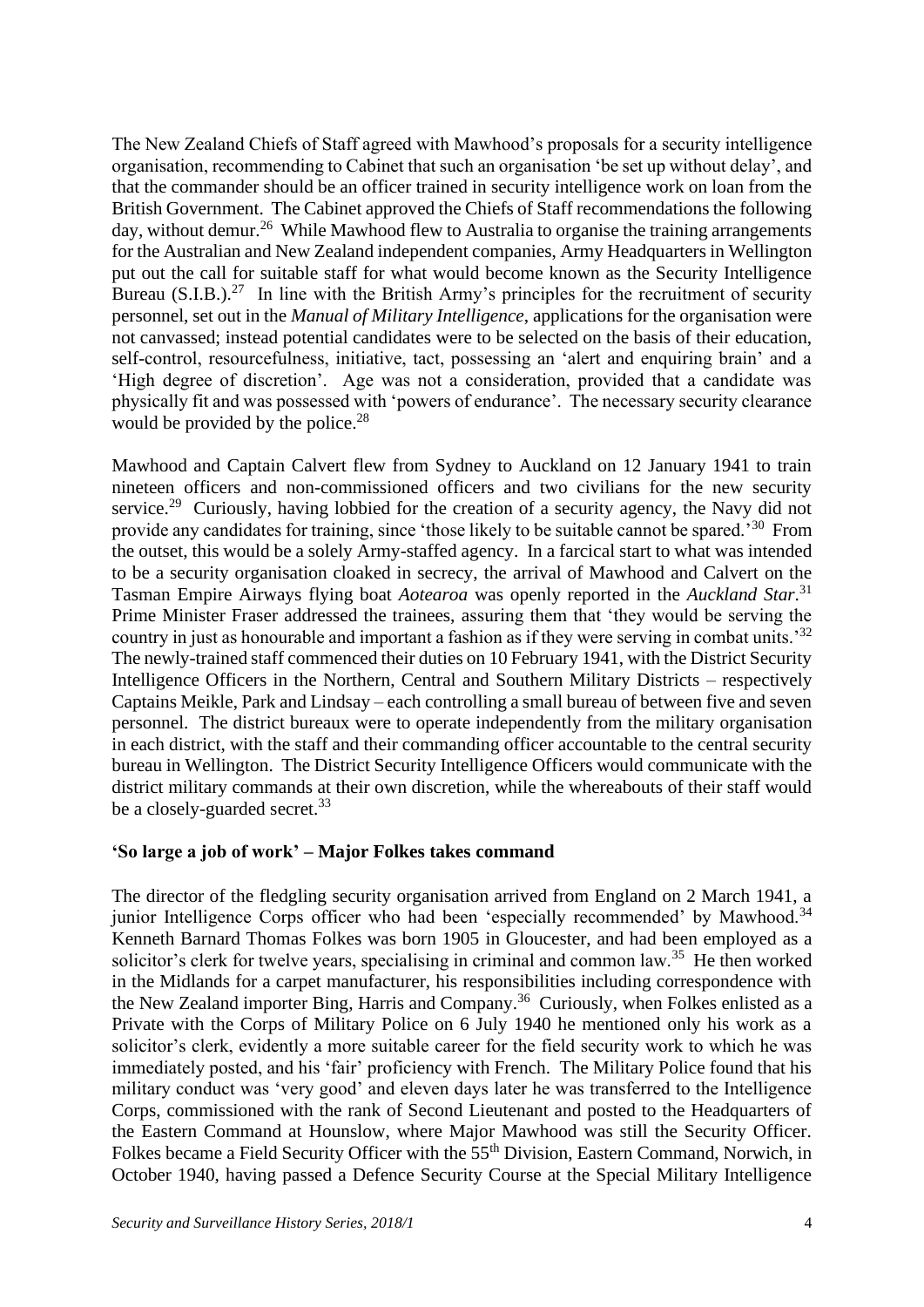Wing, Matlock.<sup>37</sup> During this time, Folkes claimed to have interrogated a prisoner of war, 'the equivalent of a brigade major', outsmarting the prisoner until 'he told me what he wanted to hide.'<sup>38</sup>

After Mawhood recommended him in November 1940 for command of the New Zealand security intelligence organisation, Folkes was offered the rank of Major with British Army pay and allowances.<sup>39</sup> He took up the offer effective from 2 February 1941, and headed for New Zealand clearly intending to forge his reputation in the field of security intelligence with his new independent command. His wife and children, together with an intractable overpayment dispute with the War Office, followed on behind him.<sup>40</sup> Once in Wellington, Folkes applied his acknowledged 'quick and alert mind' and an incisive style of interrogation to create the persona of a 'former Midlands solicitor' (a neat conflation of the roles of Midlands carpet manufacturer's employee and solicitor's clerk) whose capabilities were now devoted to ensuring that New Zealand's war effort would henceforth be secure. He also developed a reputation for chasing women, with his extra-marital activities coming to the attention of the Police.<sup>41</sup>

His perfunctory experience of British military security and intelligence work notwithstanding, Folkes quickly despaired at the 'simply indescribable' understanding of 'elementary security precautions' amongst the civil population of New Zealand.<sup>42</sup> Prior to his first mid-morning meeting with Prime Minister Fraser, Folkes reputedly moved through the empty secretarial area while the staff were at morning tea, quietly purloining a selection of confidential papers. He presented the paperwork to the Prime Minister only minutes later, highlighting the 'lax security arrangements' in the Prime Minister's own department.<sup>43</sup> Folkes later observed that those in 'official departments' were the 'worst offenders' when it came to security precautions, a failing which he put down to a 'slackness … due to mental laziness', or the resigned attitude that '"What's the use? The Germans know it anyhow".' His assessment of the military security of the three services was only slightly less acerbic, with the Army scoring nil, the Air Force only slightly better, and the Navy 'certainly better but by no means perfect'.<sup>44</sup> His noted 'explicit contempt for the military system and Army staff methods' was likely a supremely arrogant dismissal of the New Zealand Army's methods in preference for the Military Intelligence systems in which Folkes had been trained, but this only served to highlight his minimal military experience.<sup>45</sup>

Some New Zealanders repaid such imperialistic antagonism in kind. Initially, Folkes was attached to the General Staff at Army Headquarters where his personality was observed as 'aggressive, discourteous and impertinent.<sup>246</sup> Equally, his disdain for New Zealanders as 'colonials', and thereby inferior to the English, further alienated his colleagues. The CPNZ perceived Folkes in a much more sinister light. The 5 June 1941 edition of *Peoples' Voice* asked readers to consider if there were any differences between Folkes and the S.I.B. and the German Secret Police the *Gestapo*. 47 Folkes was identified as a 'Midlands solicitor' who 'at a pinch' when wearing his favourite 'light camel hair greatcoat' might have been considered to belong to the English middle class, and more accurately as a former acting lieutenant in the British security police. The physical description of him as 'Pale, thin, weakly looking, with semi-thick spectacles' denied his reputation as a ladies' man, and instead strengthened the comparison with *Reichsfϋhrer* Heinrich Himmler, the bespectacled, pale and sickly commander of Nazi Germany's secret state (figure 1). It was obvious that disgruntled members of the army had been indiscreet and the paper declared that 'the name of Folkes and all all his crowd stinks in Army circles.' After all, 'No soldier, no Man' would want to pry into the private life of every army officer. Folkes' men were dismissed as draft dodgers and snoopers, who once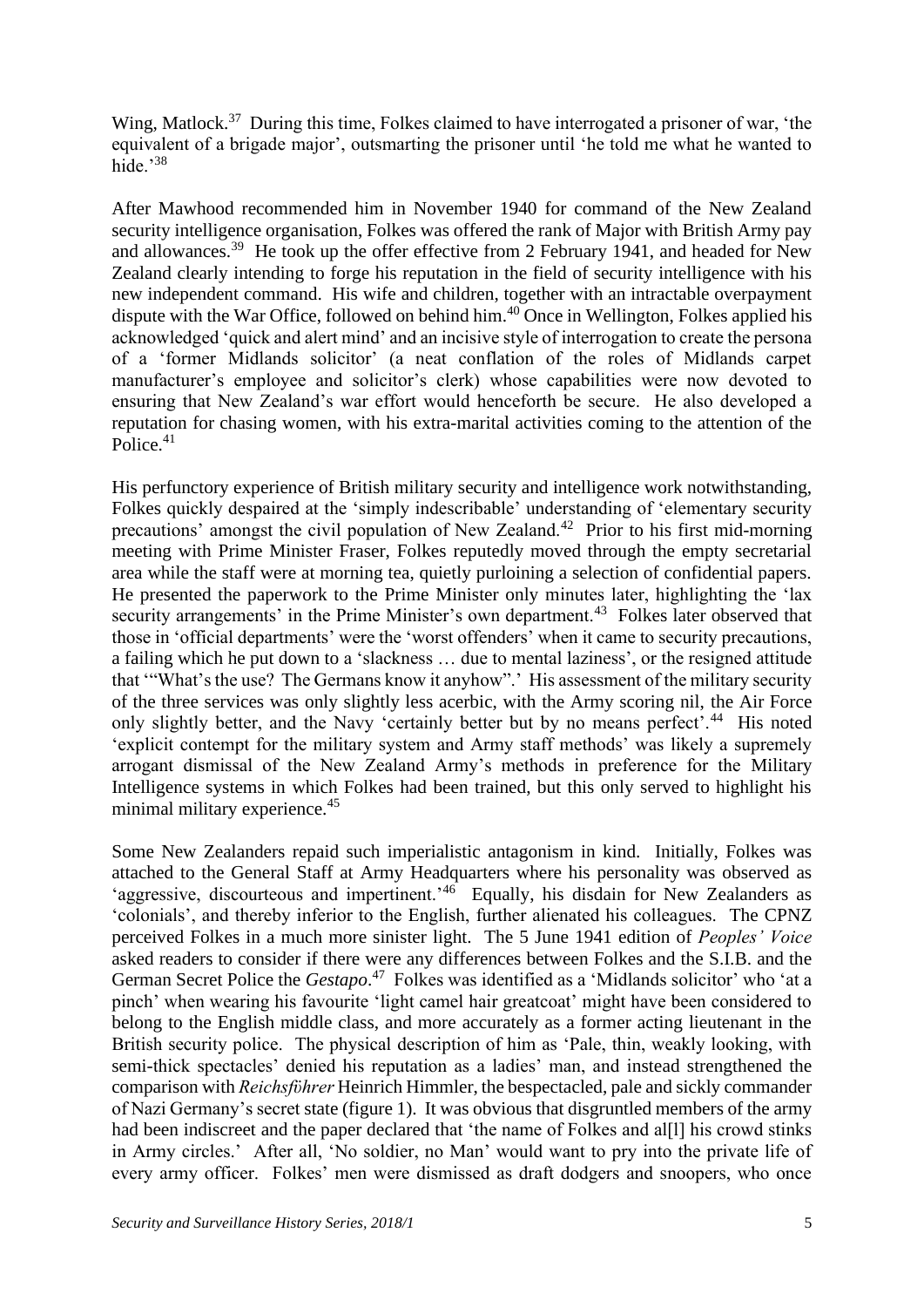worked as 'mediocre journalists, clerks and even "counter jumpers"' and two of the organisation's attempts at counter-espionage were derided. These were a five day operation at the Hotel St George in Wellington to 'trap a suspected spy' which was an open secret to 'the innocent suspect, the hotel staff and half the town', while an American, Mr Theodor H. Braun, who was in charge of the Superior Oil Company's geophysical survey work in the Manawatu, had been subject to a 'stealthy pursuit'.<sup>48</sup>



**Figure 1 K.B.T. Folkes (centre) with R.S. Cutfield (left), and M.P. Whatman (right),**  *New Zealand Observer***, 11 October 1944, p.6.**

# **The first year of the S.I.B.**

Folkes' most pressing problem was how to best expand his small team to the full establishment proposed by Mawhood. He soon discovered that the 'candidates are all completely untrained, and whilst most of them are very keen to do the type of work involved they are deplorably lacking in imagination and the ability to build up a picture from a set of facts with which they are confronted.<sup>49</sup> A number of civilians were added to the ranks of the S.I.B. in March with the establishment of the Radio Monitoring Service to monitor German, Italian and Japanese radio stations for any evidence of security breaches in New Zealand.<sup>50</sup> The service was modelled on M.I.5's Radio Security Service which had operated since 1939, comprised of volunteer radio operators who originally scanned the airways for any radio transmissions from enemy agents operating in England but who soon turned their attention to intercepting and decrypting radio traffic originating in Europe.<sup>51</sup> The New Zealand monitors did not intercept and decrypt coded enemy transmissions – such work remained the prerogative of the Navy and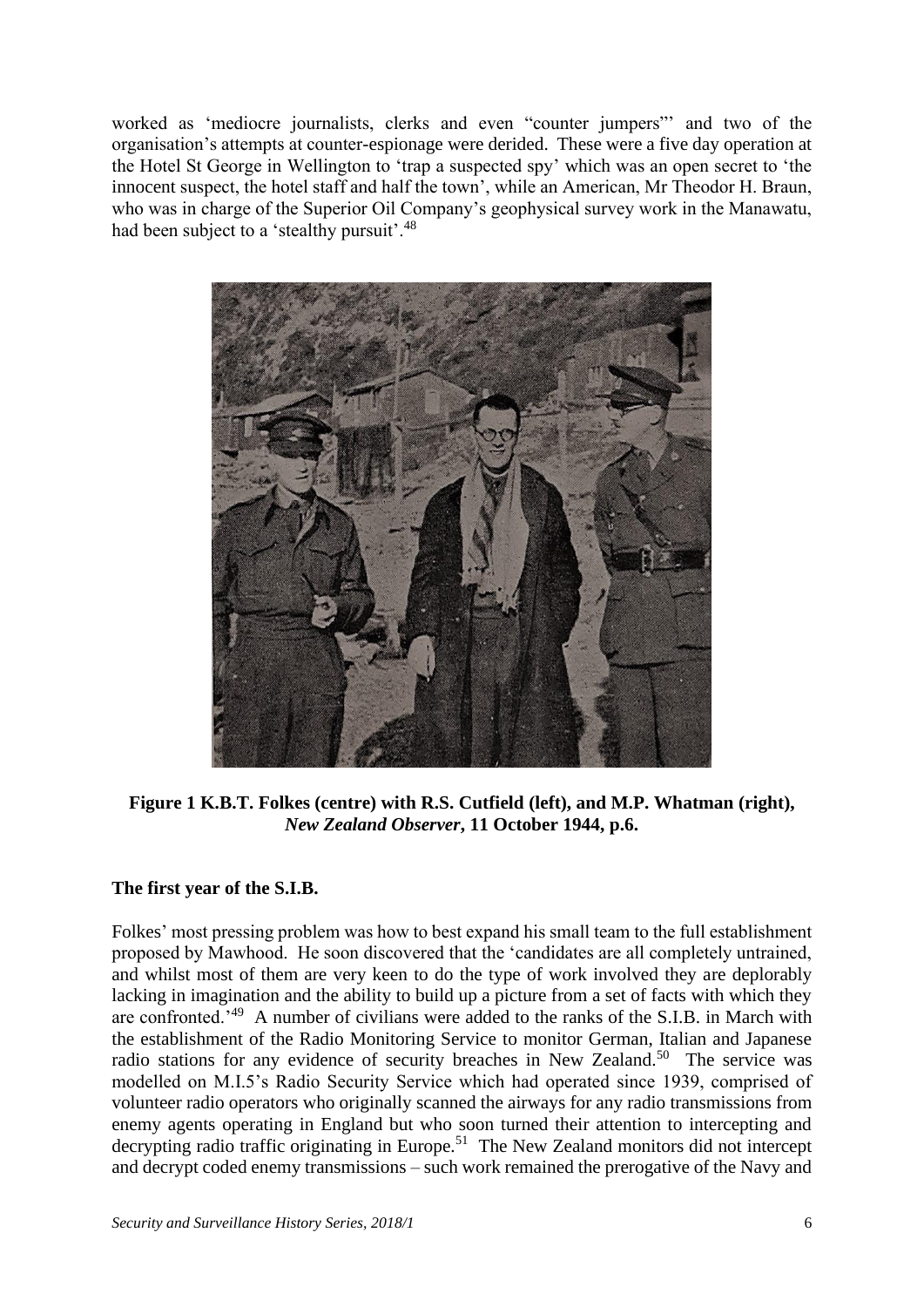Army – and they focussed instead on listening in on enemy broadcasts which concerned 'New Zealand, New Zealanders in action, or the South Pacific in general'. As Arthur Cushen, a monitor based in Invercargill, later recalled 'often the enemy's claims were outrageous, [but] there was also at times a grain of truth in the broadcast'.<sup>52</sup> The monitoring service operated throughout the war, due in part to the satisfactory working relationship which existed between Folkes' service and the Post and Telegraph Department.<sup>53</sup>

From the outset, the organisation which Folkes had inherited owed much to the rapid expansion of military security during the threat of a German invasion of England in 1940, and little to mature reflection on the benefits of closer liaison between security agencies. More effective working relationships could now be observed within the British Government as the threat of invasion receded and as various security agencies – particularly M.I.5 and the Police – recognised the need to co-ordinate their efforts under the aegis of a Security Executive.<sup>54</sup> While a close relationship between the New Zealand security service and the Police had been suggested by the Naval Board the previous year, the S.I.B. which Folkes now headed was fully independent of the defence establishment and the police, and with limited accountability to the Prime Minister and the War Cabinet.<sup>55</sup>

Folkes could liaise with other agencies when it suited him. He was, for instance, quick to make contact with his security counterpart in Australia. On 14 April 1941 he wrote to the Director of the newly-established Australian Security Service, Lieutenant-Colonel Eric Longford Lloyd. Folkes was particularly interested in official exchanges of information concerning 'all suspicious subjects travelling between Australia and New Zealand and in and about the adjacent Islands' and of 'views with regard to the growth or otherwise of the various political organisations in their character and operations'.<sup>56</sup> Lloyd's own organisation was fraught with organisational problems from the outset. For example, it reported to the Attorney-General's Department yet depended upon the Army for operational support, while the Commonwealth Investigation Branch refused to relinquish its role as the primary Australian liaison with M.I.5.<sup>57</sup> Lloyd was pleased to hear from Folkes who shared his own perspective on the work of a newly-appointed director of security intelligence: 'It is all a formidable responsibility as I see you find it; a proud matter to be entrusted with, isn't it?<sup>58</sup> In one of the many small ironies of the history of Australasian security intelligence, six months later Lloyd was described by Mawhood as possessing 'neither the intelligence, personality, nor knowledge requisite for the task' of directing the Security Service, where 'good intelligence demands an alert and vigorous brain'.<sup>59</sup> Mawhood's protégé had no doubts about his own abilities: to Lloyd he professed that 'It is very hard work training ones [sic] staff and then attacking the multifarious duties but there will be added satisfaction later on if one succeeds in so large a job of work!'<sup>60</sup>

There was no escaping the fact that the bulk of routine security work – counter-espionage, sabotage and propaganda – was essentially mundane, since New Zealand in 1941 remained remote from what was thus far a largely European war.<sup>61</sup> For instance, by 17 March 1941 Aliens Authorities in conjunction with the Police had already investigated all 2,341 enemy aliens throughout the country, eighty having been interned and a greater number now subject to a variety of controls (including prohibitions on the possession of radios capable of either transmitting or receiving, or firearms, while their movements beyond their homes were restricted).<sup>62</sup> The S.I.B. now assumed responsibility for monitoring aliens in New Zealand and the crews of foreign ships which docked in New Zealand by means of postal censorship.<sup>63</sup> The security of the ports themselves remained the responsibility of the Police in the meantime, while Folkes' men made themselves unpopular by testing the secure storage of classified documents, and the physical security of military installations.<sup>64</sup> Sir Jack Harris, who served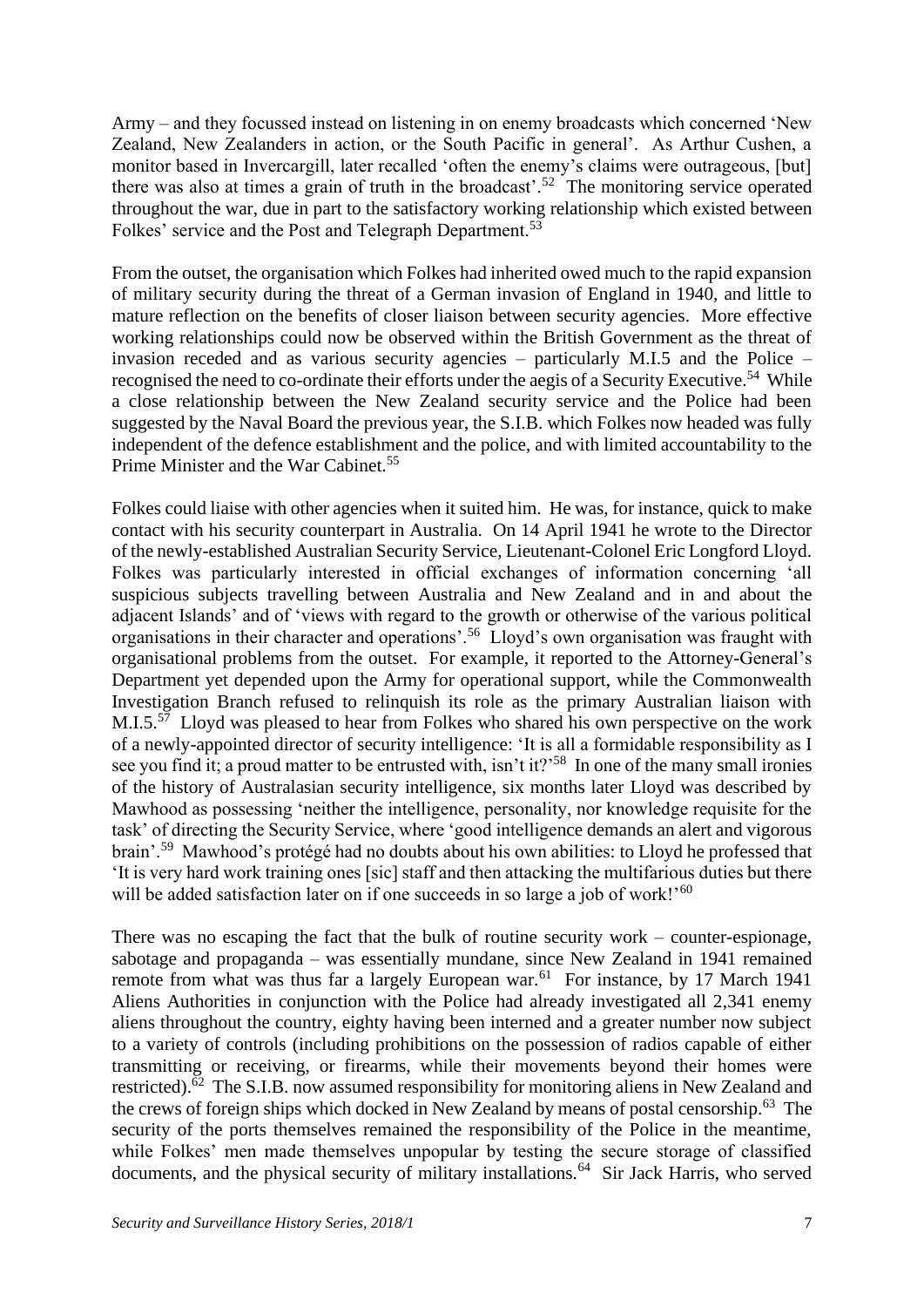with the S.I.B. between 1942 and 1944, recalled that much of his work concerned letters which were received from the general public, identifying possible spies and saboteurs, and in checking the crew lists of ships which arrived from overseas for possible 'undesirable persons'. Harris enjoyed sufficient free time to ensure that his own company still ran efficiently.<sup>65</sup>

On 28 April 1941, an unnamed 'military intelligence officer of wide experience' (a claim which only Folkes was self-confident enough to make) broadcast on national radio about what would become the 'Don't Talk Campaign', 'the simple but enduring rule that any information regarding naval, military, air or shipping matters must not be discussed or repeated.' While the speaker acknowledged that only a small number of people in New Zealand who would deliberately retard or obstruct the national war effort', his greatest concern was 'the thoughtless person' who could unwittingly give away vital information. Taking the activities of German raiders in 1940 as an example, he warned that 'we gossip and chatter far too much about shipping movements.' He despaired at the attitude 'Everyone knows about it so why worry', for such indifference and carelessness laid New Zealand open 'to the deadliest of blows … from enemy influence within its midst.' He therefore implored his listeners to exercise discretion before talking about shipping movements, troop dispositions, the strength of fortifications and defences, or 'anything at all that would give away some information of which the enemy could make use.' He warned against not only the transmission of vital information, but also that no credence should be given to 'stupid and unnecessary gossip', since 'rumours, the half-truths, and the untruths … can go to fantastic lengths, as anyone who has tried to track down a spurious story of this kind must be aware.' He admonished those New Zealanders who unknowingly spread rumours on a daily basis, and instead called for 'our greatest effort … if we are to keep our country safe from the onslaughts of the dark forces of barbarism which threaten you, and your children's children.'<sup>66</sup>

Towards the end of April 1941 Folkes was had been directed to look into an apparently innocuous circular from the Wellington clothing manufacturer Vance-Vivian Limited which offered the company's products to some of two drafts of 129 soldiers who had been invalided home on hospital ships. The concern for Folkes was that the possession by a private company of such detailed knowledge of troop movements represented a breach of military security. His suspicions quickly focussed on Major George Vance, of the New Zealand Temporary Staff and a shareholder in Vance-Vivian Limited. Folkes interrogated Major Vance on 13 May 1941, when Vance openly admitted that the circular had been his misguided attempt to promote his ailing business. He attempted to protect the identities of two Sergeants who were also implicated in the security leak, and denied any knowledge that the names of the invalids had been secret.

Major Vance, together with Sergeants Robert Godtschalk and John Wallace, were all brought before an Army court-martial on 13 June 1941. The charges which they faced had been compiled by Folkes, who consciously re-framed the inept handling of sensitive military information as the illicit use of such information for personal gain. Vance was charged with 'behaving in a scandalous manner unbecoming the character of an officer and a gentleman' whereby 'he did illicitly obtain possession of official documents' – the nominal rolls of two drafts of invalid troops returning to New Zealand – through the actions of one of his senior non-commissioned officer under his command. He was further charged that he passed these documents on to Vance-Vivian 'in order that the company might circularise some of the invalided soldiers whose names and addresses were set out in the documents, urging them to buy the wares vended by the company.' Sergeant Robert Godtschalk was separately charged with 'conduct to the prejudice of good order and military discipline' in that he had 'illicitly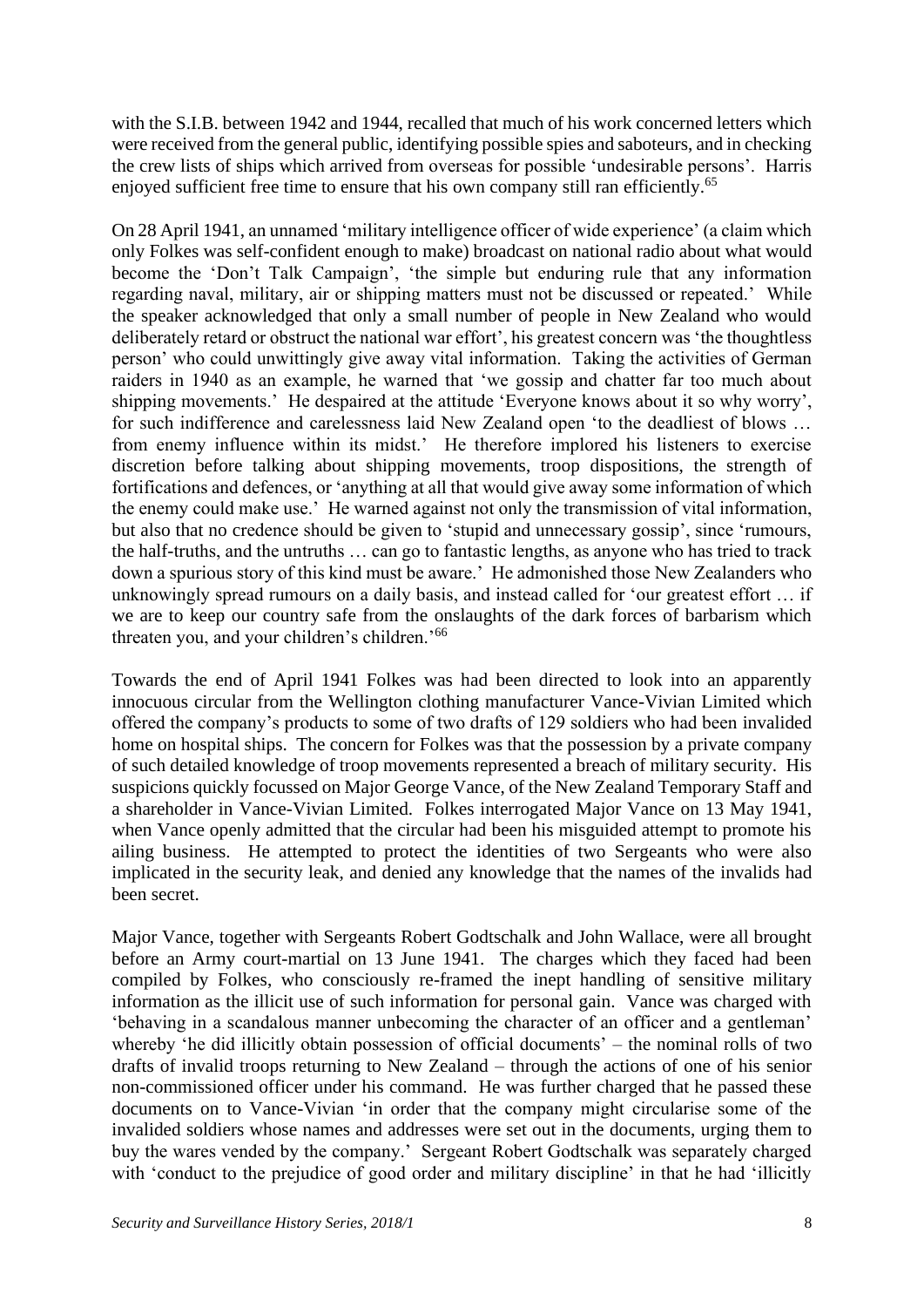obtained' the documents at his commanding officer's request, while Sergeant John Wallace of Sick and Wounded Records, Central Military District, was charged with having provided the documents to Godtschalk 'so that the contents might be used for the private benefit of Major Vance.'<sup>67</sup>

Folkes' case collapsed the following day when the members of the court-martial found that the evidence did not support his charges of illicit activity. Vance was soon acquitted of the principal charge of scandalous behaviour when the court recognised the Major's good character and accepted his version of events; that is that he had believed that the list supplied to him by Sergeant Godtschalk was already public knowledge, and that Godtschalk had acted out of loyalty and in recognition of his officer's selfless contribution to the war effort. Vance's defence counsel, H.F. O'Leary K.C., observed that the 'technique in the framing of charges' employed by Folkes implied that his offence was 'something grossly disgraceful and infamous' whereby Vance 'could reasonably be charged with taking advantage of [his] position in the Army.' The court agreed with the advice of Major A.B. Sievwright, the Judge Advocate, that a finding of guilt 'should not be done unless the charge was fully justified', and accepted Vance's argument that this was a case of 'an error of judgement, forgetfulness or inadvertence'.<sup>68</sup>

Sergeant Wallace was also acquitted when the court found no evidence of the 'wilful wrong conduct' suggested by Folkes. Indeed, the fact that Folkes had characterised Wallace's actions in making the nominal rolls available to Sergeant Godtschalk as 'illicit' rather than 'improper' was denounced by Wallace's defending officer as 'a definitely unjustified slur.'<sup>69</sup> Sergeant Godtschalk felt the imputations of Folkes' charge very keenly 'in that his honour was clouded by the wording and the particulars of the charge.' He had not received any form of payment for his actions, which he accepted were wrong but not illicit, for he was responding to Major Vance's 'friendly request' for information. While the court accepted that there was a *prima facie* case which needed to be heard, the implication made by Folkes that Godtschalk had acted illicitly did raise the possibility of an honourable acquittal, and the court therefore referred the matter 'immediately to the convening officer for his consideration.'<sup>70</sup>

Folkes' failed prosecution highlighted a question which had vexed military authorities in London and England; what exactly was the purpose of the S.I.B.? On 25 March 1941 the War Office enquired whether the S.I.B. covered both military and civilian security in New Zealand.<sup>71</sup> The immediate response of the General Staff in Wellington was that Folkes' organisation did indeed embrace both civil and military security, and that the New Zealand liaison officer on London should serve as a link between Folkes and M.I.5.<sup>72</sup> In June the Chiefs of Staff were satisfied that matters relating to subversion or military security were best dealt with by the S.I.B. rather than the Police, relinquishing control only when it was clear that it was a police matter.<sup>73</sup>

The demarcation line between Police and S.I.B. responsibilities remained contentious, as was evidenced by the dual surveillance of a well-known CPNZ member, Elsie Freeman. A new recruit to the S.I.B. in April 1941, Sergeant Terence (later Sir Terry) McLean, submitted a lengthy profile of Freeman. The tone of his report reflected the jaundiced opinion of his own mother, Mary Lillian McLean, who had served with Freeman on the editorial committee of the women's rights' publication *Woman Today*. Sergeant McLean warned that Freeman was a committed Communist who was active in undercover work, but he doubted 'whether or not she would commit actual sabotage'.<sup>74</sup> A separate report by Captain D.P. Lindsay of the Christchurch Bureau highlighted her recent dismissal from the Petone Woollen Mill for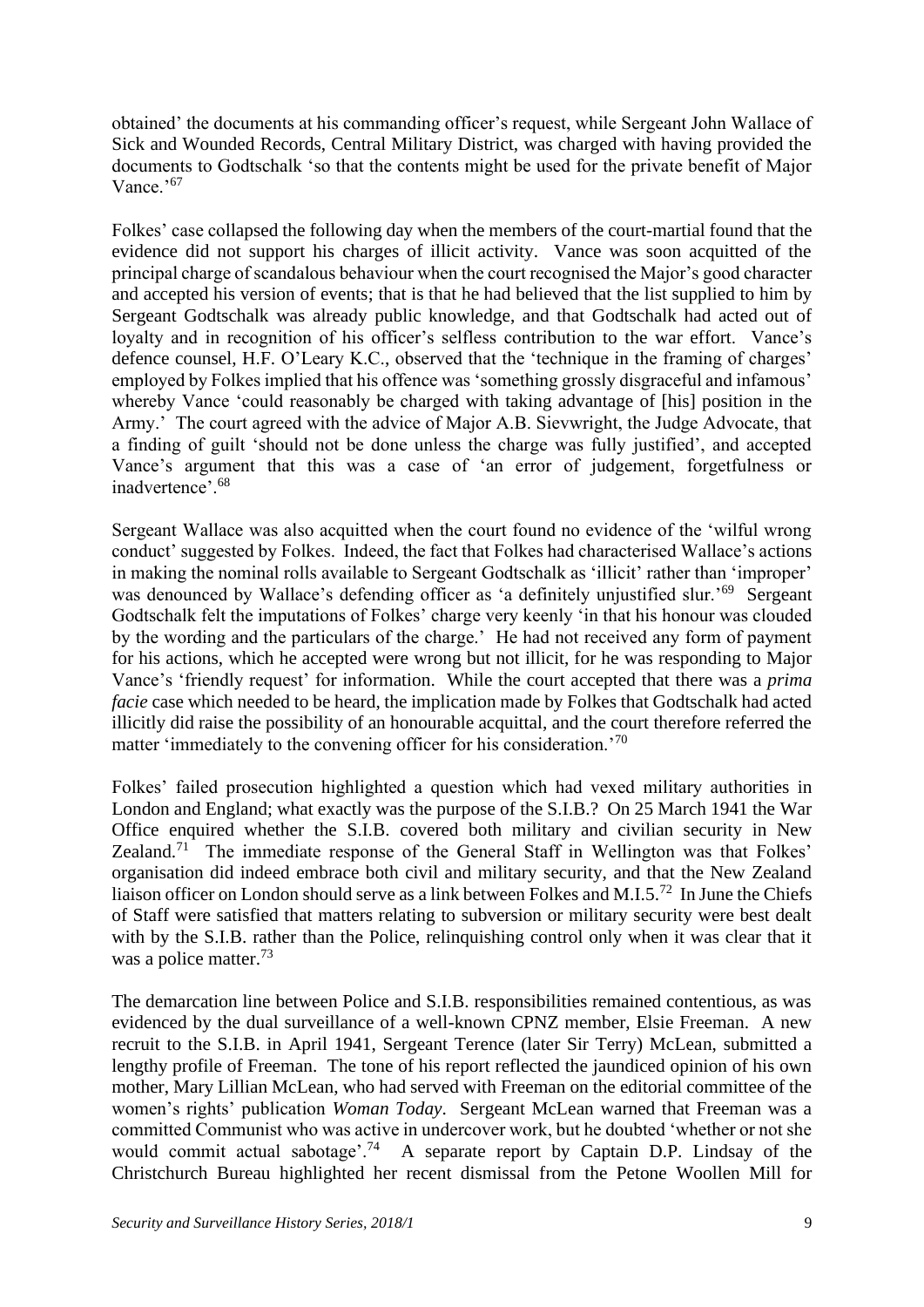promoting workers' rights, and concluded that 'she is the kind of woman ready to commit sabotage at any time'.<sup>75</sup> Folkes appeared unperturbed by these reports – Freeman was 'certainly a true Communist' and therefore under surveillance, but he was not overly concerned that she might 'commit sabotage'. Ever the ladies' man, he was more concerned with her marital status – 'not divorced but separated from her husband.<sup>'76</sup> Folkes' studied indifference denied the fact that her then husband, Frederick Engels Freeman, was himself a committed communist and graduate of the International Lenin School in Moscow, where the curriculum included subversion and sabotage. Equally, her soon-to-be second husband, John (Jack) Locke, was also an active member of the party who would, together with yet another communist Victor Wilcox, join the air force in 1942.<sup>77</sup>

A study of naval intelligence in New Zealand, initiated in July 1941, concluded with some disquiet that the limitations of Major Folkes' responsibilities were unclear. In the event that New Zealand's military intelligence and security functions were combined, in line with similar developments in England, Singapore and Melbourne, Folkes 'might advance claims' to take charge of a Combined Security Bureau, which 'from the Naval point of view, might not be acceptable.'<sup>78</sup> By September 1941, the Chiefs of Staff were themselves beginning to reconsider the work of the S.I.B., and in particular how, at the behest of members of the Government, Folkes was venturing into 'matters which are not properly the concern of this organisation'. Not only were the Chiefs concerned that Folkes and the S.I.B. were delving into operational rather than security matters, but that while the fact of an investigation was communicated by Folkes to the relevant Chief of Staff, any report went straight to the Government without an opportunity for the Armed Forces to comment. While the Chiefs acknowledged that Folkes' direct access to the Prime Minister had been approved the previous November, they now demanded that henceforth any report relating to any of the armed forces be sent by Folkes directly to the relevant Chief of Staff. Furthermore, any report which had been requested by a member of the Government would also be provided to the appropriate Chief of Staff in order that comments could be provided to the Government and thus provide 'a complete picture'. In the event that an S.I.B. report dealt with more than one of the services, no matter who had requested the investigation, then the matter would be dealt with through the Organisation for National Security which, with the blessing of the three Service Chiefs also enjoyed direct access to the Prime Minister.<sup>79</sup> Given that cases with which the S.I.B. dealt included some Service matters, it is no surprise therefore that the Chiefs of Staff were aggrieved that reports were supplied directly to the Prime Minister and the War Cabinet. For example, security had been called in to investigate a minor 'insurrection' at Wigram air force base, where 'a considerable number of airmen jointly decided not to return to duty from leave'.<sup>80</sup>

At the next meeting of the War Cabinet, Prime Minister Fraser expressed his support for the S.I.B. in the face of the service Chiefs' attempt to vet, if not censor, the reports emanating from Folkes' office. Fraser preferred that Folkes retain his 'right of direct access' to the office of the Prime Minister, and promised that any reports which 'called for comments' from any of the services would be 'forwarded immediately' by the Government 'for an expression of opinion'. The 'question of the functions of the Security Intelligence Organisation' would shortly be discussed by Fraser, and he suggested that the service Chiefs should be present at these discussions.<sup>81</sup> On the face of it, the Prime Minister had endorsed the work of the S.I.B. and his support also helped to cement Folkes' isolation from the defence, intelligence and security communities, serving his political masters on the War Cabinet while maintaining an increasingly uneasy truce with the armed forces and the police.<sup>82</sup> For his own part, Folkes neatly sidestepped the question of a review of the organisation by instead lobbying for both an increase in the establishments of his various bureaux across the country, and his own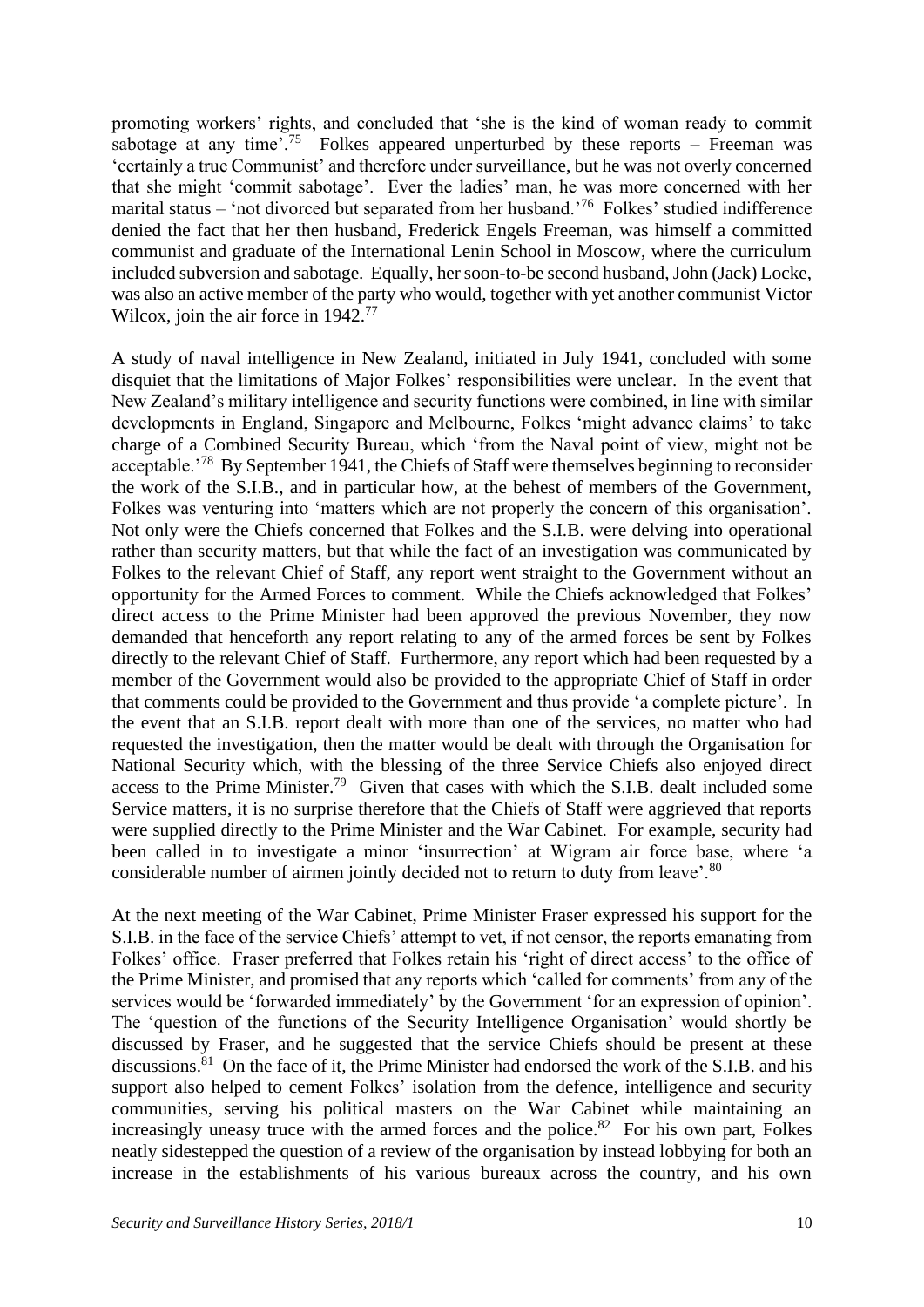promotion. His case was strengthened immeasurably by the outbreak of hostilities in the Pacific, and the renewed prospect of war coming to New Zealand's shores.

### **'Desperate men' – invasion scares and hoaxers**

Japan's entry into the war on 7 December 1941 confirmed the necessity, if not the value, of the S.I.B. while New Zealand braced for a possible invasion and New Zealand troops prepared to defend Fiji and other outposts in the South Pacific.<sup>83</sup> Effective port security was now of paramount importance, together with the close surveillance of individuals considered undesirable, ship movements and mail and security arrangements for the embarkation of troopships.<sup>84</sup> Despite the frictions between the services and Folkes which had come to a head in September 1941, the Chiefs of Staff confirmed, in January 1942, that the organisation 'had rendered valuable service to the Armed Forces'.<sup>85</sup> However, while the Chiefs of Staff were prepared to support Folkes' application to more than double the number of security officers, they required that Folkes first justify his plans to expand the S.I.B. as well as relocating the Wellington Bureau to the Defence Services Building or the new Government building in Stout Street.<sup>86</sup>

Folkes pressed his own case for expanding his operation to the Secretary of the Organisation for National Security, Foss Shanahan, on 14 January 1942. For Folkes, security intelligence encompassed both military and civilian security, and was 'almost wholly preventive in its exercise'.<sup>87</sup> Military security was concerned with the 'security of information, material, personnel and operations' in order to prevent against espionage, sabotage and propaganda. The work involved restricting access to secret or confidential information, detecting and sealing leakages of information and taking 'suitable steps to neutralise any suspected subversive or other activities which may be connected with the leakage or dissemination of military information.' His staff therefore challenged the 'efficacy or otherwise' of troops guarding vital infrastructure and military points throughout the country, and to prevent or neutralise any disloyal, defeatist or extreme political subversion within the armed forces which might have an adverse effect on morale. Folkes was mindful that the Service Chiefs had been united in their opposition to the S.I.B's involvement with operational matters, suggesting that his organisation merely advised on matters of operational security.

He also detailed the work of the S.I.B. in the field of civil security, as part of the 'chain of the Security Service throughout the Empire, which is "fed" by M.I.5.'. This was a reference to the Consolidated Black List of some 15,000 individuals, a majority of whom were involved with the shipping industry, who were considered 'undesirable', suspect or subversive, which was regularly updated by M.I.5.<sup>88</sup> Other duties included the detection of 'bribery and corruption within Government and other Departments', the movements of aliens, the activities of conscientious objectors and pacifists such as might harm public morale, clandestine photography and signalling, attempts to evade the postal censors and 'Subversion in all its forms ... International subjects [and] ... Rumours and their sources.'<sup>89</sup> Folkes and his men would prevent attempts to sabotage the war effort by vetting, selecting or removing staff in 'all Manufactories, Departments etc., engaged in war production', ensure the security of wharves and shipping, and of shipping information, the 'security of communications in Government Departments' and undertake investigations on behalf of the 'Empire Security Service'. Other work undertaken by the S.I.B. – presumably the liaison work with M.I.5 and the Empire-wide security apparatus – could not 'for security reasons' be included in his memorandum.<sup>90</sup>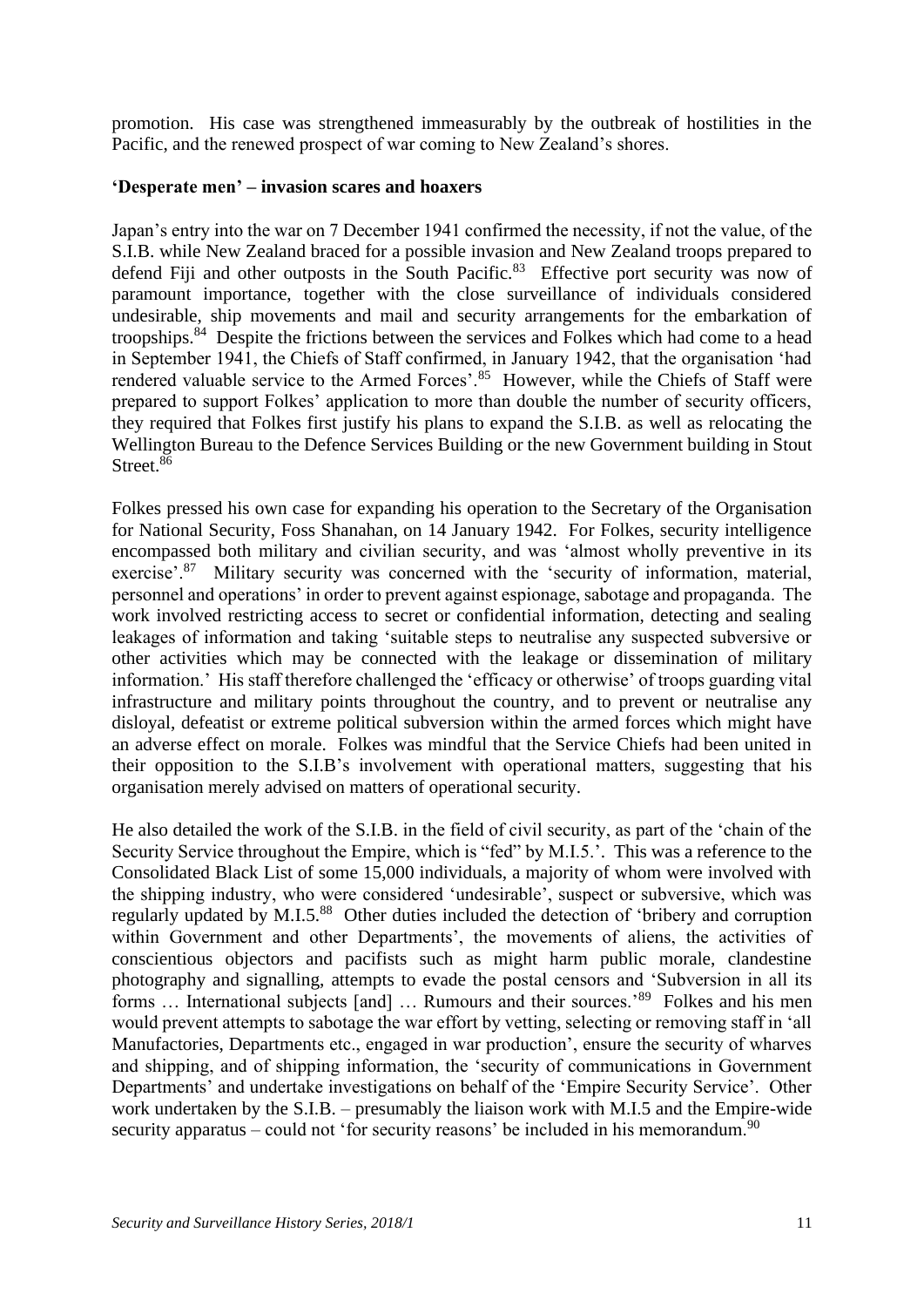Folkes' arguments found favour with the Service Chiefs, who endorsed his proposal and recommended that he be promoted to the rank of lieutenant-colonel. They agreed that an 'efficient and adequate security organization' was necessary beyond the 'skeleton' establishment which had first been proposed by Mawhood in 1940. Of particular concern was that 'information has been received recently that the enemy are adopting all possible means to secure particulars concerning the movements of shipping and endeavouring to place their agents on the staffs of the armed forces.<sup>'91</sup> A separate decision by the War Cabinet approved the establishment of a dedicated Port Security Control within the S.I.B, which would check a New Zealand version of the M.I.5 Consolidated Black List, known as the Dominion Port Security Suspect Index, against the passenger and crew lists of newly-arrived vessels. Those whose names appeared on the index were interrogated before receiving a clearance to land in New Zealand. The unit would also monitor shipping movements, assist with security for United States vessels, check passports, watch for attempts to evade censorship, ensure that fishing vessels with alien fishermen were escorted, monitor 'suspect and undesirable persons', and assist in investigating suspect cases of sabotage.<sup>92</sup> What no one paused to consider was the calibre of the staff associated with Folkes' expanded security intelligence operation, their training, and their abilities to gather and interpret information. These key questions were only asked of Folkes and the S.I.B. after the event, once they were embroiled in scandal. It was significant in hindsight that he did not seek to recruit detectives, who were dismissed as 'policemen of the English comic paper', despite the fact that the Police had been involved with port security since April 1940, and water patrols since April 1941.<sup>93</sup>

While Folkes was denied his promotion, he soon found himself fully occupied in running security courses for the three services and selecting and training staff for Army Field Security work. Although the S.I.B. had now existed for a year, Folkes was still the only officer capable of delivering this training.<sup>94</sup> In the event, the selection course which Folkes ran at Trentham for Field Security personnel in March 1942 began without either the instructor or a third of the trainees, all of whom arrived late. The poor coordination of the training programme and deficiencies in the training itself prompted the Brigadier in command of the Northern Military District to complain to the Army General Staff. Folkes vigorously defended his own performance, blaming the Army's transport arrangements and the peacetime work ethics of the instructors at Trentham, while the Army General Staff blamed Folkes' own hasty and 'unsatisfactory' arrangements. Remarkably, from this farce emerged field security sections for the three military districts as well as for Fiji. $^{95}$ 

The quality of the information furnished to the S.I.B. in Wellington often owed much to the perception of the threat posed by the enemy in the midst of the invasion scare prompted by Japan's entry into the war. In January 1942 Folkes received a report from the Home Guard in Rotorua on possible disaffection with the war in the region, and in particular the actions of a Japanese baker and storekeeper on the East Coast who had sold their businesses and disappeared. The baker was apparently working for the Japanese and had attempted to infiltrate the local Maori at Ruatoria by 'promising all sorts of wild things about returning their land to them.' Equally inaccurate, if not preposterous, was the report in April 1942 of the loss of sheep on the Chatham Islands to an enemy raider, and the morale of the local population. A lengthy report by the recently-appointed Sergeant J.M. Allison on the situation was irritably received by the Deputy Chief of Naval Staff who concluded that all that Allison had found out was that 'the Chatham Islanders are simple and credulous, mainly loyal, and almost entirely untrustworthy as far as sighting reports are concerned.'<sup>96</sup>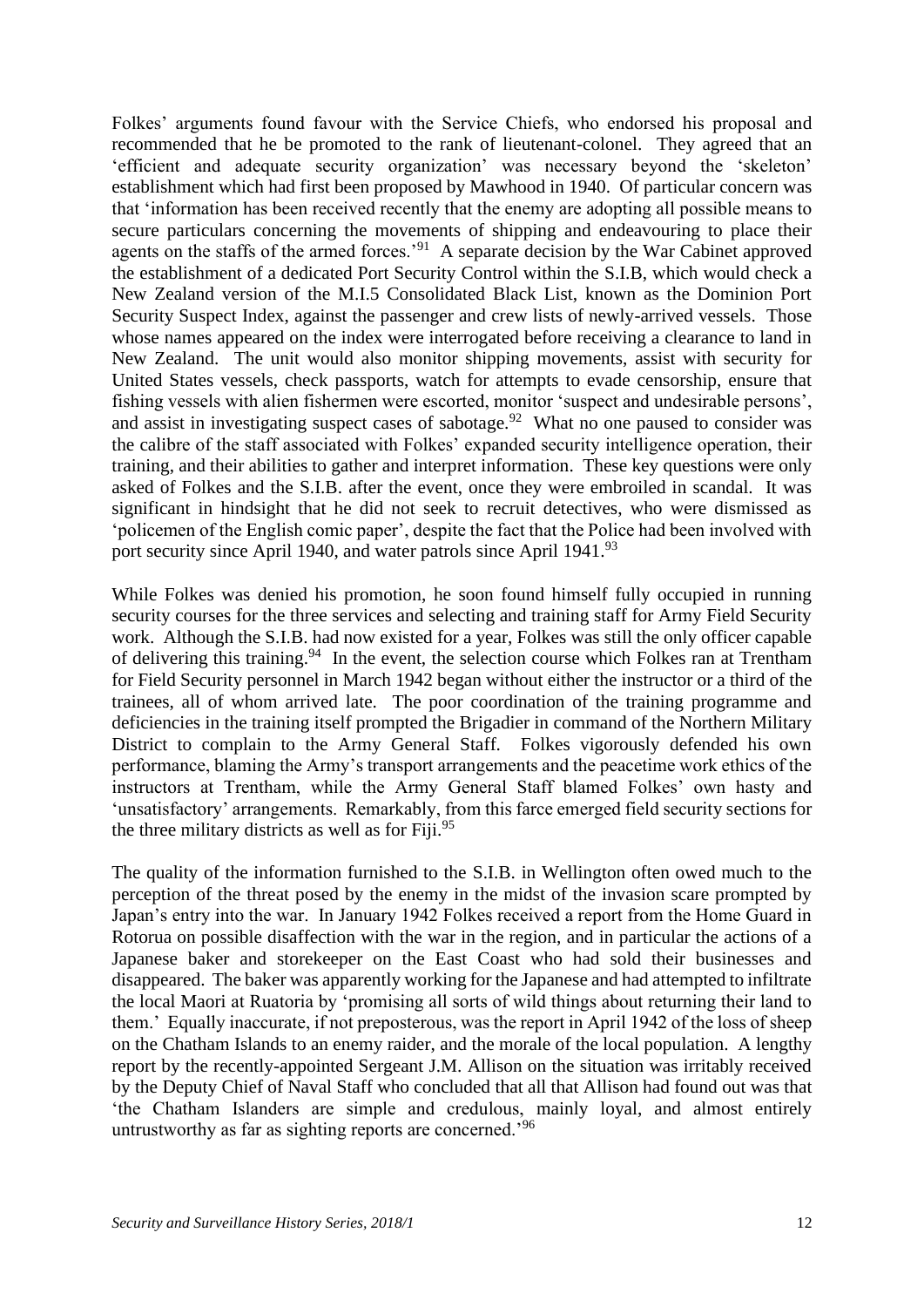Sergeant McLean later noted that 'the SIB was a bunch of amateurs who sometimes, despite themselves, brought off a coup.' He recalled one case involving the bribing of a Government clerk to avoid the ballot for military service. McLean heard Folkes interrogating a suspect, breaking him with a 'brilliant opening question'.<sup>97</sup> When the case was heard in the Wellington Magistrate's Court in February 1942, however, Folkes' own credibility was ultimately called into question. Henry Berthold, a clerk in the National Service Department (as well as an undischarged bankrupt with ongoing financial and drinking problems), pleaded guilty to seven charges under the National Service Emergency Regulations 1940 of removing ballot cards of men eligible for service in the Territorial Force or overseas, in return for bribes. Five civilians were charged with offering bribes to Berthold who withheld their ballot cards while he was employed at the National Service Department between May and November 1940. Berthold's scam came to an end in November 1940 when he was transferred to another department and he arranged for those cards which were still in his possession to be returned to the register. The effect of his actions was negligible and most of the men avoided two Territorial and two overseas ballots before their cards were returned. Of the five accused, one was too sick to attend the hearing, one pleaded guilty, and three pleaded not guilty. Two of those who pleaded not guilty were convicted, while the charges against the third were dismissed by the magistrate.<sup>98</sup>

Folkes had been involved with the interrogation of Berthold, who admitted in court that he had not been 'completely frank' when questioned, and of Hubert Howard one of those convicted of bribery. His interview with Howard was something of a security disaster for, once he was appraised of the information which Folkes had in his possession, Howard confronted Berthold who, he realised, had 'blown the gaffe.'<sup>99</sup> In March 1942, Francis Dwyer, another of those convicted of bribery made a successful appeal to the Supreme Court on the basis that the evidence of Berthold, the Crown's principal witness, could not be corroborated. When questioned by Dwyer's lawyer H.F. O'Leary, Berthold claimed to have assisted the Police and Army Intelligence during their investigations by 'confessing to cases of which they would never have known', naively trusting that no action would be taken against any of those whom he named.

O'Leary pressed him harder, suggesting that he was 'a little indifferent as to whether what you are saying is correct or otherwise', to which Berthold replied that his original statements, his evidence in the Magistrate's Court and his current evidence 'agreed fairly closely', except for one point about the return of Dwyer's ballot card. This had not been raised in the Magistrate's Court, but he had mentioned it on 12 February 1942 to Major Folkes, who had visited him in Mount Crawford Prison immediately after Dwyer's conviction. Berthold then explained that 'Major Folkes came out and remained with me for at least an hour, in company with another army officer, for the purpose of trying to influence my evidence, I gathered.<sup>'100</sup> Justice Smith was incensed at the prospect an Army Major attempting to alter Berthold's evidence, little knowing that Folkes was in command of security intelligence. O'Leary, who had successfully thwarted an earlier prosecution brought by Folkes, hastily reminded the court that he not prompted Berthold's statement. The question of Folkes' attempt to subvert the judicial process was set aside since he was not present to defend himself against the evidence of a witness who, in the opinion of Justice Smith was a blackmailer and 'a cheeky scoundrel.'<sup>101</sup>

A fortnight later, Folkes was introduced to another cheeky scoundrel, whose actions would tip conclusively the balance of power which had developed around performance of the Government's security and intelligence work. Sydney Gordon Ross was a self-confessed 'housebreaker' yet a self-proclaimed patriot ready to reveal the details of an alleged German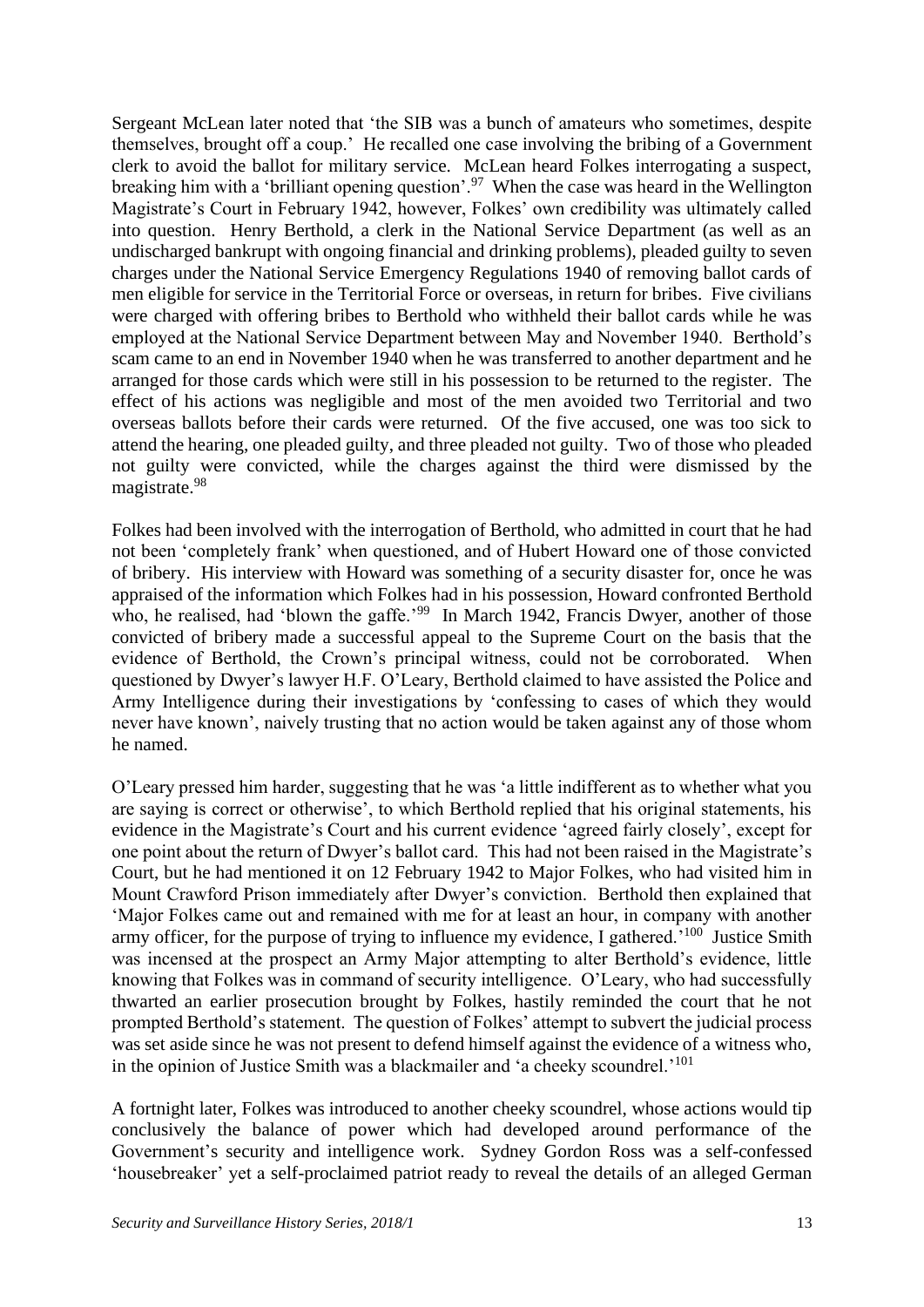plot 'to commit sabotage' to which he had recently been recruited (figure 2).<sup>102</sup> Ross had been an inmate of Waikeria Prison, where he came under the influence of the career criminal Charles Remmers, known as 'The Master', a former policeman well-versed in the dark arts of the confidence trickster – impersonation, fraud and falsehoods. The secretive world of security intelligence evidently appealed to Remmers and his associates, for George Horry, another graduate of Waikeria and 'The Master', assumed the identity of a British spy in 1942 to marry and murder an Auckland divorcee for her money. Horry successfully wrapped the wedding and honeymoon in the blanket of national security to keep curious in-laws at bay, and help delay justice for almost a decade.<sup>103</sup>



**Figure 2** *New Zealand Truth***, 19 September 1945, p.5.**

Ross and Remmers devised a bold hoax, mixing elements of popular espionage films with recent front page news in order to pitch to the Government's heightened fears of a Japanese invasion and fifth column activity.<sup>104</sup> As soon as Ross was released from Waikeria on 28 March 1942 he arranged to tell his story to the Minister of Public Works and National Service, Robert Semple. Ross insisted that the case be dealt with by Folkes, and not the police, thereby ensuring that the hoax developed fully in the jurisdiction of security intelligence.<sup>105</sup> The next day he repeated his tale to Prime Minister Fraser, who brought Folkes into the affair.<sup>106</sup> By 10 June 1942, Folkes was able to report to Prime Minister Fraser on the substance of the conspiracy Ross claimed to be privy to. This was that a fifth column organisation of twenty individuals was headquartered in the centre of the North Island for the purpose of 'assisting an invading force in the conquest of this country' in July 1942. The group, led by Remmers, consisted of 14 Germans, 1 Russian (even though the Soviet Union was now an ally), 1 Hungarian, 1 Japanese, 1 Swiss and 2 New Zealanders – a journalist and an expert radio technician. Prior to the invasion the fifth columnists, supported by another eighty individuals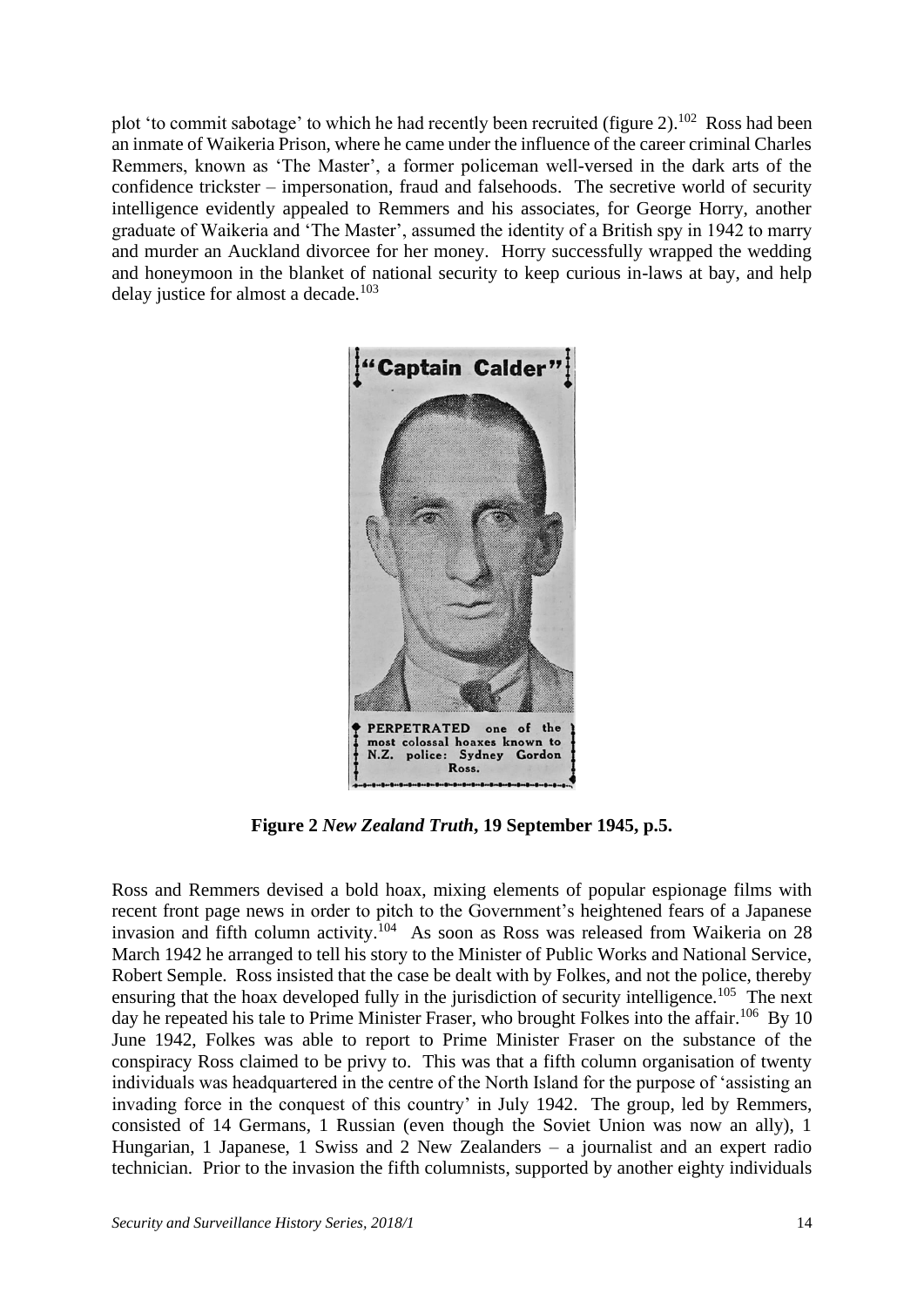throughout the country, would circulate counterfeit currency, spread false rumours, destroy vital infrastructure and assassinate members of the War Cabinet. Ross, with his supposed expertise with gelignite, had been approached to undertake the destruction of the hydro-electric plants at Arapuni and Waikaremoana.

Though seemingly farfetched, Ross had cleverly constructed falsehoods around sufficient kernels of truth to trigger official anxieties. The Arapuni power scheme, for instance, was a strategic economic asset, camouflaged, protected from attack by a battery of anti-aircraft guns and guarded against sabotage.<sup>107</sup> Certain individuals named by Ross were real people, but Remmers was no fifth column mastermind, while the editor of *In Print*, R.A.K. Mason, later denied ever having met Ross, let alone having ever printed any pamphlets for him or attempted to procure gelignite.<sup>108</sup> Harold William Klein, a Trentham-based soldier was identified as the author of a subversive pamphlet, the latest in a series of individuals with German surnames who had run afoul of Folkes.<sup>109</sup> The addresses which Ross provided in Wellington and Rotorua were also real, but were quite innocuous: the house in Rotorua which supposedly harboured four conspirators was later found to contain three nurses, an 'elderly Native Department clerk' and one alien who operated a dry cleaning business.<sup>110</sup> For Folkes, however, Ross' story stood up to 'checking and cross-checking', and he therefore believed completely in his informant and his elaborate hoax.<sup>111</sup>

From the outset, Folkes appears to have committed the cardinal security intelligence sin of accepting Ross at face value, rather than taking special care to guard against the possibility that such an unsolicited source carried disinformation rather than information. In a process termed, by a later generation of spies, 'immaculate deception' Folkes, together with Captain Hylton Colin Meikle from the Auckland Bureau, set about proving Ross' story and filling in the gaps.<sup>112</sup> Ross was therefore given the identity of Captain Calder of the Merchant Marine, and a security intelligence car with unlimited petrol use in order that he could meet with his mysterious German agent named Barrett, and identify the plotters, who had arrived by submarine and who were now based in Rotorua, close to the residence in Ngongotaha of the 'arch conspirator'.<sup>113</sup>

Folkes was now concerned with how to neutralise the threat posed by so many 'desperate men' before they could put their plan into effect. He was not confident that he could yet 'prove the conspiracy' with the level of proof necessary for a criminal trial, so he suggested instead that the Government should 'take the powers contained in 18(b) of the Defence Act in the United Kingdom' so that suspects could be arrested and held 'incommunicado'. Without such wide powers of arrest and detention, Folkes 'could not undertake complete responsibility' that the plan would not be 'carried into effect' the following month. Curiously, a 3 June 1942 newspaper report of the trial of four of the Australian conspirators arrested the previous March included the detail that they had been charged under the Crimes Act.<sup>114</sup> Ross later suggested that Folkes was himself plotting 'to get powers 18 (b) passed and thus get control of this country in a military manner'.<sup>115</sup> The reality of Folkes' dilemma was that he was attempting to address the problem which beset any nominally military security organisation; how to arrest and interrogate civilians who were beyond that organisation's control?<sup>116</sup> From the perspective of security intelligence, his request no doubt appeared reasonable. After all, the Police had been granted extra powers to counter subversion with the passage of the Public Safety Emergency Regulations in February 1940.<sup>117</sup>

In the event, Folkes was not granted powers of arrest and detention, just as he was never promoted to the rank of lieutenant-colonel or to the position of Commandant of the new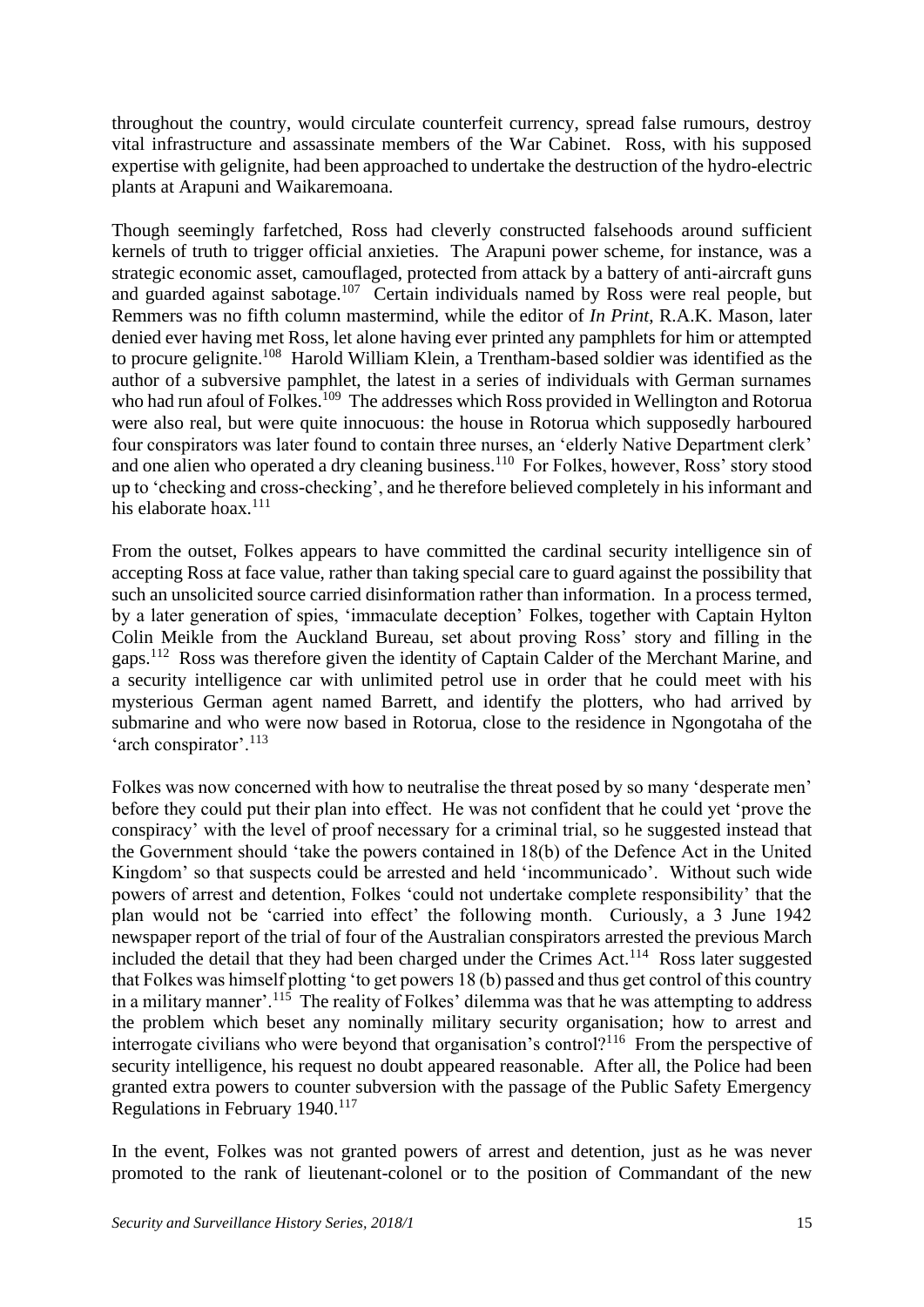Intelligence Corps; this command went to another S.I.B. officer, Captain Robert Sturdee Cutfield.<sup>118</sup> The Army General Staff was clearly looking to take control of all military security work by October 1942, when a staff officer at Army Headquarters would become responsible for military security, at which point Folkes would 'devote his full time to Civil Security duties only' (although his 'advice and experience' would 'still be available when required').<sup>119</sup> Folkes' plans to unite military and civil security under his command were now dashed, and he instead faced a new challenge; how to secure responsibility for civil security for his Armysupported operation when this role was already the responsibility of the police?<sup>120</sup> It was a paradox which had been quickly and neatly resolved in England in 1940 between the security services and the police, but had remained unresolved ever since Mawhood had completed his plans for a security intelligence organisation for New Zealand.

The New Zealand Police were soon able to provide Folkes with their answer to the vexed question of the future viability of the S.I.B. On 4 June Constable J. Richardson advised his detective counterpart in Rotorua that the 'Captain Calder' who had stayed at the Grand Hotel was in fact Sydney Gordon Ross, and asked that this information be passed to Auckland 'in case the Police there have inquiries for Ross or a fictitious Secret Service Agent.' Four days later Detective Sergeant A.J. White reported his discussions with Ross and two Security Intelligence officers; Sergeant P.M. Brooker from Wellington and Warrant Officer R.C. Steven from Auckland. White was not impressed by the men from security intelligence, noting 'I considered they had very peculiar ways of going about things and ways that I did not approve of'. He concluded that 'If the security of the Country or the State is in the hands of men such as Steven, Brooker and a criminal like Ross the outlook for the Country or the State is not very bright'.<sup>121</sup>

On 10 June, as Folkes was reporting on the conspiracy to the Prime Minister, the Commissioner of Police, Denis J. Cummings, advised the Inspector of Police in Hamilton that 'Major Folkes has Ross employed in his service' and that Ross should therefore 'be kept under close and secret observation'.<sup>122</sup> On 24 June, Folkes presented his findings to the Chiefs of Staff. The conspiracy now involved three German nationals who were 'unknown to the Police authorities', leading thirty-seven other individuals, many of whom were armed. In order to round up the conspirators the arrests had to be coordinated to occur at the same time. To this end, Folkes requested 'up to 100 selected personnel' from the Army. Folkes recorded that his report was received with 'incredulity', and the Chiefs later claimed that they were well aware of the 'inherent improbabilities and indeed the ridiculous nature of the alleged invasion attempt'.<sup>123</sup> Nevertheless, the record of the meeting noted that the Chiefs agreed that they could not decide upon any of the details of the plot, and therefore determined that the Chief of the General Staff, Lieutenant-General Edward Puttick, would (reluctantly, according to Folkes) arrange for the 'necessary number of men to be provided for Major Folkes on request.<sup>'124</sup>

While the Army could provide the manpower to round up the fifth columnists, so long as Folkes was denied the powers of arrest and detention, the authority to arrest and detain civilians – even subversive ones – rested with the Police. On 2 July, Folkes met Commissioner Cummings in the Prime Minister's office, when the investigation of the Ross case was handed over to the Police. It took a small team of three detectives, led by Superintendent James (Jim) Cummings, brother of the Police Commissioner, just two days to lay Ross' hoax bare.<sup>125</sup> Ross had one last bizarre twist to add to his story when, just before he was due to be interviewed in Rotorua, he faked his capture and attempted murder by Nazi agents, supposedly informed via police sources of his connection with Folkes and security intelligence. According to Ross this last act had been orchestrated by the 'Gestapo' as a means of providing shocking proof of the veracity of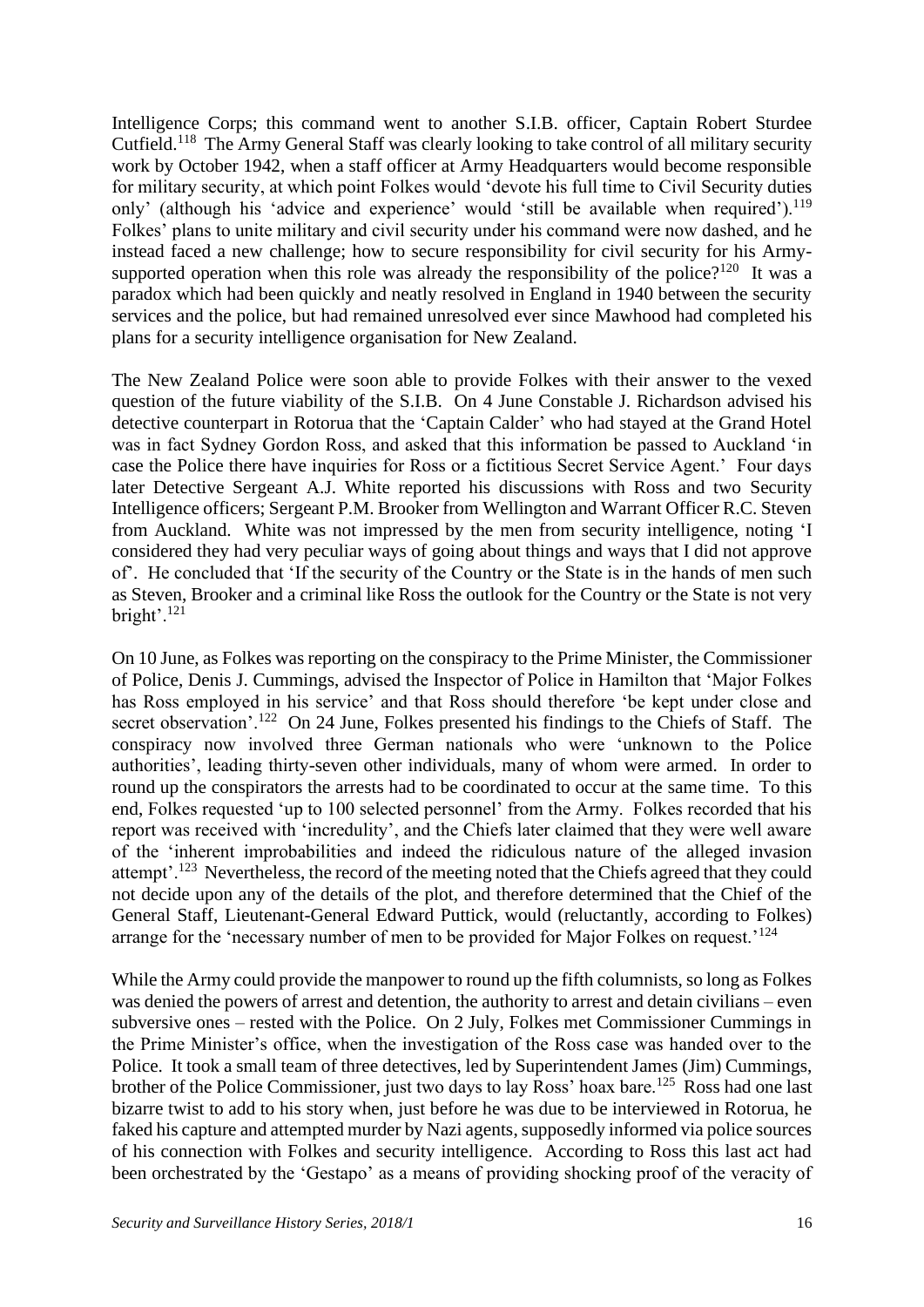his story, but in truth it was a half-hearted affair which did nothing to deter the Police from questioning him. Once in the hands of the Police, Ross found that his services with the S.I.B. were perfunctorily dispensed with. Adding insult to injury was the fact that the security intelligence files on the conspiracy had been fleshed out by Folkes' men. According to Ross 'the stuff contained in these volumes is about one page of material that I supplied to three pages of fiction made up by the Security Department.<sup>'126</sup>

### **Major Folkes falls from grace**

The story of 'Captain Calder', the 'Impudent Jailbird' who had so badly hoaxed Folkes and his security officers was published in *New Zealand Truth* on 29 July 1942. Senior members of the police force had leaked the story and *New Zealand Truth* took much delight in contrasting the quick-witted detectives who had exposed Ross' hoax with the S.I.B. which had been so 'blatantly hoodwinked'.<sup>127</sup> It was ironic, therefore, that the following day Acting Prime Minister Daniel Giles Sullivan, moved to prevent any further leakage of information about the Ross Case by ordering Folkes to transfer all of his organisation's material pertaining to the case to the Commissioner of Police. The files were passed to the Attorney-General, Rex Mason, who was authorised by the War Cabinet to complete a full report on the case and the future of the Security Intelligence Department.<sup>128</sup> In the meantime, the report by Commissioner Denis Cummings highlighted the lamentable incompetence of Folkes and his Security Intelligence Officers in having been so thoroughly duped by Ross without attempting a 'full and proper investigation'. If there was a positive aspect to the story it was that the pre-emptive arrest of the conspirators which Folkes had proposed had been circumvented by the Police investigation: 'It would have certainly caused a scandal had this organisation been allowed to proceed with the 'rounding up' of people whose innocence has been proved beyond doubt.<sup>'129</sup>

Mason submitted his report on 18 September, recommending that the S.I.B. should be disbanded, with the responsibility for civil security vested once more with the Police. Indeed, Mason could not understand why a military security intelligence organisation had become responsible for civil security in the first place, separate from the Police, leading to duplication of effort and the absence of cooperation and coordination. He therefore recommended that the S.I.B. should be reconstituted as a small clearing-house for information staffed by an officer and three men and based at Police Headquarters in order to liaise on military security matters between the three Services and the Police, while a Security Committee comprised of service and police representatives and chaired by the Minister of Defence would advise on security issues. $130$ 

Mason utterly rejected Ross' account of the case, and was scathing of the attitudes and methods of Folkes and his organisation which 'has for three months shown itself incapable of ascertaining the truth of a pretended plot in such manner as to undermine confidence that it could ascertain the truth respecting a real one.' He had little time for Folkes either; privately Mason found the Major showed a 'meanly selfish spirit of dishonesty' when he sought to take credit for subordinates' successes, and 'transfer the blame to them if things turned out ill'. Certainly Folkes had attempted to deflect blame onto Captain Meikle from the Auckland Bureau who had undertaken much of the investigation work, but Mason would have none of it. Meikle struck him as 'intelligent, conscientious, active and remarkably meticulous' as well as candid and courageous, an opinion supported by both Lieutenant McLean and the CPNZ $!^{131}$ The essential problem with the S.I.B. was its own secrecy caused by 'that extreme fear of disclosing oneself that is appropriate to secret service in a hostile country', but which in New Zealand led to the passive observation of Ross on his journeys through the North Island, and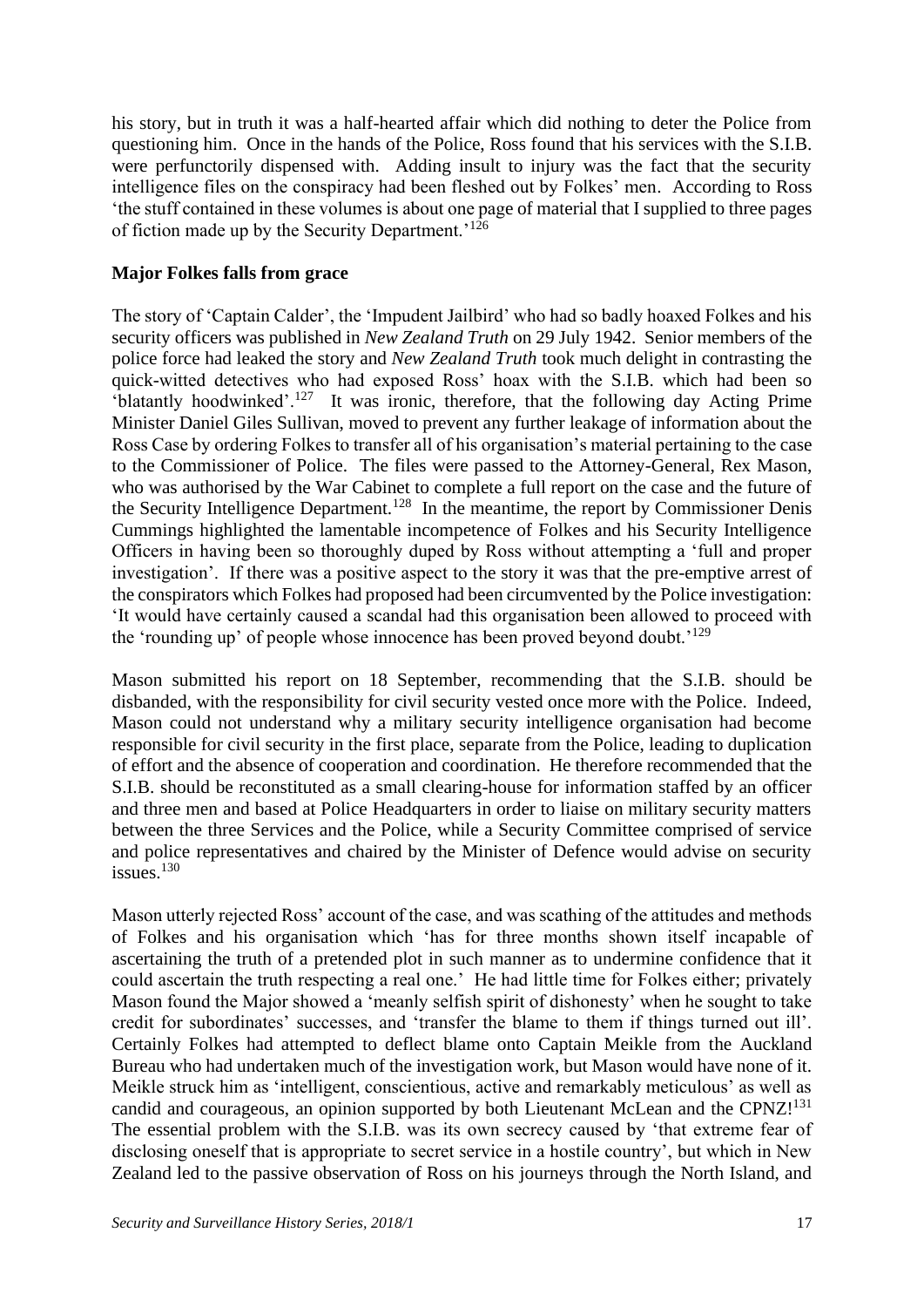the accumulation of much unsubstantiated and irrelevant material.<sup>132</sup> Folkes had at least been honest on one point when he petitioned the Prime Minister for extra powers of arrest and detention. Namely, that the information on the Ross case was insufficient to warrant a criminal trial.

While Fraser and the War Cabinet deliberated on Mason's findings, Folkes attempted to combat 'those forces which are activated against the S.I.B.' and thereby establish 'a rightful place for [the] S.I.B. in the country's war organisation'.<sup>133</sup> His request for additional commissioned officers in May 1942 had still not been actioned in September, and was then held over until the larger question of the future of the S.I.B. had been determined.<sup>134</sup> He also faced an increasing number of applications from his staff to be released for active service overseas, now that New Zealand troops were heavily involved in combat operations in North Africa, and the Third New Zealand Division was committed to the South Pacific, while at the time the status of the S.I.B. became increasingly uncertain. These applications were rejected by Folkes on the basis that 'the value of overseas service of the applicants could not be compared with the value of their service to the country in the Security Organisation', but in truth he desperately needed to keep his bureau together in the hope that it would survive the Ross scandal intact.<sup>135</sup>

In the courts, the hapless Harold Klein was found guilty of possessing a subversive document while at Trentham Camp. This prompted the *New Zealand Herald* to question how he could have been 'employed in a military headquarters' without a thorough check of his 'antecedents' and call for 'an overhaul of the system.'<sup>136</sup> An attempt by Democratic Labour MP John A Lee to canvass the future of the National Security arrangements in parliament was quickly averted by Prime Minister Fraser who, with circumlocution worthy of a security intelligence officer, regretted that 'it was inadvisable in the public interest to discuss publicly the question of the means adopted to ensure public security.'<sup>137</sup>

Folkes, meanwhile, attempted to reinstate the military significance of the S.I.B. by developing new contacts with United States military intelligence agencies. After all, United States Army Counter-Intelligence had shared offices with the Bureau since June 1942.<sup>138</sup> Ross had previously implicated both Folkes and Meikle in conspiring – unsuccessfully – to forestall the involvement of the Police in resolving the plot by approaching an intelligence officer with the newly-arrived United States forces now garrisoned close to some of the assumed enemy landing sites. In an ironic twist, Ross claimed to have warned Folkes via Meikle that the Americans would be 'every bit as difficult' to convince, on the basis of the Security Intelligence files, as would the Police be.<sup>139</sup> A direct approach by Folkes to United States Naval Intelligence in San Pedro also proved futile when the Chief Security Officer of the Organisation for British Security Co-ordination politely, yet firmly, advised the New Zealand Legation in Washington of the current protocol for communications with United States Intelligence Officers.<sup>140</sup>

The last remaining rump of support for Folkes and his organisation was found within the headquarters of the Royal New Zealand Navy in Wellington. Lieutenant-Commander H.S. Barker, a Naval Intelligence Officer, believed that the port security work undertaken by the 'youngish, well-educated' Security Intelligence personnel was of value.<sup>141</sup> The Director of Naval Intelligence, Lieutenant-Commander F.M. Beasley, observed that some of the antipathy towards the S.I.B. was due to the fact that it was 'a very mild replica of the Gestapo', which was 'of course abhorrent to New Zealand officials who strongly resent the mildest control over their activities.' Nevertheless, the arguments advanced by the Navy in 1940 for the formation of a security intelligence organisation were still relevant in 1942. Beasley understood that the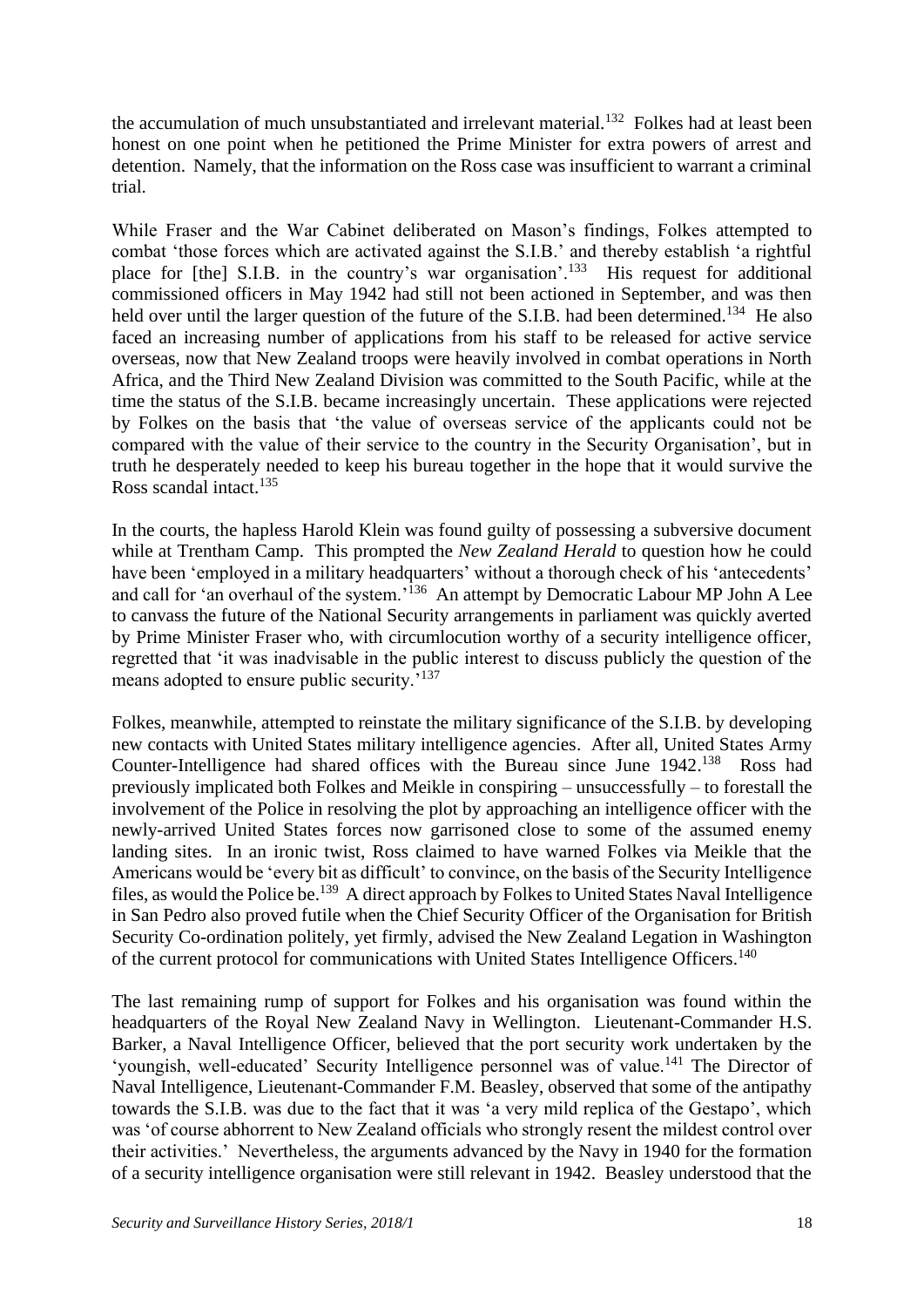'campaign against the SIB' was orchestrated by the Police, who resented any encroachment on their responsibilities for civil security, yet were unable to provide the level of port security offered by the S.I.B. Beasley was well aware that the situation had been 'aggravated by the personality of Major Folkes, who has perhaps not been as tactful in his dealings as he might have been'.<sup>142</sup> This was not a view shared by the service Chiefs, when asked to respond to Folkes' latest proposal that his staff test the 'security precautions' at locations where access was controlled by military or police personnel. Such work could henceforth be undertaken by the respective field security sections of the Intelligence Corps (raised and trained by Folkes earlier in the year), while the principal functions of the S.I.B. duplicated the functions of the Police. Folkes himself was 'not fitted to control the Security Bureau', and the Chiefs recommended that his services be dispensed with and that he should be returned to the United Kingdom.'<sup>143</sup>

Prime Minister Fraser offered Folkes the right of response to the conclusions of the Chiefs of Staff paper on the future of the S.I.B., and in particular the decision that his services should be dispensed with forthwith. Fraser had been prompted to act, in part, by Mason, who had noted that Folkes was aware of his report but was advising his officers that 'no change will be made'. Whatever the future of the S.I.B., it had to be 'as a result of a definite decision.' Mason also raised the spectre of embezzlement, given the disbursement by Folkes of sums of bureau funds (which included a Secret Service Fund of £12,000 per annum) which were 'so substantial that staff members cannot imagine any work for which they can properly be required.' Mason felt that his suspicions confirmed his already low opinion of Folkes' character and honesty but, perhaps mindful of Folkes' own disastrous methods of investigation by inference, he tempered his views with the caution that 'so far there is not more than suspicion and grounds for enquiry.'<sup>144</sup>

Folkes' response to Fraser was understandably both angry and anguished in the face of such 'grossly unjust' recommendations made in ignorance of the true value of the work of his Bureau. Any reviews by Army Headquarters and the Police could not possibly comprehend the 'whole of the work of the organization', operating as it did in splendid secrecy and isolation as 'the accredited Representative in New Zealand of the Empire Security Service.' Folkes clearly intended to bluster his way through the crisis, relying once again on the support of his political masters while he worked to correct 'the stigma against my military reputation' through the mechanism of a military enquiry. In the event that the views of the Chiefs of Staff were not to be corrected, then he asked 'to be released from my present position immediately', and he requested a leave of absence 'for reasons of dignity and health' while Fraser contemplated his future.<sup>145</sup>

### **'Distrust replaced confidence' – the S.I.B. after Major Folkes**

While Prime Minister Fraser had supported Folkes and the S.I.B. in September 1941, when the service Chiefs had railed against Folkes' direct reporting lines to the Prime Minister and the War Cabinet, he offered no such support now. The Government worked to minimise the political damage from the Ross hoax, and in the process cordon Folkes and his personnel off from the War Cabinet. Fraser had again been challenged by John A. Lee to stop being 'singularly uncommunicative' regarding the 'scandalous' expenditure of some £4,000 of public money in the 'Rotorua case', with an individual living and entertaining in a Rotorua Hotel 'on a lavish scale' while 'under the control of some sort of Sherlock Holmes department in Wellington'.<sup>146</sup> Having forged the (admittedly blunt) sword which was the S.I.B., Folkes was now required to fall upon it. There would be no enquiry, and no exoneration of either Folkes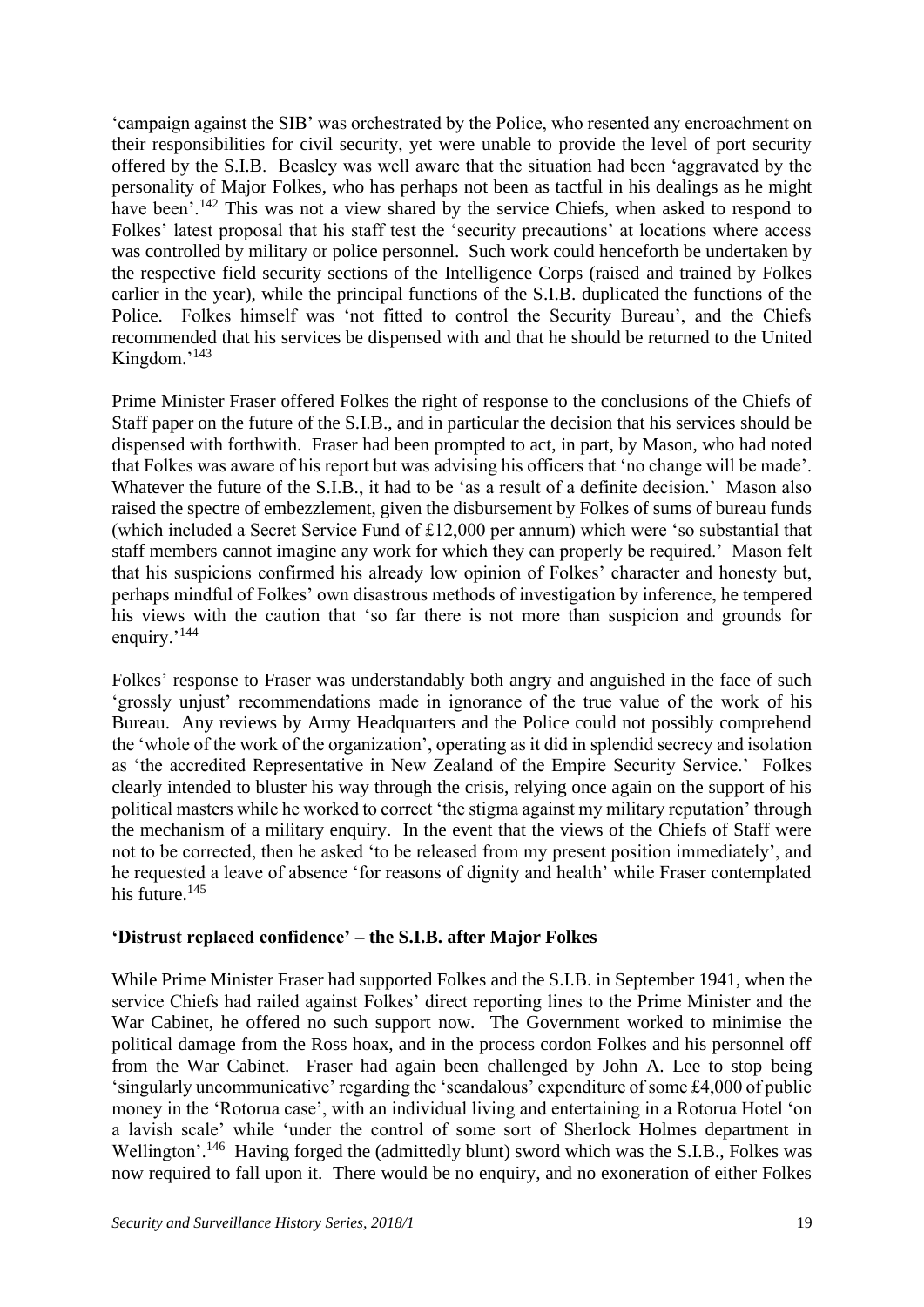or his organisation. Instead, just two days later Fraser accepted his offer to resign, effective immediately. Folkes was to 'at once hand over the control of your organization, including all records' to Superintendent Jim Cummings, who had exposed the Ross hoax, and the Government would bear the costs of his return to the United Kingdom.<sup>147</sup> Cummings, now the Director of Security Intelligence, lost little time in advising Lieutenant-General Puttick of his new appointment.<sup>148</sup>

Fraser's decision was formalised by an ad hoc committee of relatively junior military and police officers who met on 26 February 1943 to consider the Attorney-General's report and recommendations. The committee neatly summarised the findings of the Attorney-General, the Commissioner of Police and the Chiefs of Staff. These noted that the S.I.B. did little more than duplicate the work of the Police, using 'relatively untrained staff', resulting in 'a waste of effort which is particularly unacceptable in time of war'. The Bureau was to be disbanded, and the functions of the Bureau were to be handed to the Police. A modest new Security Bureau was to be created and housed with the Police Headquarters in Wellington, where it would provide liaison between the armed forces and the police, and with 'overseas authorities' and with M.I.5 on military security matters. A new position of Defence Security Officer would oversee the Security Bureau, and liaise with M.I.5 on military security while the Commissioner of Police liaise with M.I.5 on civil security matters. A new security Advisory Committee, as well as regional security committees, would ensure effective co-ordination and cooperation between the armed services and the police on security matters. The records of the S.I.B. would be handed to the Commissioner of Police for disposal. Separate arrangements would be made for port security.<sup>149</sup>

Folkes was not party to these discussions, and indeed his name does not appear anywhere in the meeting notes. A 'Secret and Immediate' telegram was quickly despatched from Army Headquarters to all District and Divisional Commands with the advice that Folkes had relinquished the positon of Director of Security Intelligence and been replaced by Superintendent Cummings. All units were ordered to refuse any application by Folkes 'for transport, petrol or other services'.<sup>150</sup> Within a month the cost of his passage to England had been approved, together with his pay and allowances until his disembarkation. The lingering issue of the overpayment of £123 Sterling by the War Office in London took longer to resolve.<sup>151</sup> Folkes denied any overpayment, argued any confusion was due to War Office 'maladministration', protested against a proposal that the overpayment be deducted from the £175 (New Zealand) which had been approved by the Minister of Finance to cover his journey to England, and requested that the matter be placed before Prime Minister Fraser for a ruling.<sup>152</sup> Fraser patiently yet firmly settled the matter: the 'disputed sum' would be held by the New Zealand High Commissioner in London to be paid to the War Office or Folkes, as appropriate, once the matter had been settled. Folkes also bridled at the prospect of paying income tax for his time in New Zealand, in the face of a ruling by the Commissioner of Taxes.<sup>153</sup>

Folkes' eventual departure from New Zealand was ignominious. Superintendent Cummings met Folkes at the Wellington Railway Station on 1 May as he was transiting from Hawke's Bay to Christchurch. In a last show of defiance, Folkes demanded that he proceed south by plane rather than by the ferry to Lyttelton, and asked Cummings to pay for the cost of transporting some of his luggage by air. Cummings refused, since Folkes 'was finished with the Bureau', but agreed to forward Folkes' receipt to Army Headquarters for reimbursement.<sup>154</sup> He finally arrived in London on 7 June 1943, but his long-suffering wife Emily Ann Folkes and their two young boys John and Roger remained in New Zealand until February 1944.<sup>155</sup>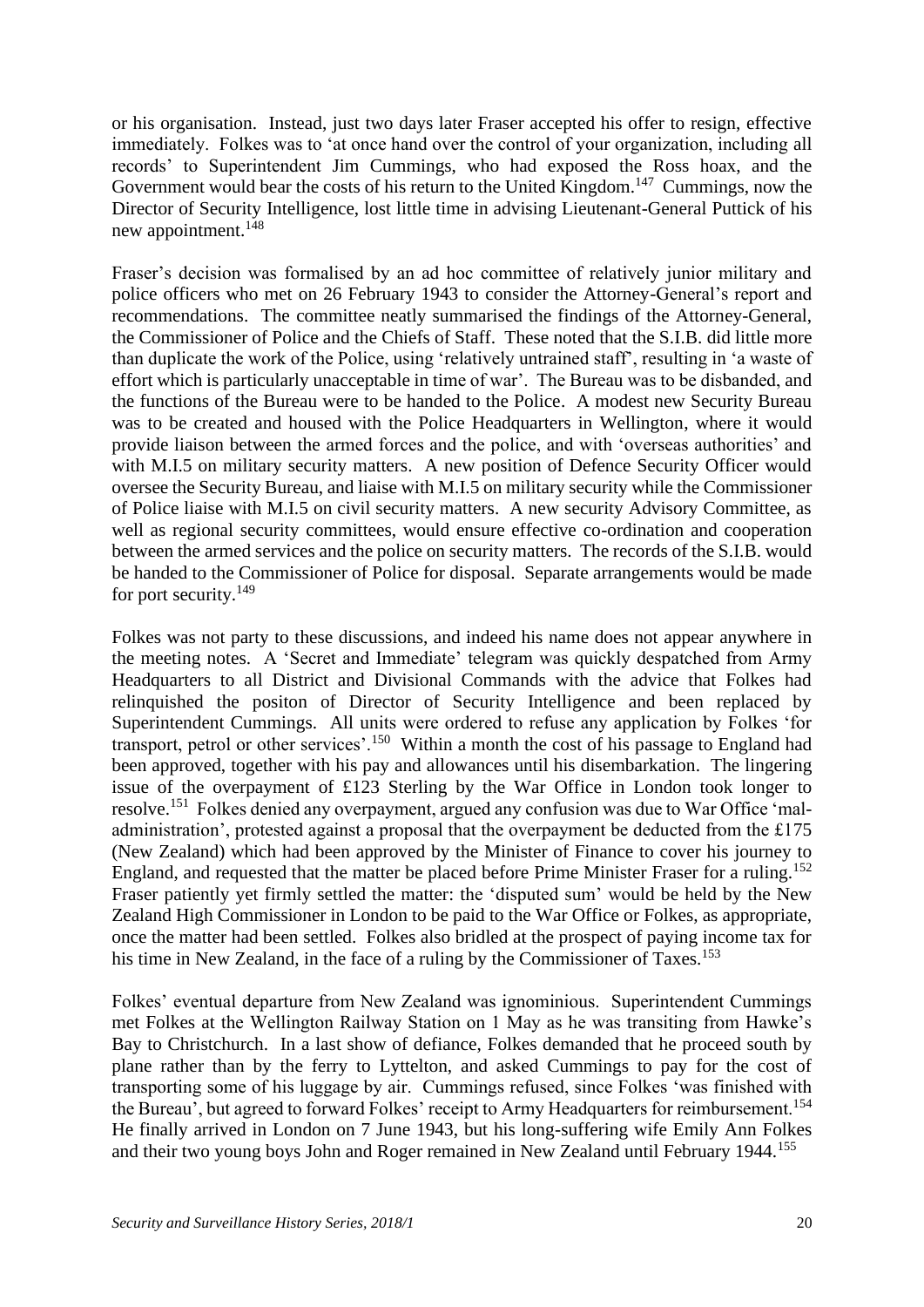What did follow hard on Folkes' heels to London was a report on 'how this officer carried out his duties while in N.Z.' which had been requested by the War Office.<sup>156</sup> The report, prepared by the General Staff, and signed by the Deputy Chief of the General Staff, Brigadier Keith Stewart, was a savage censure of Folkes and his organisation. Where a 'cordial' working arrangement existed between the Army and the Police prior to March 1941, relations between Folkes and Army Headquarters 'were unhappy', whereby distrust … replaced confidence'. This unhappy state of affairs was put down to the 'personality and methods of Major Folkes' and the 'unsatisfactory nature of the reports' emanating from the S.I.B. Folkes' lack of military experience, coupled with the poor training in military duties afforded to his staff, resulted in unconscionably delayed and 'long and rambling reports' marked by 'much excess verbiage and remarkably little in the way of facts of conclusions.'

The Ross Case was a notable omission from the report, with the Army evidently preferring to remain at arm's length from a fiasco in which they had been only tangentially involved. Just three instances of 'minor causes of friction between the Intelligence section of the General Staff and the SIB' were specified: firstly, the inept censorship of official films which included 'technical equipment of a secret nature', when 'a film was authorised for exhibition which showed items of coast defence equipment of a highly secret nature'; secondly, incidences of Bureau operatives assuming the cover identities of Army Intelligence Officers, which 'caused endless confusion and staff errors'; and thirdly, direct communications between the Bureau and military units on a random basis, which kept 'senior HQs in complete ignorance of matters which were in their province'. Folkes had been 'a singularly bad choice to represent an important branch of the British Army Staff in a Dominion', and he left those with whom he came into contact at Army Headquarters with the strong impression 'that he would be prepared to stoop to any underhand methods in an effort to discredit the military authorities.<sup>157</sup>

Curiously, the damning report from Wellington had no apparent effect on the remainder of Folkes' wartime military career. The day after his reported arrival in London he rejoined the Intelligence Corps, now claiming an 'Extensive knowledge of New Zealand, Fiji Islands, Chatham Islands, Tonga, Raratonga [sic] [and] Samoa.<sup>'158</sup> Captain Folkes was soon sent on a wireless intelligence course in preparation for his work with the Psychological Warfare Branch (PWB) in Egypt and with the Allied Armies in Italy. He was re-granted the rank of Major in August 1944, serving as the Intelligence Officer with the PWB Sub-Mission in Bari, from whence were produced radio broadcasts and a range of printed propaganda material for use in Italy, Southern France, the Balkans and Greece.<sup>159</sup> Following the end of the war in Europe in May 1945 he served with the British occupation forces in Austria, which were headquartered in Vienna. Major Folkes, now the General Staff Officer II, was responsible for the administration and organisation of the Civil Censorship Group which assisted in the hunt for Nazi war criminals by the tapping telephones and intercepting letters.<sup>160</sup> His war ended on 4 October 1945, when he was placed on the Reserve List of officers, and in January 1946 he left the Army for his family, now in Bristol.<sup>161</sup>

Ross briefly reappeared in New Zealand newspapers in October 1943 when this 'incorrigible rogue' faced trial for escaping from Paparua Prison and unlawfully converting a bicycle. Ross claimed that he had escaped to try and get to the bottom of a 'dirty frame up' in Christchurch on petty charges which had resulted in him pleading guilty and being imprisoned for two and a half years with hard labour. One of the individuals involved in the 'affair' had written to Ross from Christchurch, and he had broken out of prison to find the letter writer. His quest proved futile, 'and I was a very disillusioned man at 2.15 the next morning as it was raining.' He claimed to have torn up the letter before giving himself up at the police station. The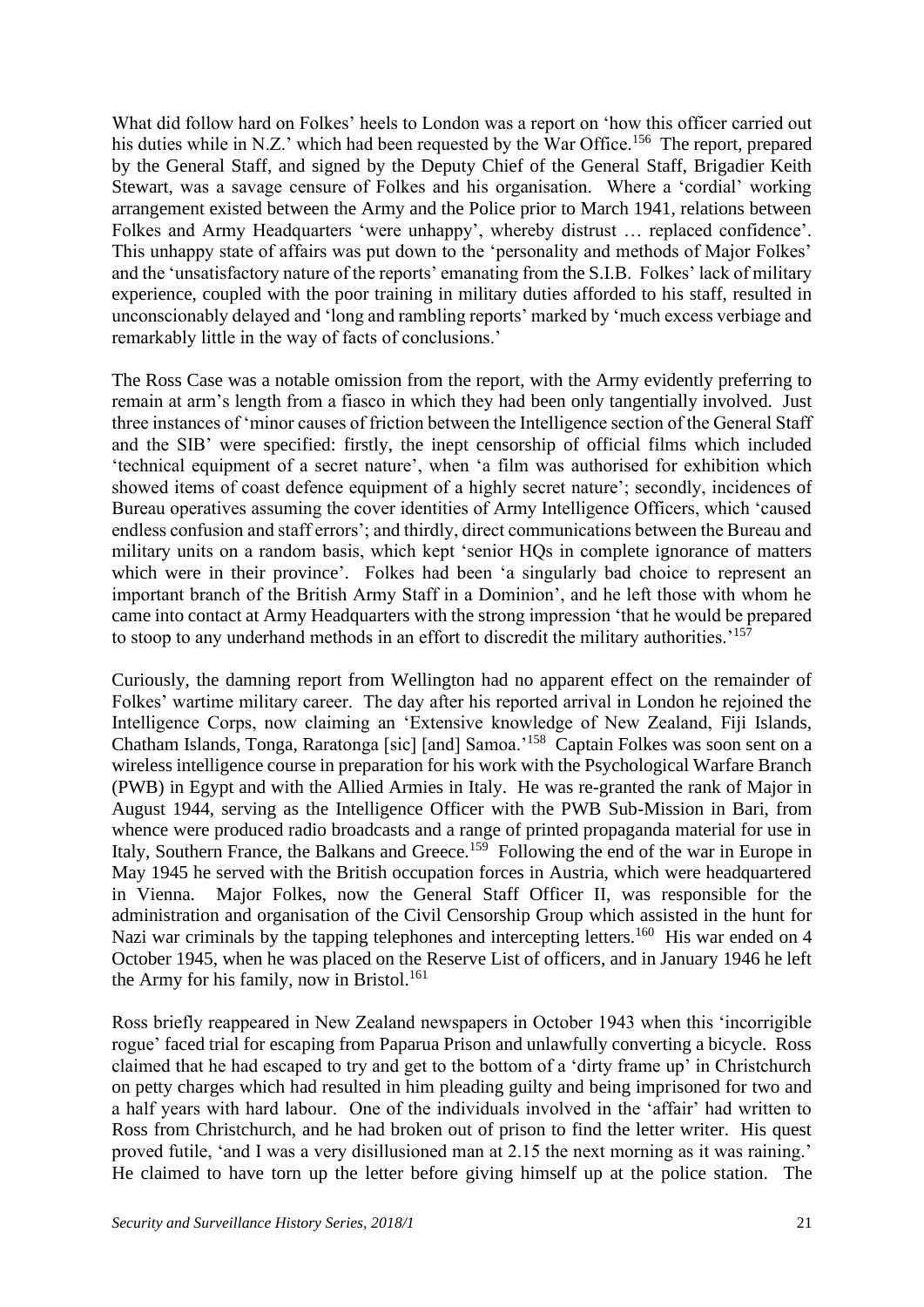Magistrate, Mr Levvey, believed none of it, refusing to swallow Ross' account of his work as Captain Calder. Ross received a further nine months' hard labour, and the recommendation from Levvey that he should take the alias of the fictional fantasist 'Baron Munchausen'.<sup>162</sup>

Following Folkes' departure, the Security Intelligence Branch was not disbanded. The Police were finding it difficult enough to retain and recruit staff while able-bodied men were still being mobilised for active service, meaning that having control of an organisation which was staffed and supported by the Army proved to be a godsend.<sup>163</sup> The Bureau therefore operated under Police control, responsible for port security, and providing an overview of internal and external security issues by means of regular bulletins.<sup>164</sup> A number of officers, including Lieutenant McLean, finally embarked for active service, while others, including Captain Meikle, who retained command of the Auckland office despite his central role in the Ross hoax, remained with the Branch until the end of the war.<sup>165</sup>

The work of the Bureau was henceforth much reduced. Any reporting to the Prime Minister and the War Cabinet was undertaken by Commissioner Denis Cummings while his brother Superintendent Jim Cummings was responsible for liaising with M.I.5.<sup>166</sup> Jim Cummings now passed instructions onto his Bureau with the words 'The Prime Minister has instructed me'. Amongst the work now undertaken by the S.I.B. was an investigation into a reported riot between army personnel and locals in Taupo in 1943 – the police having shown a marked reluctance to interfere with soldiers in uniform – and a joint investigation with the air force, customs and the office of the Censor into allegations that New Zealand and United States military aircraft were being used to ferry uncensored mail, illicit drugs and New Zealand deserters from the Pacific to uncontrolled airfields in New Zealand. A senior security intelligence officer assisted with a discreet check of the national gold reserves which had been distributed to small banks throughout the country for safe keeping. In 1945 the Bureau investigated a possible cases of arson on a military base, and recommended a range of fire prevention measures.<sup>167</sup>

In August 1943 M.I.5 suggested that 'a senior officer from the Australian and New Zealand security services' travel to England to help 'establish closer and more personal relations' with M.I.5. The invitation was evidently extended as an olive branch to the Australasian security services given the 'past unfortunate incidents which have occurred, for example, those connected with the Mawhood Mission to Australia and Folkes in New Zealand': Mawhood had been sent back to England in December 1942 under an even larger cloud than Folkes', due to the provision of advice beyond his remit, which had served to prejudice 'to mean extent the good name and authority of the Security Service'.<sup>168</sup> Cummings finally undertook his tour in March 1944, having added the security agencies of the United States and Canada to his itinerary, but when in London he vetoed the possibility of any further liaison visits by S.I.B. officers.<sup>169</sup>

In 1944 Prime Minister Fraser finally made a response in Parliament to a question regarding the 'secret service', stating that 'the man originally at the head of the Bureau was sent out from Britain' had proved to be 'an obvious misfit [who] later became involved in one of the silliest affairs that he had heard of and one which was worthy of Jules Verne.<sup>'170</sup> For Fraser, the Ross Case was 'one of the most extraordinary incidents of human credulity ever heard of', but thanks to the intercession of Superintendent Cummings 'the whole thing was cleaned up in 24 hours' and London was asked to take Folkes back.<sup>171</sup> An intriguing aspect of Fraser's comments, which had been noted down by a sharp-eared reporter from the *Evening Post*, was that they were not all included in official record of the parliamentary debates, including his description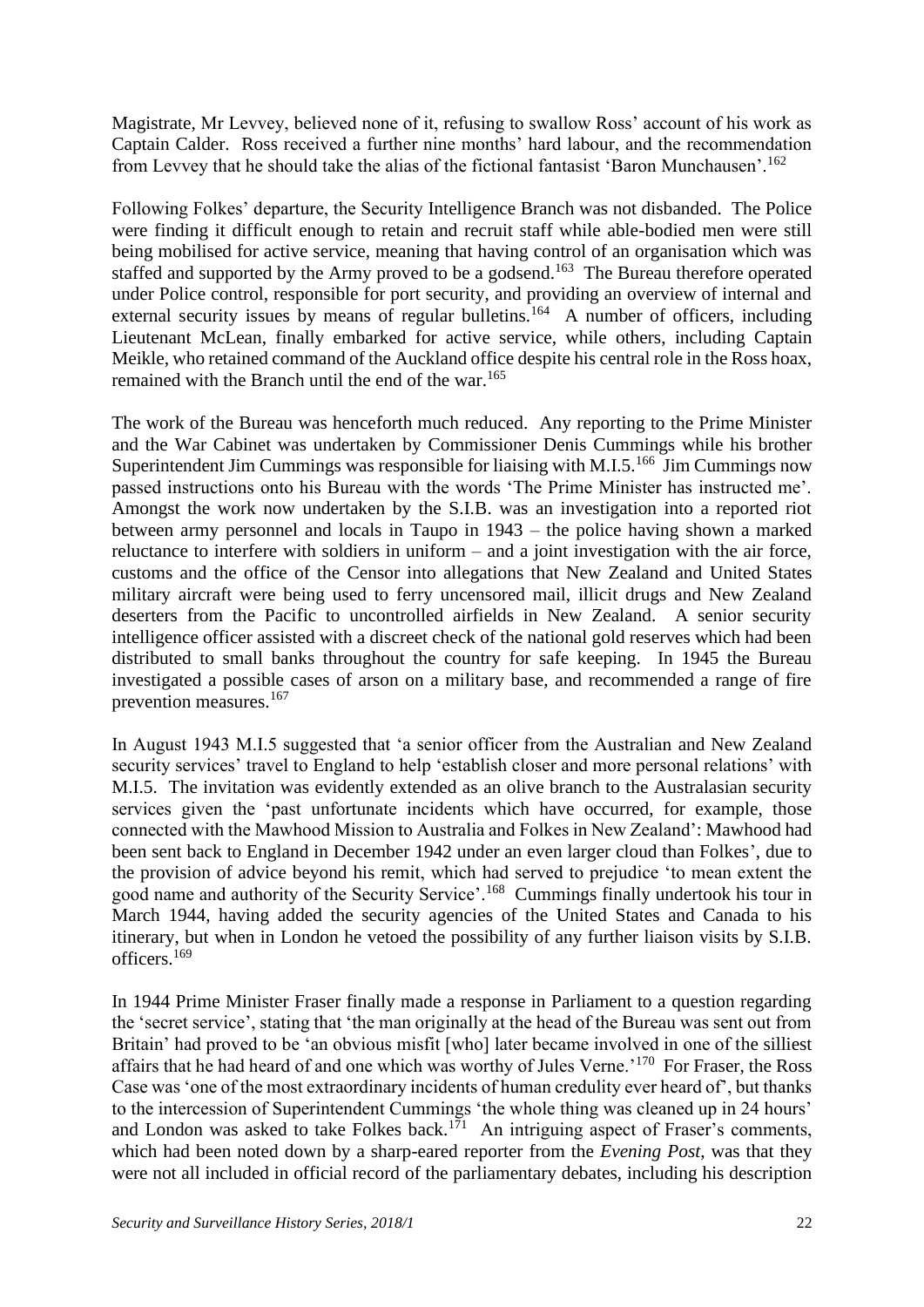of Folkes as a 'grave misfit'.<sup>172</sup> Someone within the S.I.B. was sufficiently moved by Fraser's reported assertions that he assisted with an article which appeared in the *New Zealand Observer* the following month. This article noted Folkes as a man of 'intellect and charm' who had 'definite ability as an intelligence officer' and who 'knew his job' and contended that Folkes' unacknowledged success had been an absence of sabotage and subversion: no more losses of ships to German raiders, 'No bridges were blown up, no dams destroyed, no aliens discovered in incriminating circumstances'.<sup>173</sup> This was a somewhat self-defeating argument, since the only threat to dams and bridges which Folkes ever identified were those dreamt up by Sydney Ross.

On 1 November 1944, James Cummings succeeded his brother Denis as the Commissioner of Police, and control of the S.I.B. passed to James Nalder. Nalder had been a member of the team who had exposed the Ross hoax and had, following Folkes' resignation, assumed the role of Deputy Director of Security Intelligence. Henceforth the S.I.B. operated as an appendage to the Police, undertaking specific investigations as directed.<sup>174</sup>

# **Institutional Suspicion - The enduring legacy of the S.I.B.**

On 30 August 1945, with the war in the Pacific drawing to a close, the announcement was made that 'The functions and duties of S.I.B. are to be taken over by the Civil Police immediately, and the Director, S.I.B. will issue executive instructions to his officers.<sup>'175</sup> As the remaining staff began to be demobilised and return to civilian life, Nalder supplied Army Headquarters with a nominal roll of the approximately 112 army personnel who had served with the S.I.B. between January 1941 and October 1945. Folkes' name was not included on the list.<sup>176</sup>

Sydney Ross died on 6 November 1946. An obituary printed in *New Zealand Truth* summed him up as 'a tall, slim crook who tried to bluff his way through life, but never thoroughly succeeded.<sup>'177</sup> Five days later, the *New Zealand Observer* published an interview between 'Corporal' and Folkes in the Livery Club in London. Folkes, no longer 'shackled by military secrecy', set out to refute Prime Minister Fraser's assertion, of the previous year, that he had been an 'obvious misfit'.<sup>178</sup> Folkes' version of events neatly excised his manifold failings with regards to security, intelligence, command and liaison, the very essence of his role as Director. Instead, he was a dutiful officer, unable to defend his reputation at the time, who instead resigned and went on to serve 'in more active theatres of war'; of his service in Italy and Austria, he noted that his 'military superiors did not question his suitability or ability for important posts.' In New Zealand, he claimed, he had achieved much to improve the nation's security despite the 'obdurate attitude of the police'. To his credit, he listed the testing of port and defence security, the work to prevent possible leakages of information by the Government, his 'Don't Talk' campaign and running to ground the ballot fraud in the National Service Department.

Of the Ross hoax, Folkes noted that he now accepted full responsibility for the activities of his Bureau but suggested that Fraser and Semple had set him up with Ross in March 1942, knowing of the latter's criminal record. He stated a hope that 'when the truth comes out', the 'perfidy of a good many persons and the 'ham' methods of a certain blue-uniformed organisation' would finally be revealed. He even claimed to have requested 'permission to inform the chiefs of Staff and the police of the situation' which led to the exposure of Ross, since his subordinates had taken 'a long time to satisfy themselves that Ross (and a few other people) were frauds'. Folkes was described as being in 'semi-retirement', at the advanced age of 41, and by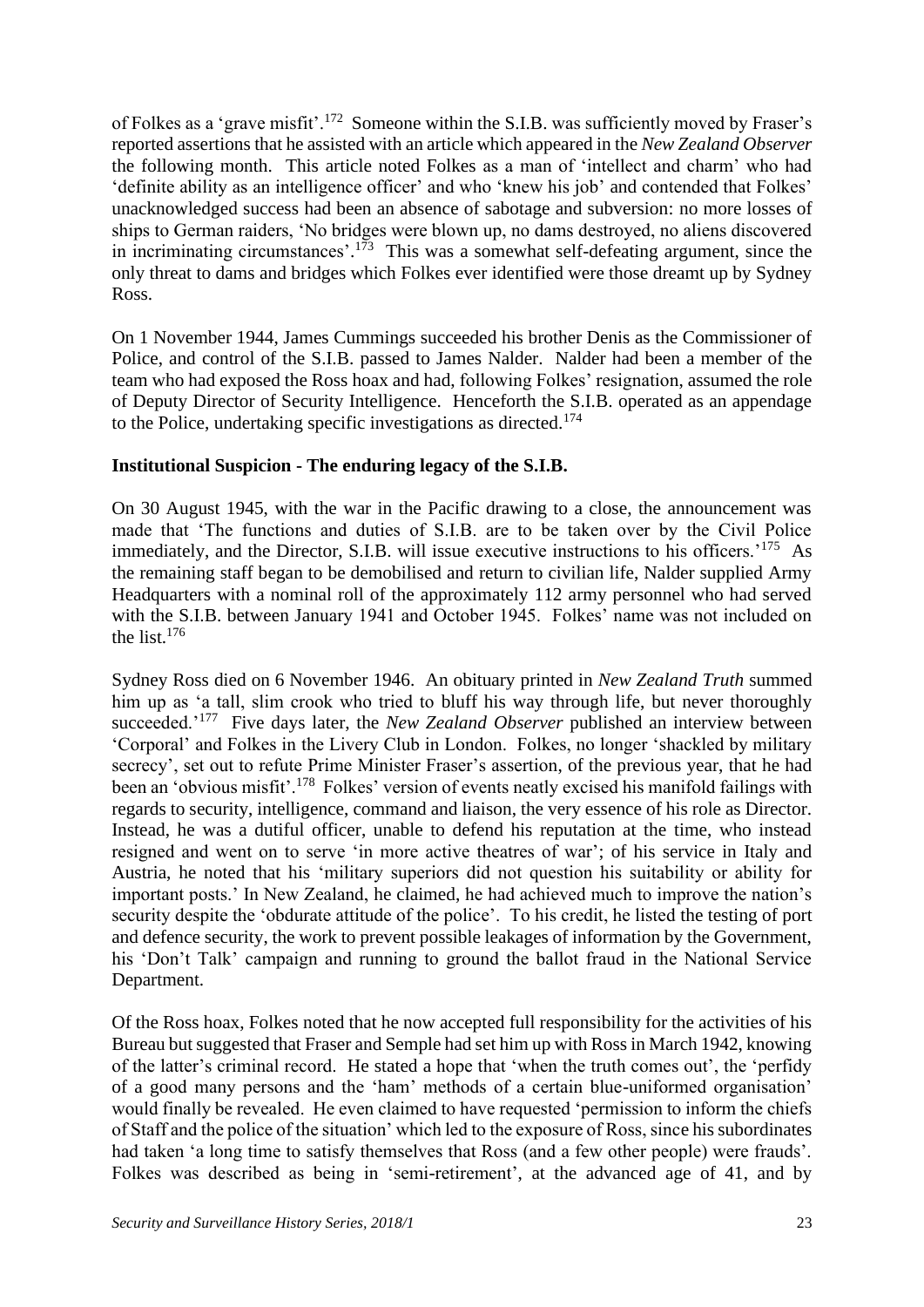'Corporal's' account planned to one day 'write the full story of the 'Ross Fraud', which promised to 'equal any thriller'. It was his conviction that Fraser, and in particular Semple, had yet to be held to account for their gullibility in accepting Ross' story. In laying the blame for the Ross hoax at Folkes' feet, Fraser had degraded parliament to the level of 'the coward's basher'.

Folkes never published his version of the 'Ross Fraud', returning instead to his work with the Midlands carpet-manufacturer where he had been employed before the war, and refining his reputation as a ladies' man by becoming a serial husband with four marriages in nineteen years.<sup>179</sup> He died in obscurity in 1975, his headstone including the rank of Major and the award of the Distinguished Service Order. Perhaps this was Folkes' final correction to the opprobrium which attached to his time in New Zealand, for no record can be found of him ever receiving such an award, especially for distinguished service. His enduring legacy, however, was an institutional suspicion in government circles of British military intelligence officers who were clearly not suited to 'undertake duties of this kind in New Zealand', matched with the confidence that the Police were best able to undertake security intelligence work.<sup>180</sup> This official opinion would endure until 1956, and the formation of the New Zealand Security Service.

Aaron Fox Independent historian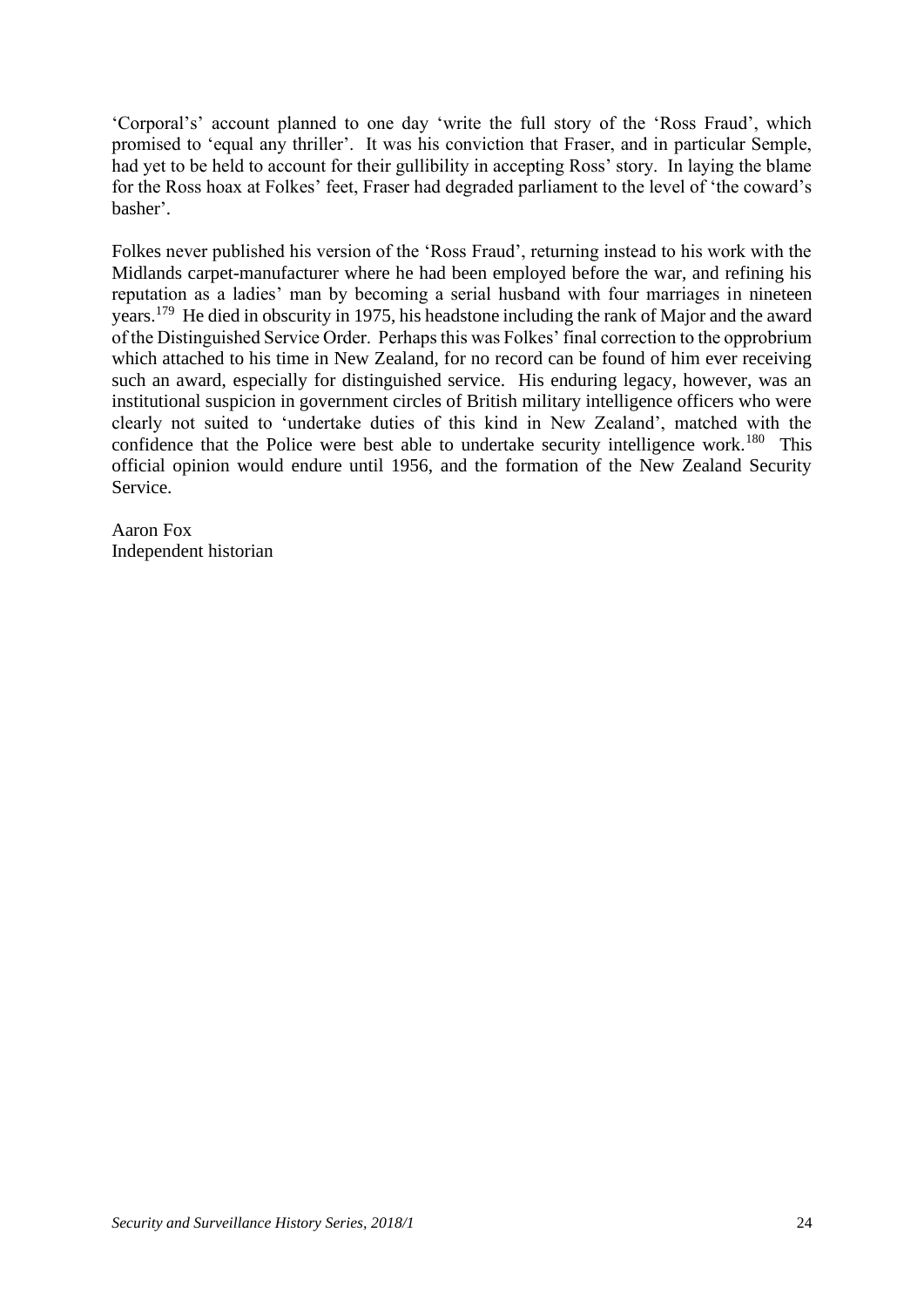<sup>2</sup> See, for example, Hugh Price, *The Plot to Subvert Wartime New Zealand: The True Story of Syd Ross and His Imprudent Hoax That Convulsed New Zealand and Put A Shine Into The Darkest Days of WWII, and That The Commissioner of Police Declared "Beyond Comprehension." A Hoax, Moreover, That Was Extended to Challenge The Rule of Law In The Dominion* (Wellington: Victoria University Press, 2006); Graeme Hunt, *Spies and Revolutionaries: A History of New Zealand Subversion* (Auckland: Reed Publishing Limited, 2007), pp.140-144; Nancy M. Taylor, *The New Zealand People at War: The Home Front, Volume II* (Wellington: V.R. Ward, Government Printer, 1986), pp.884-885; Michael Parker, *The SIS: The New Zealand Security Intelligence* Service (Palmerston North: Dunmore Press, 1979), pp.10-13; and F.L.W. Wood, *The New Zealand People at War: Political and External Affairs* (Wellington: War History Branch, Department of Internal Affairs, 1958), pp.161- 162.

<sup>3</sup> Winston Churchill, 'Finest Hour' speech to the British House of Commons, 18 June 1940, accessed at <https://www.winstonchurchill.org/resources/speeches/1940-the-finest-hour/their-finest-hour/> 6 February 2018.

<sup>6</sup> Christopher Andrew, *The Defence of the Realm: The Authorised History of MI5* (London: Allen Lane, 2009), p.223.

<sup>7</sup> National Archives of Australia (NAA), A5954, 427/3, London Cablegram of 22 January 1941.

8 Ibid; Shirley Lithgow, 'Special Operations: The Organisation of the Special Operations Executive in Australia and their operations against the Japanese during the Second World War' (MA thesis, University College, University of New South Wales/Australian Defence Force Academy, 1992), p.23.

<sup>9</sup> The haste with which Military Mission 104 was raised was emblematic of the rapid expansion of Britain's security intelligence agencies in 1940, with a concomitant effect on the professionalism of such agencies, both established and new. See, for instance, M.R.D. Foot, *Memories of an S.O.E. Historian* (Barnsley: Pen and Sword Military, 2008), pp.177-178. <sup>10</sup> NAA, B2455, MAWHOOD JOHN CHARLES.

<sup>11</sup> Colonel G.J. Younghusband, *The Story of the Guides* (London: MacMillan and Company Limited, 1908), p.4.

<sup>12</sup> Army Personnel Centre (Glasgow, UK), Support Division, Historical Disclosures, Army Record of 101799 Mawhood, John Charles; NAA, MT1487/1, MAWHOOD J C; Lithgow, p.28.

<sup>13</sup> Nick van der Bijl, Sharing the Secret: The History of the Intelligence Corps 1940-2010 (Barnsley: Pen and Sword Military, 2013), pp.8-11.

<sup>14</sup> F. Spencer Chapman, *The Jungle is Neutral* (London: Chatto and Windus, 1949), p.7; M. Calvert, *Prisoners of Hope* (London: Jonathan Cape, 1952), p.11; Calvert, *Fighting Mad* (Shrewsbury: Airlife Publishing Limited, 1996), pp.53-55.

<sup>15</sup> Lithgow, p.24; Justin T. McPhee, 'Spinning the Secrets of State: The History and Politics of Intelligence Politicisation in Australia', (PhD thesis, RMIT University, 2015), p.175.

 $16$  Lithgow, p.25.

<sup>17</sup> NAA, MT1487/1, MAWHOOD J C. Mawhood was measured at 6 feet 1 inch tall in 1914. See also *New Zealand Observer*  (NZO), 11 October 1944, p.6.

<sup>18</sup> Archives New Zealand (ANZ), R22042409-AAYT-8491-N2-2-08/1/25, 'Intelligence Centres – Security intelligence organisation New Zealand – August 1940 – March 1948', Naval Secretary, Wellington, to The Secretary, Organisation for National Security, Wellington, Secret Memo 14 August 1940.

<sup>19</sup> Graeme Dunstall, *The History of Policing in New Zealand. Volume Four: A Policeman's Paradise? Policing a Stable Society 1918-1945* (Palmerston North: Dunmore Press, 1999), pp.305-306.

<sup>20</sup> ANZ, R22042409-AAYT-8491-N2-2-08/1/25, 'Intelligence Centres – Security intelligence organisation New Zealand – August 1940 – March 1948', Naval Secretary, Wellington, to The Secretary, Organisation for National Security, Wellington, Secret Memo 14 August 1940; Tonkin-Covell, pp.51-78. Note that the Royal Australian Navy had voiced similar concerns about defence security, and in particular the supervision of 'all disaffected persons' in Australia in order that 'bad types' and 'subversive influences' would not be employed in military roles. See Frank Cain, *The Origins of Political Surveillance in Australia* (Sydney: Angus and Robertson Publishers, 1983), p.267.

<sup>21</sup> Dunstall, p.304.

<sup>&</sup>lt;sup>1</sup> This article was commenced during my tenure of the 2016 Copyright Licensing New Zealand/New Zealand Society of Authors Stout Research Centre Grant. I am grateful for the support and friendship of Richard Hill and Steven Loveridge in initiating this work and helping see it through to publication. This article could not have been completed without the wholehearted research and editorial assistance of a fellow historian of espionage and intrigue, Denis Lenihan of London, who sourced the British Army Records of Lieutenant-Colonel Mawhood and Major Kenneth Folkes, and filled in a number of gaps in Kenneth Folkes' personal history. This article is based on the extensive archival holdings of Archives New Zealand and the Alexander Turnbull Library, Wellington, and the National Archives of Australia, Canberra, together with the holdings of the New Zealand Defence Force Personnel Archives, Trentham, and builds upon previous studies of the curious history of New Zealand's Security Intelligence Bureau. Full references to these sources will be found in the following endnotes.

<sup>4</sup> I.C. McGibbon, *Blue Water Rationale: The Naval Defence of New Zealand 1914-1942*, (Wellington: P.D. Hasselberg, Government Printer, 1981), pp.346-347.

<sup>5</sup> Examples include Arthur Browning's story of a young German who worked at the Makarewa Freezing Works, and who was found in possession of dynamite, a .303 rifle and rough invasion plans centred on Milford Sound and the young Alan Hubbard's suspicion that the music master at King Edward Technical School in Dunedin 'was really a German spy'. See Clive A. Lind, *The Keys to Prosperity: Centennial History of Southland Frozen Meat Ltd* (Invercargill: Southland Frozen Meat Limited, 1981), p.207; Virginia Green, *Alan Hubbard: A Man Out of Time* (Auckland: Random House New Zealand, 2010), pp.35-36; Taylor, pp.861-863; John Tonkin-Covell, 'The Collectors: Naval, Army and Air Intelligence in the New Zealand Armed Forces During the Second World War' (PhD thesis, University of Waikato, 2000), p.288.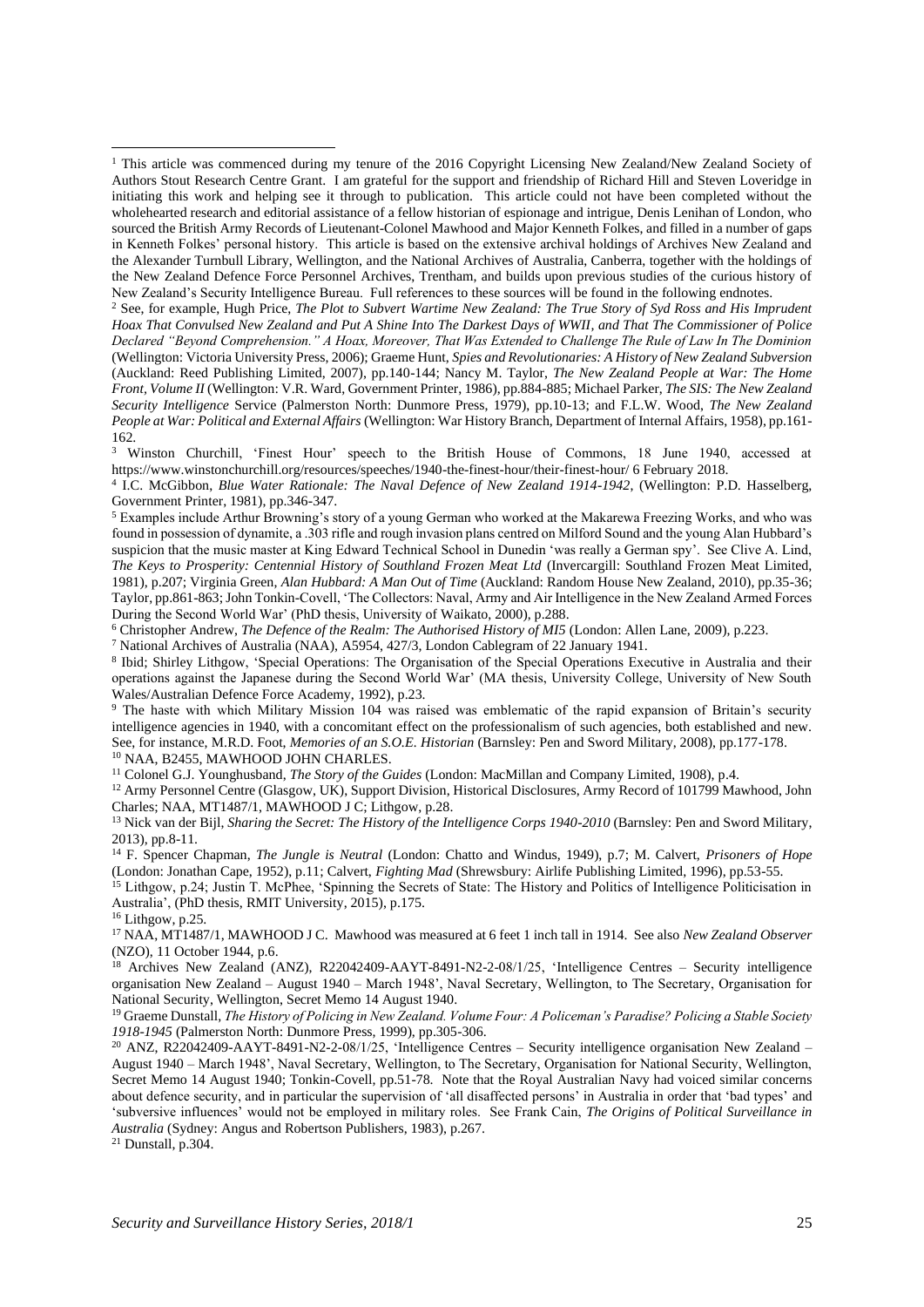<sup>22</sup> ANZ, R22042409-AAYT-8491-N2-2-08/1/25, 'Intelligence Centres - Security intelligence organisation New Zealand - August 1940 - March 1948', Naval Secretary, Wellington, to The Secretary, Organisation for National Security, Wellington, Secret Memo 14 August 1940; Wood, p.161; Taylor, p.865.

<sup>23</sup> NZDF Personnel Archives and Medals, Trentham Camp, Service Personnel File AD/201/7228 of Folkes, K.B.T., Brigadier K.L. Stewart, Deputy Chief of General Staff, Wellington, Report on Major K. Folkes, Late Director, Security Intelligence Bureau, 19 April 1943.

<sup>24</sup> ANZ, R18871869-ACIE-8798-EA1-623-87/18/3-1, 'New Zealand Forces – Training – Para Military Training (Mawhood Mission)', Fraser, Wellington, to Menzies, Canberra, telegram 26 November 1940.

<sup>25</sup> ANZ, R21078487-ADQA-17211-AIR1-949-130/25/1-1, 'Plans: Security Intelligence Bureau: Policy and Organisation', Lieutenant-Colonel J.C. Mawhood, Wellington, to Chiefs of Staff, Wellington, Most Secret memo on Security Intelligence, undated but circa 26 November 1940; Van der Bijl, pp.10-11.

<sup>26</sup> ANZ, R21078487-ADQA-17211-AIR1-949-130/25/1-1, 'Plans: Security Intelligence Bureau: Policy and Organisation', Organisation for National Security, Chiefs of Staff Committee Paper 60 – Security Intelligence Organisation, 26 November 1940; Foss Shanahan, Secretary, Organisation for National Security, Wellington, C.O.S. 60/note 27 November 1940.

<sup>27</sup> Originally referred to as the Security Intelligence Organisation, with a bureau in each of the three Military Districts and a central security bureau in Wellington, by 1942 was formally known as the Security Intelligence Bureau. In order to avoid confusion, the term Security Intelligence Bureau (S.I.B.) is used throughout this article to refer to the organisation which operated over 1941-1945. ANZ, R18871869-ACIE-8798-EA1-623-87/18/3-1, 'New Zealand Forces – Training – Para Military Training (Mawhood Mission)', Fraser, Wellington, to Menzies, Canberra, telegram 26 November 1940.

<sup>28</sup> Van de Bijl, pp.6-7; 26-27; ANZ, R21078487-ADQA-17211-AIR1-949-130/25/1-1, 'Plans: Security Intelligence Bureau: Policy and Organisation', Colonel L.G. Goss, General Staff, Wellington, to Headquarters of Northern, Central and Southern Military Districts, Most Secret Memo re Security Intelligence Organisation, 14 December 1940. A preliminary study of the calibre of the recruits to the organisation indicated that well over half of them (not including the support staff) were 'a talented group' of well-educated individuals. Jim Rolfe draft manuscript, chapter 12 'Security Intelligence 1915-1945', Security Papers Collection, Victoria University of Wellington, p.34.

<sup>29</sup> ANZ, R21078487-ADQA-17211-AIR1-949-130/25/1-1, 'Plans: Security Intelligence Bureau: Policy and Organisation', Colonel L.G. Goss, General Staff, Wellington, to Headquarters of Northern, Central and Southern Military Districts, Most Secret Memo re Security Intelligence, 7 February 1941.

<sup>30</sup> ANZ, R22042409-AAYT-8491-N2-2-08/1/25, 'Intelligence Centres - Security intelligence organisation New Zealand - August 1940 - March 1948', Commodore W.E. Parry, Chief of Naval Staff, Wellington, to Major-General Sir John Duigan, Chief of the General Staff, Wellington, Most Secret Memorandum 23 January 1941.

<sup>31</sup> *Auckland Star* (AS), 13 January 1941, p.4.

<sup>32</sup> Jim Rolfe draft manuscript, chapter 12 'Security Intelligence 1915-1945', Security Papers Collection, Victoria University of Wellington, p.93.

<sup>33</sup> ANZ, R21078487-ADQA-17211-AIR1-949-130/25/1-1, 'Plans: Security Intelligence Bureau: Policy and Organisation', Colonel L.G. Goss, General Staff, Wellington, to Headquarters of Northern, Central and Southern Military Districts, Most Secret Memo re Security Intelligence, 7 February 1941.

<sup>34</sup> NZDF Personnel Archives and Medals, Trentham Camp, Service Personnel File AD/201/7228 of Folkes, K.B.T., Brigadier K.L. Stewart, Deputy Chief of General Staff, Wellington, Governor-General, Wellington, to Secretary of State for Dominion Affairs, London, Most Secret Telegram, 28 November 1940.

<sup>35</sup> Army Personnel Centre (Glasgow, UK), Support Division, Historical Disclosures, Army Record of 7688760 FOLKES, Kenneth Barnard Thomas.

<sup>36</sup> Price, pp.116-117; Sir Jack Harris, *Memoirs of a Century* (Wellington: Steele Roberts Limited, 2007), pp.63-64.

<sup>37</sup> Army Personnel Centre (Glasgow, UK), Support Division, Historical Disclosures, Army Record of 7688760 FOLKES, Kenneth Barnard Thomas; Van der Bijl, p.26.

<sup>38</sup> Intelligence lecture delivered by Major K. Folkes to members of Central Security Bureau staff May 9 1941, in Jim Rolfe draft manuscript, chapter 12 'Security Intelligence 1915-1945', Security Papers Collection, Victoria University of Wellington, Appendix D, pp.170-179.

<sup>39</sup> NZDF Personnel Archives and Medals, Trentham Camp, Service Personnel File AD/201/7228 of Folkes, K.B.T., Defender, Wellington, to Troopers, London, Secret telegram, 30 November 1940. Michael Parker, in his 1979 unofficial history of the New Zealand Security Intelligence Service, notes that Folkes had been a hasty recruitment to M.I.5 in 1939 who was offloaded to New Zealand as a 'dud' in February 1941. Actually, Folkes' previous position had been with the Corps of Military Police and Military Intelligence, and he had been singled-out by Mawhood for the New Zealand appointment. Graeme Hunt's history of New Zealand subversion provides a similarly erroneous account of Folkes' background. Even the official history of policing in New Zealand states that Folkes was 'a junior officer from MI5'. See Parker, pp.11-12; Hunt, pp.140-142; Dunstall, p.306. Michael Foot, the official historian of the Special Operations Executive, recalled that Major-General Sir Stewart Menzies, the wartime head of the Secret Intelligence Service (M.I.6), while officially known as 'C' was also 'widely thought in senior service circles during the war' to have been a 'dud'. See Foot, p.177.

<sup>40</sup> NZDF Personnel Archives and Medals, Trentham Camp, Service Personnel File AD/201/7228 of Folkes, K.B.T., Army Secretary, Wellington, to Prime Minister, Wellington; memo 1 April 1943.

<sup>41</sup> Tonkin-Covell, p.296, quoting the recollections of Folkes' secretary Molly Bishop and Captain R.S. Cutfield; Paul Lewis and Jock McLean, *TP: The Life and Times of Sir Terry McLean* (Auckland: HarperCollins Publishers, 2010), pp.77-78. McLean memorably describing Folkes thus: 'He had a quick, alert mind and, if I may be forgiven the vulgarism, a quick, alert cock.' See also Harris, p.63. Michael Parker erroneously claims that Folkes had been a 'land agent' prior to the Second World War who had joined M.I.5 in 1939. See Parker, p.11.

<sup>42</sup> NAA, A373, 9374, Major Kenneth Folkes, Wellington, to Lieutenant-Colonel E. Longfield Lloyd, Canberra, Secret and Personal letter, 10 April 1941.

*Security and Surveillance History Series, 2018/1* 26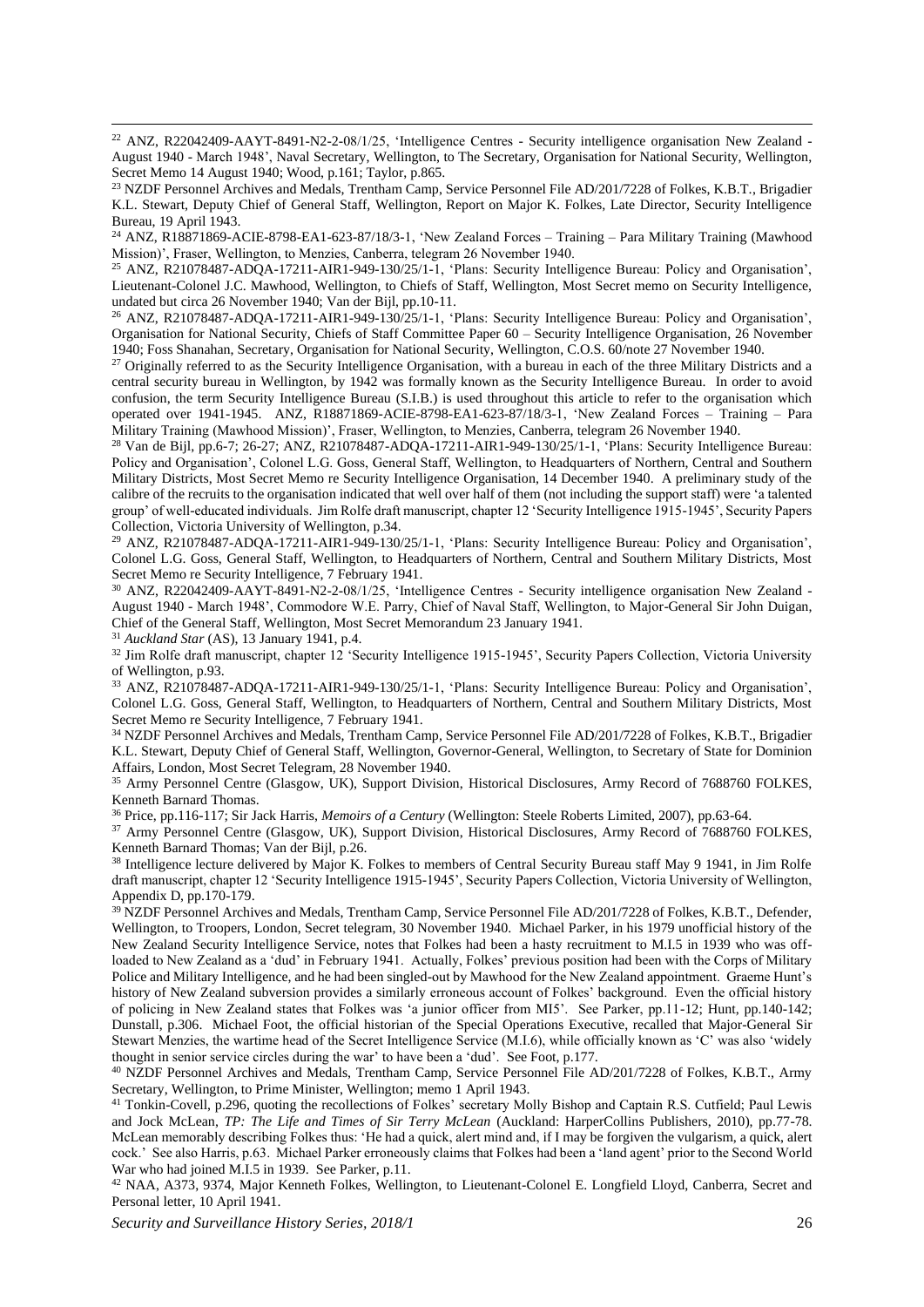<sup>44</sup> NAA, A373, 9374, Major Kenneth Folkes, Wellington, to Lieutenant Colonel E. Longfield Lloyd, Canberra, Secret and Personal letter, 10 April 1941.

<sup>45</sup> NZDF Personnel Archives and Medals, Trentham Camp, Service Personnel File AD/201/7228 of Folkes, K.B.T., Brigadier K.L. Stewart, Deputy Chief of General Staff, Wellington, Report on Major K. Folkes, Late Director, Security Intelligence Bureau, 19 April 1943; Wood, p.161.

<sup>46</sup> NZDF Personnel Archives and Medals, Trentham Camp, Service Personnel File AD/201/7228 of Folkes, K.B.T., Brigadier K.L. Stewart, Deputy Chief of General Staff, Wellington, Report on Major K. Folkes, Late Director, Security Intelligence Bureau, 19 April 1943.

<sup>47</sup> Copy within Alexander Turnbull Library (ATL), MS Papers 6218-05, 'Security Intelligence Service – Major Folkes and the Calder Affair, Herbert Otto Roth Papers'; Price, pp.50-56; Tonkin-Covell, pp.300-301, 336-337 and Appendix Eleven. Note that Price identifies this as the 5 June 1941 edition of *Peoples' Voice*, while Tonkin-Covell dated it to August 1941. The copy in the Roth papers is undated.

 $48$  Details of T.H. Braun's engagement to Miss Joan Murphy, one of Taranaki's well-known Murphy twins, were published in late October 1941. See, for example, *Otago Daily Times* (ODT), 30 October 1941, p.5. Details of the work of the Superior Oil Company in New Zealand were also published in local newspapers. See, for examples, AS, 4 June 1941, p.4; 24 June 1941, p.3. On work on testing security arrangements and covert surveillance see Jim Rolfe draft manuscript, chapter 12 'Security Intelligence 1915-1945', Security Papers Collection, Victoria University of Wellington, pp.69-70, 74.

<sup>49</sup> NAA, A373, 9374, Major Kenneth Folkes, Wellington, to Lieutenant-Colonel E. Longfield Lloyd, Canberra, Secret and Personal letter, 10 April 1941.

<sup>50</sup> Jack Fox of Dunedin recalled that he was visited by two members of the Security Intelligence Branch 'between January and March 1941'. Given that the S.I.B. was not established until February 1941, that Folkes did not arrive in New Zealand until March, and that Sergeant W.J. Noble was not appointed to the S.I.B. role in Dunedin until 25 March 1941, it seems reasonable to assign the establishment of the Radio Monitoring Service to March 1941. Fox received his full list of foreign radio stations to monitor in April 1941. Desmond Ball, Cliff Lord and Meredith Thatcher, *Invaluable Service: The Secret History of New Zealand's Signals Intelligence During Two World Wars* (Waimauku: Resource Books, 2011), pp.295-297; ANZ, R22438739- AAYS-8638-AD1-1333-319/1/92, 'Staff – Security Intelligence Branch – Appointments and Promotions', P.J. Nalder, Deputy Director of Security Intelligence, Wellington, to Lieutenant A.S. Blackie, Wellington, memo and attached list of Security Intelligence Bureau staff, 18 October 1945.

<sup>51</sup> Nigel West, *GCHQ: The Secret Wireless War 1900-86* (London: George Weidenfeld and Nicholson Limited, 1986), p.120; Max Hastings, *The Secret War: Spies, Codes and Guerrillas 1939-45* (London: William Collins, 2015), pp.58-59.

<sup>52</sup> Ball, Lord and Thatcher, p.298.

<sup>53</sup> Ball, Lord and Thatcher, pp.296-299.

<sup>54</sup> For example, in mid-1940 M.I.5 sought to acquire powers of arrest by means of employing Scotland Yard detectives. A compromise was reached whereby a small police unit was established within the Security Service. Regional M.I.5 Security Liaison Officers were now operating across England, thereby ensuring the primacy of the Police forces in investigating reports and enquiries from the general public and in arresting, searching and interrogating suspects. For details see F.H. Hinsley and C.A.G. Simkins, *British Intelligence in the Second World War, Volume 4: Security and Intelligence*, (London: Her Majesty's Stationery Office, 1990), pp.65-70; Rupert Allason, *The Branch: A History of the Metropolitan Police Special Branch 1883- 1983* (London: Martin Secker and Warburg Limited, 1983), p.115; Hinsley and Simkins, pp.68-79.

<sup>55</sup> Direct access to the Prime Minister and Cabinet Ministers was already enjoyed by the Secretary of the Organisation for National Security, the principal difference between the ONS and the new Security Intelligence Organisation being that the Chiefs of Staff were fully represented on the ONS, but would only hear of the work of the Security Intelligence Bureau at the discretion of Major Folkes. See, for instance, Tonkin-Covell, pp.22-23.

<sup>56</sup> NAA, A373, 9374, Major Kenneth Folkes, Wellington, to Lieutenant-Colonel E. Longfield Lloyd, Canberra, Secret and Personal letter, 10 April 1941.

<sup>57</sup> David Horner, *The Spy Catchers: The Official History of ASIO 1949-1963, Volume 1* (Crow's Nest: Allen and Unwin, 2014), pp.20-21.

<sup>58</sup> NAA, A373, 9374, Lieutenant-Colonel E.L. Lloyd, Canberra, to Major K. Folkes, Wellington, Secret Letter, 28 April 1941. See also the *Press*, 22 October 1941, p.6, which carried a *Sydney Morning Herald* article on how Australian Military Intelligence provided insurance against the 'Spy Menace'.

<sup>59</sup> Horner, p.21.

<sup>60</sup> NAA, A373, 9374, Major Kenneth Folkes, Wellington, to Lieutenant-Colonel E. Longfield Lloyd, Canberra, Secret and Personal letter, 10 April 1941.

<sup>61</sup> Tonkin-Covell, pp.296-297.

<sup>62</sup> Taylor, p.867; Dunstall, pp.314-318.

<sup>63</sup> Taylor, p.884.

<sup>64</sup> Tonkin-Covell, p.297; Jim Rolfe draft manuscript, chapter 12 'Security Intelligence 1915-1945', Security Papers Collection, Victoria University of Wellington, pp.69-70. A Vital Points Committee had been in existence since August 1938, Dunstall, pp.321, 323-325.

<sup>65</sup> Harris, pp.64-65.

<sup>66</sup> *Press*, 28 April 1941, p.6. Problems with the security of shipping information, particularly with relation to the movements of troopships, had been of concern to both the Chief of Naval Staff and the Commissioner of Police since at least December 1940. See Tonkin-Covell, pp.297-298. Folkes delivered a similar speech on security on 10 May 1942 at Trentham Military Camp to New Zealand reinforcements about to embark for overseas service. See Tonkin-Covell, p.311. See also Jim Rolfe draft manuscript, chapter 12 'Security Intelligence 1915-1945', Security Papers Collection, Victoria University of Wellington, p.76.

<sup>43</sup> Price, p.40.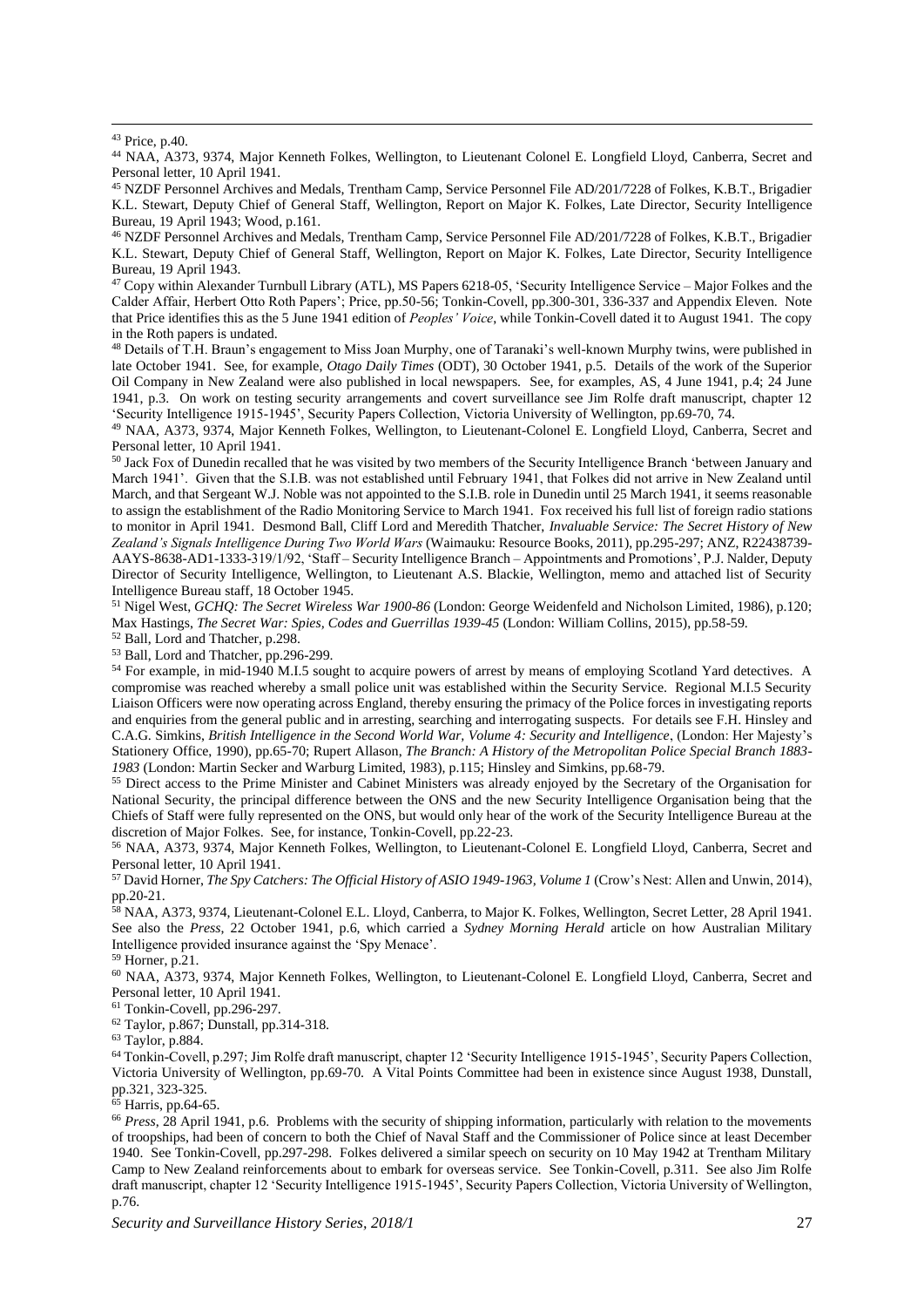<sup>70</sup> EP, 14 June 1941, p.10; AS, 16 June 1941, p.2.

<sup>71</sup> ANZ, R22438739-AAYS-8638-AD1-1333-319/1/92, 'Staff – Security Intelligence Branch – Appointments and Promotions', Liaison, London to Defender, Wellington, Secret Telegrams 21 March 1941, 17 May 1941 and 27 May 1941.

<sup>72</sup> Ibid, Colonel L.G. Goss, General Staff, Wellington, to The Hon. Minister of Defence, Secret Memorandum, 14 June 1941. <sup>73</sup> Tonkin-Covell, p.298. See also ANZ, R22042409-AAYT-8491-N2-2-08/1/25, 'Intelligence Centres - Security intelligence organisation New Zealand - August 1940 - March 1948', N.T.P. Cooper, Naval Secretary, Wellington, to Naval Officers-in-Charge Auckland, Wellington, Lyttelton and Dunedin and Commanding Officers H.M. Ships *Achilles*, *Leander* and *Monowai*, Most Secret and Personal Memorandum 15 June 1941.

<sup>74</sup> Lewis and McLean, pp.17, 21, 74; Maureen Birchfield, *Looking for Answers: A Life of Elsie Locke* (Christchurch: University of Canterbury Press, 2009), pp.177, 186, 219-220. Sir Terry McLean served as a security officer with the S.I.B. between April 1941 and June 1943.

<sup>75</sup> Birchfield, pp.214-216; 220.

<sup>76</sup> Ibid, p.218.

<sup>77</sup> Ibid, pp.101-102, 221-222. Folkes' nonchalant attitude to communists for once reflected a wider tolerance of domestic communist parties which was observed amongst western intelligence agencies, particularly after 22 June 1941 and the German invasion of the Soviet Union, at which point the Soviet Union, and thereby syndicated communist parties around the world, joined the Allied war effort. The extent of the penetration of, for instance, the US, British and Australian Governments by communist party members on behalf of Soviet intelligence agencies was not discovered until after the war. See, for instance, Tonkin-Covell, pp.351-353.

<sup>78</sup> Tonkin-Covell, pp.66-76.

<sup>79</sup> ANZ, R21078487-ADQA-17211-AIR1-949-130/25/1-1, 'Plans: Security Intelligence Bureau: Policy and Organisation', Schedule 1 of the minutes of the 56<sup>th</sup> meeting of the Chiefs of Staff Committee held on Monday,  $15<sup>th</sup>$  September, 1941; Organisation of National Security Chiefs of Staff Committee Paper 99 'Security Intelligence Organisation' 16 September 1941.

80 Jim Rolfe draft manuscript, chapter 12 'Security Intelligence 1915-1945', Security Papers Collection, Victoria University of Wellington, p.68.

<sup>81</sup> ANZ, R21078487-ADQA-17211-AIR1-949-130/25/1-1, 'Plans: Security Intelligence Bureau: Policy and Organisation', War Cabinet, Wellington, to the Organisation for National Security, Wellington, memo 30 September 1941.

<sup>82</sup> ANZ, R22438739-AAYS-8638-AD1-1333-319/1/92, 'Staff – Security Intelligence Branch – Appointments and Promotions', Major K. Folkes, General Staff, Director, Security Intelligence, Wellington, to G.S.O. 1 Operations and Intelligence, Wellington, Secret Memo, 11 December 1941; ANZ, R21078487-ADQA-17211-AIR1-949-130/25/1-1, 'Plans: Security Intelligence Bureau: Policy and Organisation', Chiefs of Staff Committee, Organisation for National Security, Wellington, Secret Paper No.119, Security Intelligence Bureau – Increase in Establishment, 30 January 1941 [sic – 1942]; Tonkin-Covell, pp.301-304, 314-315.

<sup>83</sup> O.A. Gillespie, *The Pacific* (Wellington: War History Branch, Department of Internal Affairs, 1952), pp.204-207.

<sup>84</sup> Tonkin-Covell, pp.301-304.

<sup>85</sup> ANZ, R21078487-ADQA-17211-AIR1-949-130/25/1-1, 'Plans: Security Intelligence Bureau: Policy and Organisation', Chiefs of Staff Committee, Organisation for National Security, Wellington, Secret Paper No.2 January 1941 [sic – 1942];

86 Ibid; Schedule No.III of the Minutes of the 69<sup>th</sup> Meeting of the Chiefs of Staff Committee Held on Wednesday 7 January 1942; Tonkin-Covell, p.307.

87 Ibid, Major Kenneth Folkes, Major, General Staff, Director Security Intelligence, Wellington to Foss Shanahan, Secretary, Organisation for National Security, Wellington, Secret Memorandum, 14 January 1942.

88 Jim Rolfe draft manuscript, chapter 12 'Security Intelligence 1915-1945', Security Papers Collection, Victoria University of Wellington, p.80.

89 ANZ, R21078487-ADQA-17211-AIR1-949-130/25/1-1, 'Plans: Security Intelligence Bureau: Policy and Organisation', Major Kenneth Folkes, Major, General Staff, Director Security Intelligence, Wellington to Foss Shanahan, Secretary, Organisation for National Security, Wellington, Secret Memorandum, 14 January 1942.

<sup>90</sup> Ibid. See also NZO, 13 November 1946, reprinted in Price, pp.145-157. See also Jim Rolfe draft manuscript, chapter 12 'Security Intelligence 1915-1945', Security Papers Collection, Victoria University of Wellington, pp.72-73.

<sup>91</sup> ANZ, R21078487-ADQA-17211-AIR1-949-130/25/1-1, 'Plans: Security Intelligence Bureau: Policy and Organisation', Chiefs of Staff Committee, Organisation for National Security, Paper 119 - Security Intelligence Bureau – Increase in Establishment, 24 January 1942.

<sup>92</sup> Foss Shanahan, Secretary, Organisation for National Security, to the Chiefs of Staff, Commissioner of Police, Comptroller of Customs, Under Secretaries of Internal Affairs and Justice, Security Intelligence Bureau, Memorandum 'Port Security Control' 26 February 1942 and attached War Cabinet Minute 2 February 1942, reprinted in Jim Rolfe draft manuscript, chapter 12 'Security Intelligence 1915-1945', Security Papers Collection, Victoria University of Wellington, pp.76-80. For a case of suspected sabotage on United States vessels, see p.75.

<sup>93</sup> Dunstall, pp.307, 322-323.

<sup>94</sup> ANZ, R21078487-ADQA-17211-AIR1-949-130/25/1-1, 'Plans: Security Intelligence Bureau: Policy and Organisation', Major Kenneth Folkes, Major, General Staff, Director Security Intelligence, Wellington to Foss Shanahan, Secretary, Organisation for National Security, Wellington, Secret Memorandum, 14 January 1942.

<sup>95</sup> Tonkin-Covell, pp.309-311; ANZ, R22438739-AAYS-8638-AD1-1333-319/1/92, 'Staff – Security Intelligence Branch – Appointments and Promotions', Major Kenneth Folkes, General Staff, Director, Security Intelligence to Colonel General Staff, Army Headquarters, Wellington, memorandum 15 April 1942. See also Jim Rolfe draft manuscript, chapter 12 'Security

<sup>67</sup> *Evening Post* (EP), 13 June 1941, p.8.

<sup>68</sup> EP, 14 June 1941, p.10.

<sup>69</sup> Ibid; ODT, 16 June 1941, p.4.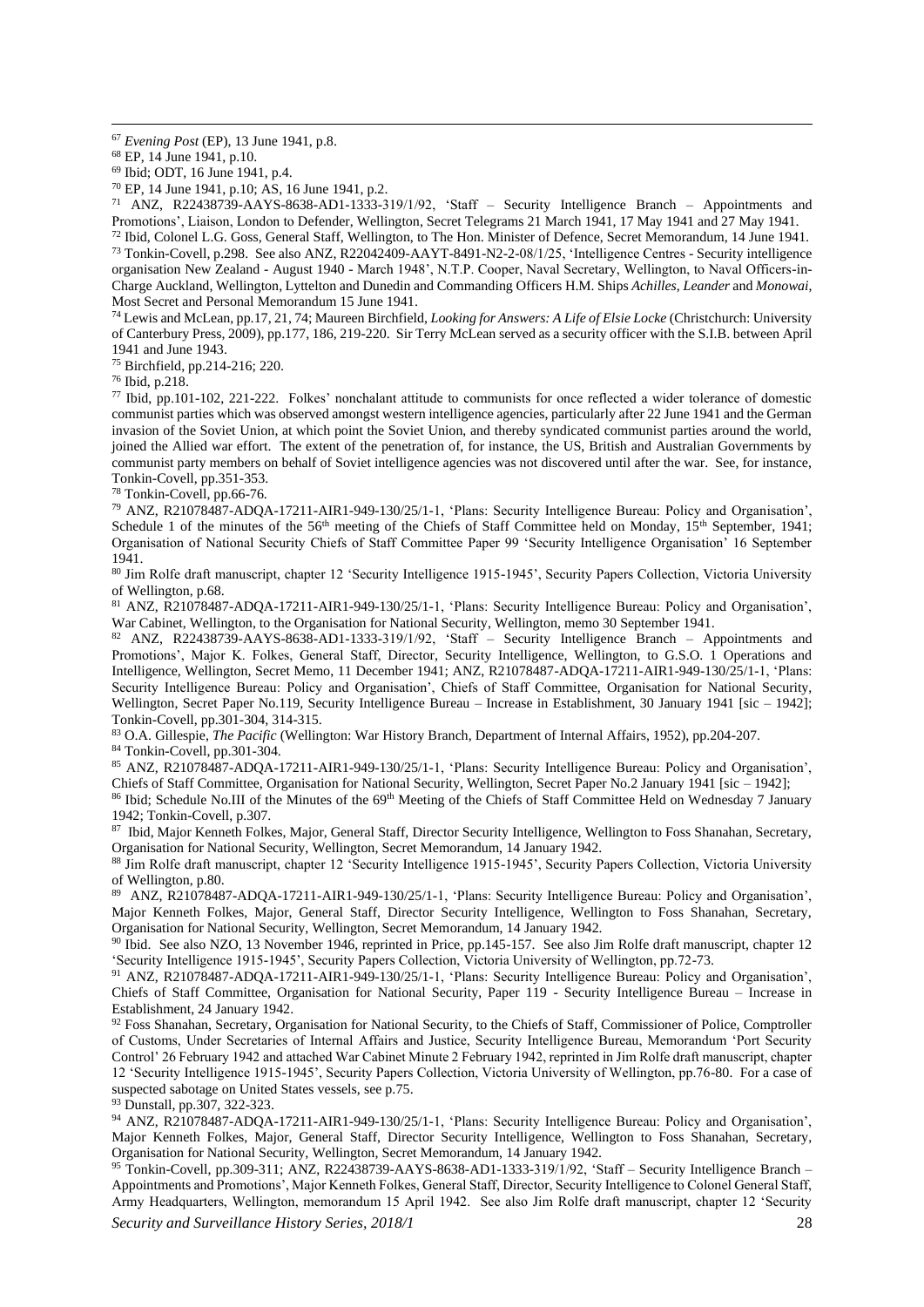Intelligence 1915-1945', Security Papers Collection, Victoria University of Wellington, pp.70-72 and Appendix E, Duties of Field Security Personnel, Lecture by Major Folkes, Trentham, 31.3.42, pp.180-196.

<sup>97</sup> Lewis and McLean, p.78. The suspect was identified elsewhere by McLean as Arthur Francis Humphries Sutherland, a company director. See page 2 of McLean's observations about the Security Intelligence Bureau in ATL, MS-Papers-11459- 058, 'Security Intelligence Bureau – Newspaper Cuttings'.

<sup>98</sup> EP, 10 February 1942, p.6; 11 February 1942, p.6.

<sup>99</sup> Ibid.

<sup>100</sup> EP, 13 March 1942, p.8.

<sup>101</sup> Ibid.

<sup>102</sup> ANZ, R21078487-ADQA-17211-AIR1-949-130/25/1-1, 'Plans: Security Intelligence Bureau: Policy and Organisation', H.G.R. Mason, Attorney-General, Wellington, to the War Cabinet, Wellington, Secret Memorandum 18 September 1942.

<sup>103</sup> Redmer Ysker, 'Ain't got no body: NZ's history-making murder case', *New Zealand Listener*, 11 December 2014, available at [https://www.noted.co.nz/archive/listener-nz-2014/aint-got-no-body-nzs-history-making-murder-case/,](https://www.noted.co.nz/archive/listener-nz-2014/aint-got-no-body-nzs-history-making-murder-case/) accessed 24 July 2018.

<sup>104</sup> Specifically, claims of a German-sponsored plot involving sabotage, subversion, political assassination and invasion, echoed the plot of the 1940 Hollywood potboiler *British Intelligence*, while claims that a group of New Zealand sympathizers were prepared to assist in a German invasion mirrored a treasonable pro-Japanese conspiracy in Australia which was just making headlines in New Zealand. Price, pp.24-25. Note that Denis Cummings, the Commissioner of Police, thought that the Ross case 'read like a Dennis Wheatley novel', Price, p.91; AS, 30 March 1942, p.4; Paul Hasluck, *The Government and the People, 1942-1945* (Canberra: Australian War Memorial, 1970), Appendix 5 'The Australia First Movement'; Rachel Barrowman, *Mason: The Life of R.A.K. Mason* (Wellington: Victoria University Press, 2003), p.283.

<sup>105</sup> Price, pp.24-26, 81. Note that Ross referred to the Security Intelligence Bureau as the Gestapo. See also Tonkin-Covell, pp.316-317; Dunstall, pp.307-308.

<sup>106</sup> Price, pp.30-31; ANZ, R21078487-ADQA-17211-AIR1-949-130/25/1-1, 'Plans: Security Intelligence Bureau: Policy and Organisation', H.G.R. Mason, Attorney-General, Wellington, to the War Cabinet, Wellington, Secret Memorandum 18 September 1942.

<sup>107</sup> Peter Cooke, *Defending New Zealand: Ramparts on the Sea 1840-1950s, Part 2* (Wellington: Defence of New Zealand Study Group, 2000), pp.560, 650-651, 653-654.

<sup>108</sup> ATL, MS-Papers-11459-057, 'Security Intelligence Bureau – Instructions and working papers', Charles Remmers, Ngongotaha, to Mr Watt, Probation Officer, Wellington, letter 25 July 1942; Barrowman, p.283; Birchfield, p.219; Tonkin-Covell, pp.327-328.

<sup>109</sup> Major Kenneth Folkes, General Staff, Director, Security Intelligence, Wellington, to Prime Minister Fraser, Wellington, letter 10 June 1942, reproduced in Price, pp.34-36. Price identified the radio technician as Walter Gilbert Crackles Ashbridge, based at the Musik Point station in Auckland. Price, p.61. See also Tonkin-Covell, pp.328-239.

<sup>110</sup> ANZ, R21078487-ADQA-17211-AIR1-949-130/25/1-1, 'Plans: Security Intelligence Bureau: Policy and Organisation', H.G.R. Mason, Attorney-General, Wellington, to the War Cabinet, Wellington, Secret Memorandum 18 September 1942.

<sup>111</sup> Major Kenneth Folkes, General Staff, Director, Security Intelligence, Wellington, to Prime Minister Fraser, Wellington, letter 10 June 1942, reproduced in Price, pp.34-36. The Bundesnachrichtendienst, the German Federal Intelligence Service, recognised the danger of a case officer becoming so captured by the 'labyrinth of lines' created by defectors willing to lie to enhance their value as an intelligence source to the extent that the officer would 'fall in love' with the informant. Bob Drogin, *Curveball: Spies, Lies, And The Man Behind Them: The Real Reason America Went to War with Iraq* (London: Ebury Press, 2007), p.24.

<sup>112</sup> Drogin, pp.24-25; 51, 67.

<sup>113</sup> Wood, p.161.

<sup>114</sup> *New Zealand Herald* (NZH), 4 June 1942, p.3. This reprinted a 3 June 1942 report from Perth.

<sup>115</sup> Price, quotes a letter written by Ross on 2 August 1942 and expands upon Ross' observations to conclude that 'Major Folkes and some of his men were organising an act of subversion, by which he and a few of his army intelligence officers were busy manufacturing a threat, while Folkes pressed the Prime Minister for powers to deal with it' a military conspiracy to acquire 'some very significant powers from the elected government … and vest them in a small junta.' If this were indeed a military conspiracy, built upon Ross' tall tales, then it was enfeebled from the start by Folkes himself, already at odds with the military and police establishments, and now rapidly losing credibility with his political masters. Price, pp.36-37, 80, 92.

<sup>116</sup> See, for instance, Jim Rolfe draft manuscript, chapter 12 'Security Intelligence 1915-1945', Security Papers Collection, Victoria University of Wellington, p.81, and Appendix E, Duties of Field Security Personnel, Lecture by Major Folkes, Trentham, 31.3.42, pp.180-196, particularly 'Legal Relationship of F.S.P. and Civilian Population', pp.194-195. See also Wood, pp.161-162.

<sup>117</sup> Dunstall, p.311.

<sup>118</sup> NZDF Personnel Archives and Medals, Trentham Camp, Service Personnel File AD/201/7228 of Folkes, K.B.T., Brigadier K.L. Stewart, Deputy Chief of General Staff, Wellington, Minute Sheet 27 March 1942. Brigadier A.E. Conway, the Adjutant-General, reminded Stewart that the decision had been made to appoint a Territorial Officer as Commandant, and Cutfield was recommended as the most suitable officer. See also Tonkin-Covell, pp.312-313.

<sup>119</sup> ANZ, R22438739-AAYS-8638-AD1-1333-319/1/92, 'Staff – Security Intelligence Branch – Appointments and Promotions', Brigadier L.G. Goss, Assistant Chief of the General Staff, Wellington, to the Minister of Defence, Wellington, Secret Memorandum, 10 July 1942.

<sup>120</sup> Tonkin-Covell, pp.314-315; Dunstall, p.307.

<sup>121</sup> Price, pp.75-76.

<sup>96</sup> Tonkin-Covell, pp.308-309, 311-312.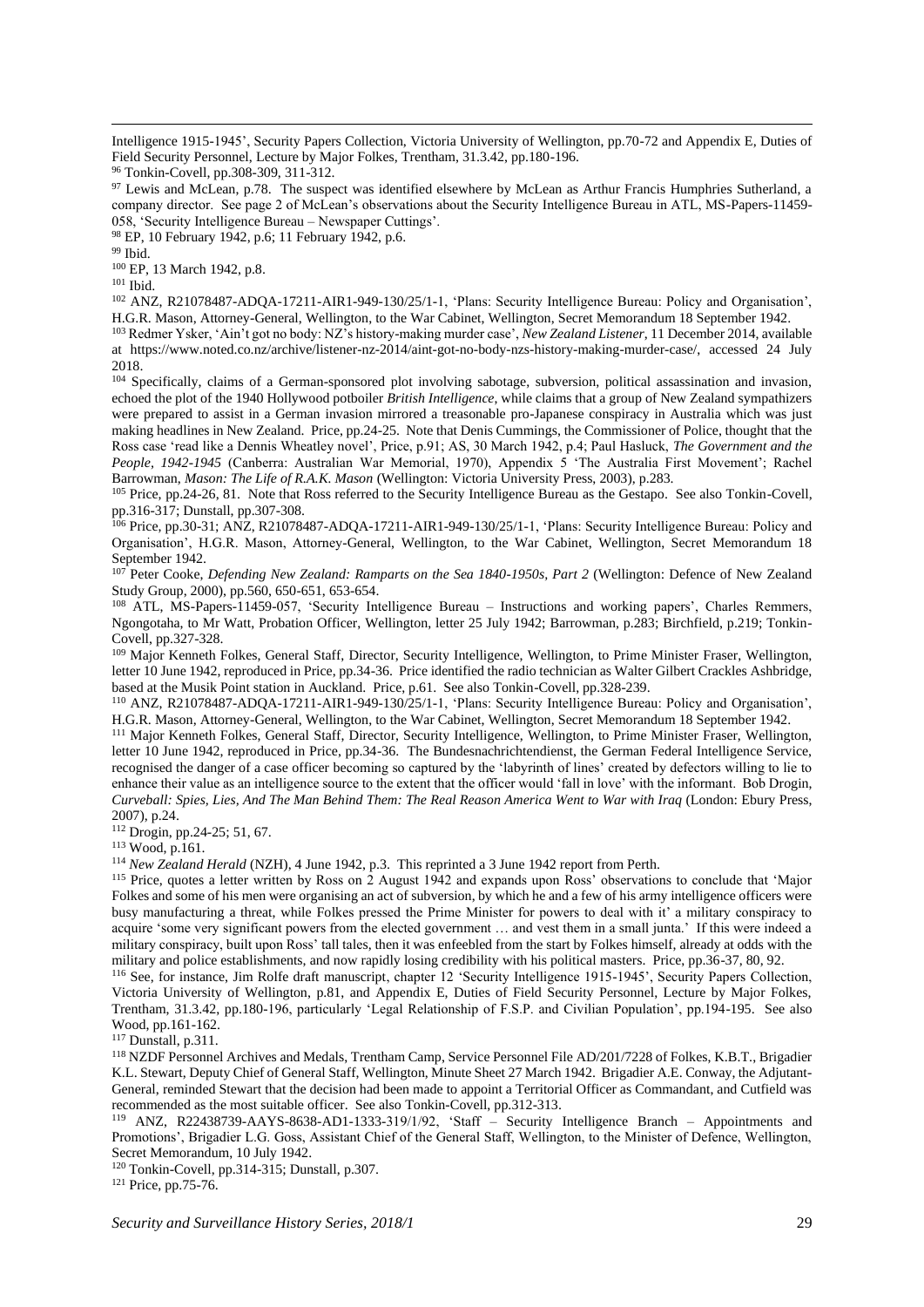<sup>123</sup> ANZ, R21124632-ACGR-8477-PUTTICK5-3/23, 'Memorandum a Security Intelligence Bureau concerning incapacities - Copy of General Puttick - 21 December 1942', Chiefs of Staff Committee, Organisation for National Security, Wellington, to Prime Minister Fraser, Wellington, draft paper on the Security Intelligence Bureau, 21 December 1942.

<sup>124</sup> Tonkin-Covell, pp.323-324; Dunstall, pp.307-308; D.J. Cummings, Commissioner of Police, Wellington, to Prime Minister Fraser, Wellington, Memorandum 9 August 1942, reprinted in Price, p.131.

<sup>125</sup> Tonkin-Covell, p.324; Dunstall, p.308.

<sup>126</sup> Price, pp.81, 84-90, 128-129.

<sup>127</sup> ATL, MS-Papers-11459-057, 'Security Intelligence Bureau – Instructions and working papers'. For further analysis, see Yska, *Truth: The Rise and Fall of the People's Paper* (Nelson: Craig Potton Publishing, 2010), pp.99-100.

<sup>128</sup> Price, pp.97-99.

<sup>129</sup> Cummings, Wellington, to Fraser, Wellington, Memorandum 9 August 1942, reprinted in Price, pp.126-131.

<sup>130</sup> ANZ, R21078487-ADQA-17211-AIR1-949-130/25/1-1, 'Plans: Security Intelligence Bureau: Policy and Organisation', H.G.R. Mason, Attorney-General, Wellington, to the War Cabinet, Wellington, Secret Memorandum 18 September 1942; Dunstall, p.308.

<sup>131</sup> Price, pp.132-140. Sir Terry McLean recalled Meikle as the 'top man' who had won the Military Cross in the First World War and who was 'Very able, a fine soldier'. ATL, MS-Papers-11459-057, 'Security Intelligence Bureau – Instructions and working papers', Sir Terry McLean, Auckland to Group Captain Colin Hanson, Wellington, letter 16 May 1989. The 5 June 1941 edition of *People's Voice* which profiled Folkes and his organisation described Meikle as 'an ex-serviceman [who] will not stoop as low as Folkes and his stay-at-homes.' ATL, MS Papers 6218-05, 'Security Intelligence Service – Major Folkes and the Calder Affair, Herbert Otto Roth Papers', 'This Fair Country Now Has Its Himmler and Its SS Men'.

<sup>132</sup> ANZ, R21078487-ADQA-17211-AIR1-949-130/25/1-1, 'Plans: Security Intelligence Bureau: Policy and Organisation', H.G.R. Mason, Attorney-General, Wellington, to the War Cabinet, Wellington, Secret Memorandum 18 September 1942.

<sup>133</sup> ATL, MS-Papers-11459-058, 'Security Intelligence Bureau – Newspaper Cuttings', Major Kenneth Folkes, Wellington, to Lieutenant T.P. McLean, Central District, Security Intelligence Bureau, Wellington, letter 23 October 1942.

<sup>134</sup> ANZ, R22438739-AAYS-8638-AD1-1333-319/1/92, 'Staff – Security Intelligence Branch – Appointments and Promotions', Major Kenneth Folkes, General Staff, Director of Security Intelligence, Wellington, to Deputy Chief of General Staff, Wellington, memorandum 29 September 1942, and appended note dated 3 October 1942 [author unknown] which stated that Folkes' request was held over at the direction of the Minister of Defence until the future of the S.I.B. had been determined. <sup>135</sup> ATL, MS-Papers-11459-058, 'Security Intelligence Bureau – Newspaper Cuttings', Major Kenneth Folkes, Wellington, to Lieutenant T.P. McLean, Central District, Security Intelligence Bureau, Wellington, letter 23 October 1942.

<sup>136</sup> NZH, 28 October 1942, copy in ATL, MS-Papers-11459-058, 'Security Intelligence Bureau – Newspaper Cuttings'.

<sup>137</sup> *Star*, 20 October 1942; NZH, 22 October 1942; NZO, 28 October 1942. Copies in ATL, MS-Papers-11459-058, 'Security Intelligence Bureau – Newspaper Cuttings'.

<sup>138</sup> Jim Rolfe draft manuscript, chapter 12 'Security Intelligence 1915-1945', Security Papers Collection, Victoria University of Wellington, pp.82-83.

<sup>139</sup> Price, pp.80-81.

<sup>140</sup> ANZ, R22849371-AEFZ-22614-W5727-121-130/0056-0062, 'Security Intelligence Bureau', Major K.W. Bourne, Chief Security Officer, British Security Co-ordination, Washington D.C. to T.R. Aickin, New Zealand Legation, Washington, letter 19 October 1942.

<sup>141</sup> ANZ, R22042409-AAYT-8491-N2-2-08/1/25, 'Intelligence Centres - Security intelligence organisation New Zealand - August 1940 - March 1948', Lieutenant-Commander H.S. Barker, Intelligence Officer, Naval Intelligence, Secret Navy Office Minute 19 November 1942.

<sup>142</sup> Ibid, Lieutenant-Commander F.M. Beasley, Director of Naval Intelligence, Wellington, Secret Navy Office Minute 19 November 1942. See also Tonkin-Covell, pp.330-333, and Jim Rolfe draft manuscript, chapter 12 'Security Intelligence 1915- 1945', Security Papers Collection, Victoria University of Wellington, p.54.

<sup>143</sup> ANZ, R21124632-ACGR-8477-PUTTICK5-3/23, 'Memorandum a Security Intelligence Bureau concerning incapacities - Copy of General Puttick - 21 December 1942', Chiefs of Staff Committee, Organisation for National Security, Wellington, to Prime Minister Fraser, Wellington, draft paper on the Security Intelligence Bureau, 21 December 1942; ANZ, R22042409- AAYT-8491-N2-2-08/1/25, 'Intelligence Centres - Security intelligence organisation New Zealand - August 1940 - March 1948', Chiefs of Staff Committee, Organisation for National Security, Secret Paper 156 Security Intelligence Bureau, 22 December 1942; Tonkin-Covell, pp.332-333.

<sup>144</sup> H.G.R. Mason, Attorney-General, Wellington, to Prime Minister Fraser, Wellington, Urgent Memo, 6 February 943, reprinted in Price, pp.139-140. On the finances of the S.I.B., see Jim Rolfe draft manuscript, chapter 12 'Security Intelligence 1915-1945', Security Papers Collection, Victoria University of Wellington, p.88.

<sup>145</sup> Major Kenneth Folkes, Director Security Intelligence, Wellington, to Prime Minister Fraser, Wellington, letter 17 February 1943, reprinted in Price, pp.113-114.

<sup>146</sup> *Dominion*, 2 February 1943, p.5.

<sup>147</sup> Prime Minister Fraser, Wellington, to Major K. Folkes, Wellington, letter 19 February 1943, reprinted in Price, p.115.

<sup>148</sup> NZDF Personnel Archives and Medals, Trentham Camp, Service Personnel File AD/201/7228 of Folkes, K.B.T., Superintendent J. Cummings, Director, Security Intelligence, Wellington, to Lieutenant-General E. Puttick, Chief of the General Staff, Wellington, Memorandum 23 February 1943; Wood, p.162.

 $122$  Ibid, pp.67-76. There was clearly no cooperation between the S.I.B and the Police at this juncture. See for instance Jim Rolfe draft manuscript, chapter 12 'Security Intelligence 1915-1945', Security Papers Collection, Victoria University of Wellington, p.56 and the recollections of a senior S.I.B. officer that 'there was almost a constant war going on' between the two organisations.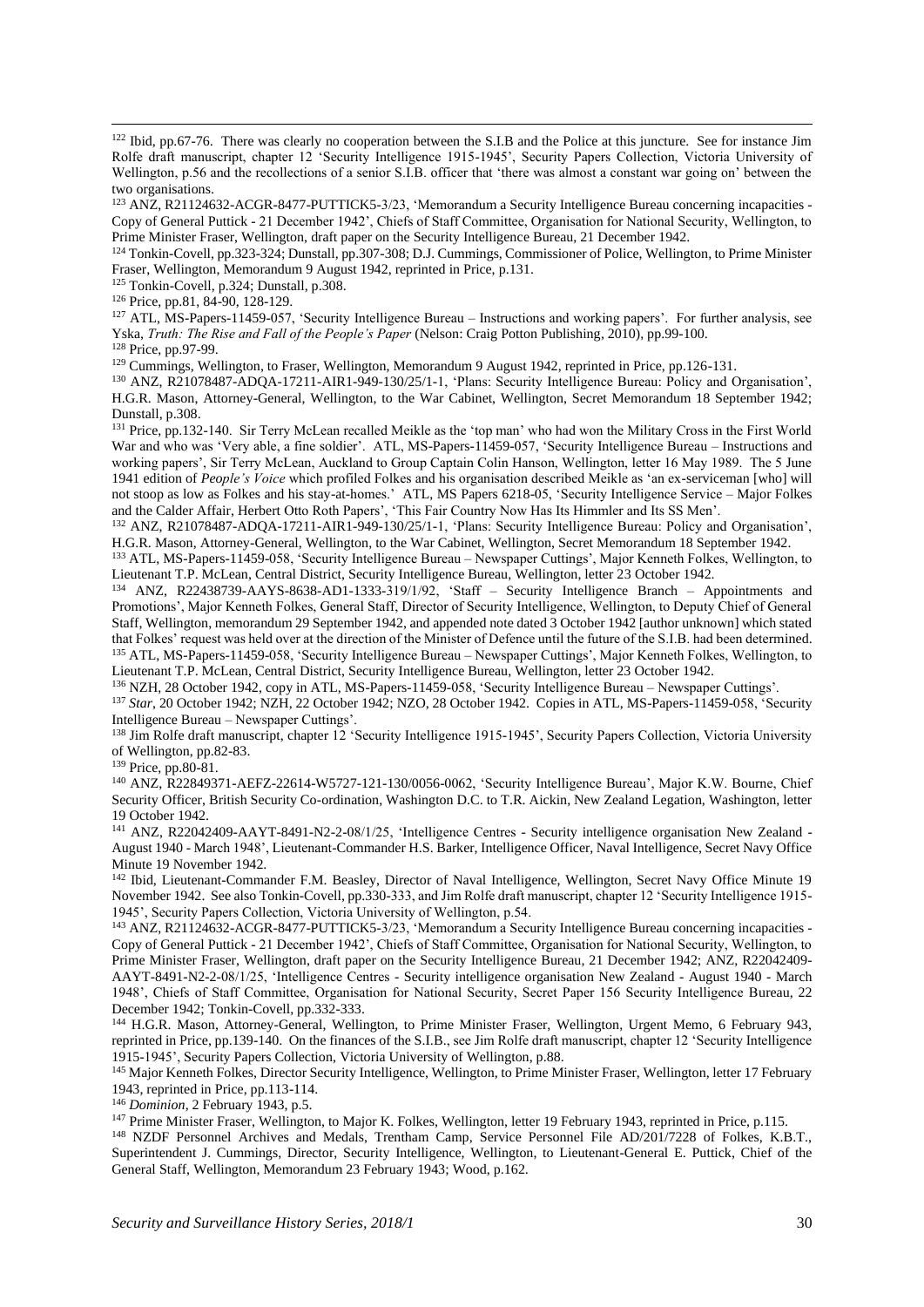<sup>149</sup> ANZ, R21078487-ADQA-17211-AIR1-949-130/25/1-1, 'Plans: Security Intelligence Bureau: Policy and Organisation', notes of a meeting of representatives of the Intelligence and Security Branches of the Service Departments and the Police Department, Wellington, 26 February 1943.

<sup>150</sup> ANZ, R22438739-AAYS-8638-AD1-1333-319/1/92, 'Staff – Security Intelligence Branch – Appointments and Promotions', Army Headquarters, Wellington, to All Districts and DIv[ions]s, Secret and Immediate Telegram, 20 February 1943.

<sup>151</sup> NZDF Personnel Archives and Medals, Trentham Camp, Service Personnel File AD/201/7228 of Folkes, K.B.T., B.C. Ashwin, Secretary to the Treasury, Wellington, to F.B. Dwyer, Army Secretary, Wellington, Memorandum 12 March 1943. <sup>152</sup> Ibid, Major K.B.T. Folkes, General Staff, Hot Springs Hotel, Morere, to The Accountant, Army Headquarters, Wellington, letter 25 March 1943.

<sup>153</sup>Ibid, F.B. Dwyer, Army Secretary, Wellington, Minute, Note for File, 5 April 1943. There was also a suggestion that Folkes had been paid £7,000 due to the 'early termination of his contract', but he was in fact a serving army officer on loan to New Zealand from the War Office who returned to the Intelligence Corps upon his return to England. Jim Rolfe draft manuscript, chapter 12 'Security Intelligence 1915-1945', Security Papers Collection, Victoria University of Wellington, p.59.

<sup>154</sup> NZDF Personnel Archives and Medals, Trentham Camp, Service Personnel File AD/201/7228 of Folkes, K.B.T., J. Cummings, Director Security Intelligence, Wellington, to F.B. Dwyer, Army Secretary, Wellington, Memorandum 3 May 1943.

<sup>155</sup> Ibid, B.C. Ashwin, Secretary to the Treasury, Wellington, to F.B. Dwyer, Army Secretary, Wellingon, Memorandum 3 November 1943; F.B. Dwyer, Army Secretary, Wellington, Minute 10 December 1943; Lieutenant-Colonel O.D. Sutcliffe for the Quartermaster-General, Wellington, to Mrs K.B.T. Folkes, Colyton, Feilding, letter 8 February 1944. Kenneth and Emily Folkes divorced in August 1946.

156 Ibid, New Zealand Liaison Officer, New Zealand High Commission, London, to Army Headquarters, Wellington, Telegram 1 April 1943.

<sup>157</sup> Ibid, Brigadier K.L. Stewart, Deputy Chief of General Staff, Wellington, Report on Major K. Folkes, late Director, Security Intelligence Bureau, 19 April 1943.

<sup>158</sup> Army Personnel Centre (Glasgow, UK), Support Division, Historical Disclosures, Army Record of 7688760 FOLKES, Kenneth Barnard Thomas

<sup>159</sup> A REVIEW OF THE ACTIVITIES OF THE POLITICAL WARFARE EXECUTIVE SUB-MISSION (BARI) *– now known as* THE PSYCHOLOGICAL WARFARE BRANCH, BARI *From its formation in January, 1944 up to mid-October, 1944*, available at [https://www.psywar.org/content/pwbbari,](https://www.psywar.org/content/pwbbari) accessed 15 July 2018. Apparently a 'senior SIB officer' who had volunteered for active service – presumably Lieutenant T.P. McLean – met Folkes in Italy in 1944. Jim Rolfe draft manuscript, chapter 12 'Security Intelligence 1915-1945', Security Papers Collection, Victoria University of Wellington, p.53. <sup>160</sup> Van de Bijl, pp.179-183;

[https://www.cia.gov/library/readingroom/docs/CIA%20AND%20NAZI%20WAR%20CRIM.%20AND%20COL.%20CHA](https://www.cia.gov/library/readingroom/docs/CIA%20AND%20NAZI%20WAR%20CRIM.%20AND%20COL.%20CHAP.%2011-21%2C%20DRAFT%20WORKING%20PAPER_0001.pdf) [P.%2011-21%2C%20DRAFT%20WORKING%20PAPER\\_0001.pdf,](https://www.cia.gov/library/readingroom/docs/CIA%20AND%20NAZI%20WAR%20CRIM.%20AND%20COL.%20CHAP.%2011-21%2C%20DRAFT%20WORKING%20PAPER_0001.pdf) accessed 15 July 2018.

<sup>161</sup> Army Personnel Centre (Glasgow, UK), Support Division, Historical Disclosures, Army Record of 7688760 FOLKES, Kenneth Barnard Thomas. See also NZO, 13 November 1946, reprinted in Price, pp.145-157.

<sup>162</sup> *Dominion*, 8 October 1943, p.4.

<sup>163</sup> Dunstall, pp.337-339.

<sup>164</sup> Jim Rolfe draft manuscript, chapter 12 'Security Intelligence 1915-1945', Security Papers Collection, Victoria University of Wellington, p.84; Dunstall, p.309.

<sup>165</sup> ANZ, R22042409-AAYT-8491-N2-2-08/1/25, 'Intelligence Centres - Security intelligence organisation New Zealand - August 1940 - March 1948', J. Cummings, Director, Security Intelligence, Wellington, to Lieutenant-Commander H.S. Barker, Director of Naval Intelligence, Wellington, Memorandum 11 May 1943; Jim Rolfe draft manuscript, chapter 12 'Security Intelligence 1915-1945', Security Papers Collection, Victoria University of Wellington, pp.89-91. <sup>166</sup> Tonkin-Covell, pp.338-339, 346-347.

<sup>167</sup> Jim Rolfe draft manuscript, chapter 12 'Security Intelligence 1915-1945', Security Papers Collection, Victoria University of Wellington, pp.65, 69, 73-76; Dunstall, pp.309, 331-332.

<sup>168</sup> Horner, pp.21, 28, 59; ANZ, R18869690-ACIE-8798-EA1-215-59/2/16-1, 'Visits - Superintendent J Cummings, Director of Security Intelligence Bureau to UK and US', Secretary of State for Dominion Affairs, London, to High Commissioner for the United Kingdom, Wellington, Secret Telegram 4 August 1943.

<sup>169</sup> ANZ, R18869690-ACIE-8798-EA1-215-59/2/16-1, 'Visits - Superintendent J Cummings, Director of Security Intelligence Bureau to UK and US', Prime Minister Fraser, Wellington, to the War Cabinet, Wellington, Authority for Superintendent J. Cummings, approved 21 March 1944; Jim Rolfe draft manuscript, chapter 12 'Security Intelligence 1915-1945', Security Papers Collection, Victoria University of Wellington, p.82.

 $170$  EP, 16 September 1944, p.5.

<sup>171</sup> Ibid.

<sup>172</sup> Price, pp.117-118; Jim Rolfe draft manuscript, chapter 12 'Security Intelligence 1915-1945', Security Papers Collection, Victoria University of Wellington, pp.140-142.

<sup>173</sup> NZO, 11 October 1944, p.6.

<sup>174</sup> Dunstall, p.309. See also Jim Rolfe draft manuscript, chapter 12 'Security Intelligence 1915-1945', Security Papers Collection, Victoria University of Wellington, pp.75-76.

<sup>175</sup> ANZ, R22438739-AAYS-8638-AD1-1333-319/1/92, 'Staff – Security Intelligence Branch – Appointments and Promotions', Brigadier A.E. Conway, Adjutant-General, Wellington, Memorandum for All Districts, 30 August 1945. See also Jim Rolfe draft manuscript, chapter 12 'Security Intelligence 1915-1945', Security Papers Collection, Victoria University of Wellington, pp.91-93.